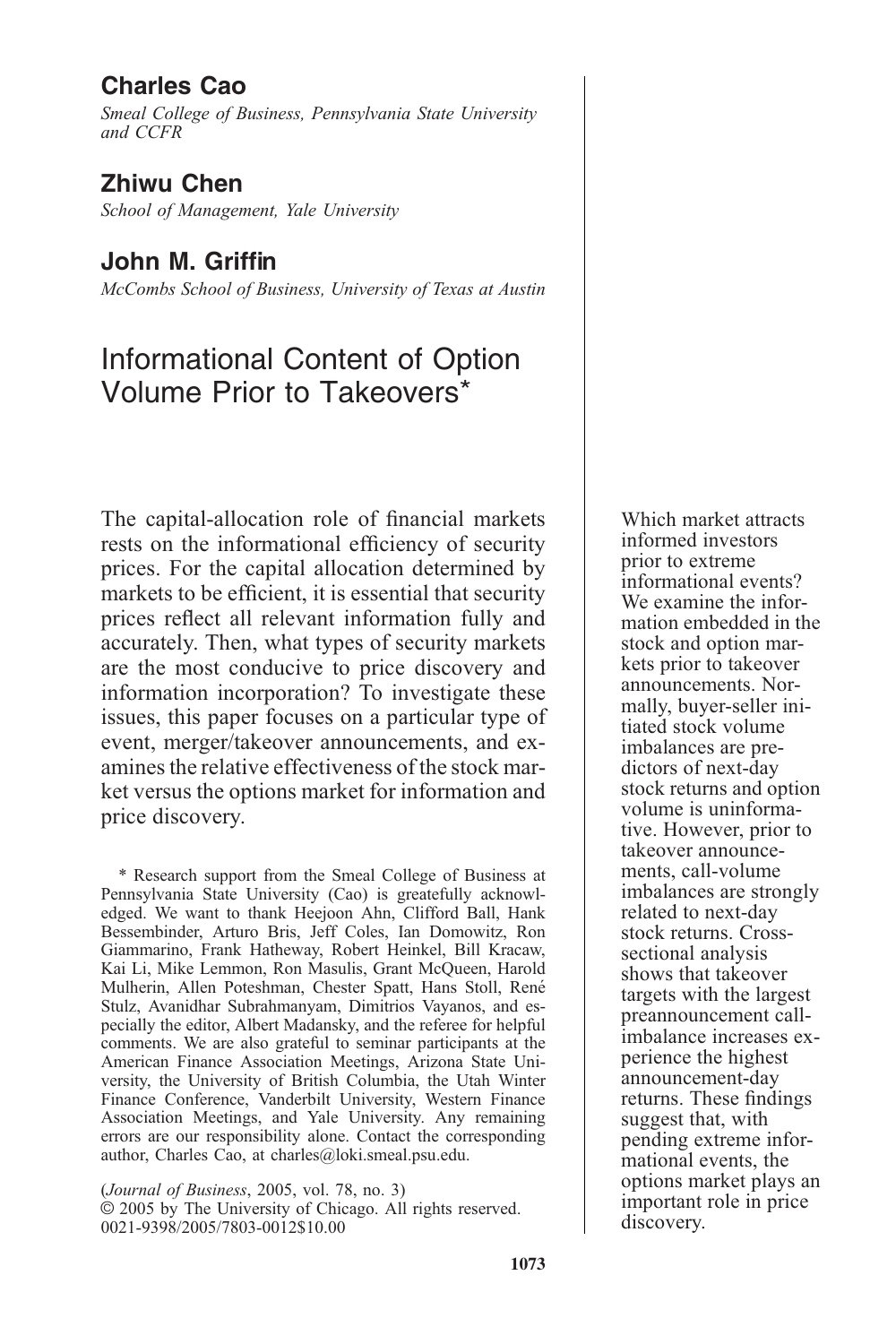Takeover announcements are ideal events for studying information discovery in the security price formation process. First, unlike other corporate events, takeovers involve a change of control and usually come with large, immediately realizable price premiums, so an informational advantage can be significant and the potential reward, if coupled with the right trading instrument, can be extreme. Given the value of such information, there is a substantial incentive for one to trade, which can lead to heightened informed trading ahead of the event. The question is: ahead of such events, which market is more informative? A large body of literature examines lead-lag relations between the underlying stock market and options market in general. Examples include, but not limited to, Anthony (1988), Stephan and Whaley (1990), Vijh (1990), Easley, O'Hara, and Srinivas (1998), Chan, Chung, and Fong (2002), and Pan and Poteshman (2003). In related work, Mayhew, Sarin, and Shastri (1995) and Kumar, Sarin, and Shastri (1998) find that stocks with options traded on them generally have greater price efficiency. In this study, we focus on a significant informational event (e.g., takeover announcements) around which the information asymmetry is expected to be large. We test the hypothesis that, in the presence of pending extreme informational events, the options market displaces the stock market as the primary place of informed trading and price discovery.

Unlike prescheduled earnings announcements, takeover announcements are not planned; even the fact that such an announcement is pending is not publicly known. This is an important difference, because in the case of prescheduled earnings announcements, certain firms are known to have a history of consistently beating analyst forecasts and hence some traders make speculative bets, even if they have no superior information. In that sense, it is hard to tell whether increased trading prior to earnings announcements is based on information or simply speculation.<sup>1</sup> In contrast, abnormal pretakeover-announcement trading is likely to be started by traders who possess material information. Therefore, such events are ideal for studying which market tends to be the primary choice of informed traders and, hence, more conductive to information discovery.

In time-series analysis of our takeover target firms, we find substantial evidence of informed option trading prior to takeover announcements. Preannouncement call option volume imbalance (e.g., buyer-seller initiated call volume scaled by total volume) is highly predictive of the pending takeover, whereas future stock returns are not as sensitive to

<sup>1.</sup> Amin and Lee (1997) examine options trading surrounding earnings announcements. Skinner (1997) points out that, since approximate earnings announcement dates are known a priori, it is not clear what fraction of the increase in preannouncement trading is due to the presence of informed traders.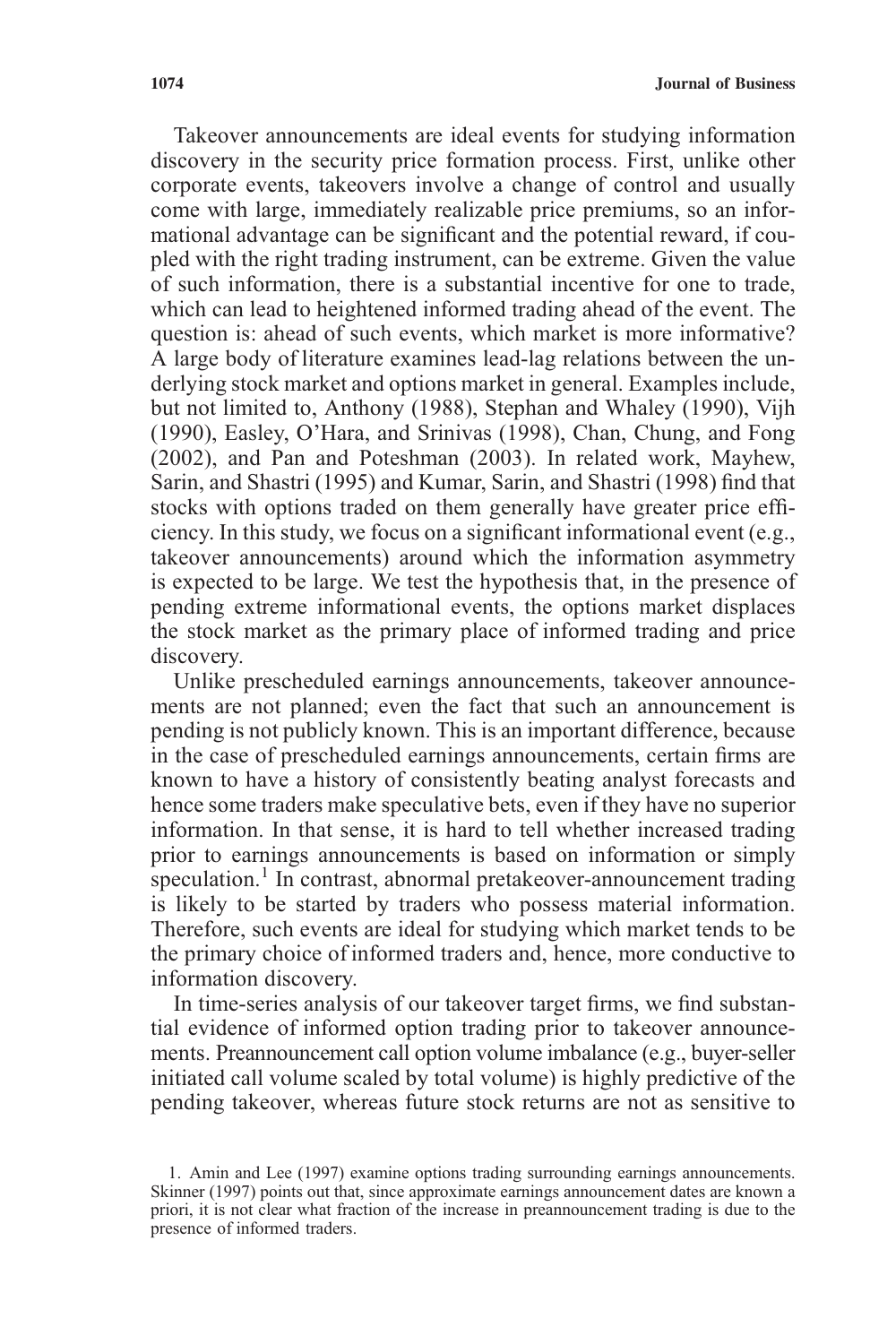increases in share volume imbalance. After controlling for the contemporaneous relation between imbalances and returns, lagged call imbalances are still related to future returns but lagged share imbalances are not. Thus, ahead of takeover announcements, call imbalances are a better indicator of future event-day outcomes. However, during normal periods for our takeover sample, stock imbalances are the only variable informative of next-day returns. The results of our cross-sectional analysis suggest that the higher the preannouncement call (put) imbalance increases (decreases), the higher the takeover premiums.

The moneyness and maturity of traders' favorite options also provide information about pending events. Prior to announcements, buying activity is highest in the short-term out-of-the-money call options (with the highest leverage). It suggests that those making the trades are relatively certain that an announcement will occur and occur soon. We find no evidence that postannouncement option volume imbalances foreshadow the ultimate outcome of takeover (e.g., success or failure). We also confirm that these findings, like the time-series and cross-sectional results, are not sensitive to the exclusion of options with less than 30 days (or 7 days) to maturity. Therefore, ahead of a major announcement when information asymmetry is severe, the options market plays a more important role than the stock market, whereas during normal times the stock market seems to be the primary information-discovery place.

Finally, we examine the validity of our conclusion outside the takeover sample. In our out-of-sample exercise, all firms that had options traded on the Chicago Board of Options Exchange (CBOE) are included, and our goal is to gauge the economic significance and informational content of call and stock volume. Call net-buy imbalances coupled with extremely large increases in call volume lead to significantly high future returns. On the other hand, stock net-buy imbalances together with extreme increases in share volume are followed by lower returns. An implication of our results is that the options market can be particularly informative ahead of material events, while the stock market may be more suitable for disseminating normal information flow.

In addition to the microstructure literature, our paper is related to the existing literature on insider trading in the stock market prior to takeover announcements. Meulbroek (1992) examines unreported insider trades that were subsequently prosecuted by the Security and Exchange Commission (SEC) and finds that inside traders do use options and warrants to take advantage of their insider information. Among all insider trading episodes where exchange-traded options existed, inside traders employed options in 50% of these episodes. Yet, focusing on prosecuted insider trading is only a partial solution, as not all insider trading is detected by the SEC. The focus of our paper is on the pricediscovery aspect of the markets, where informed traders are not necessarily insiders or investors who obtained inside information illegally.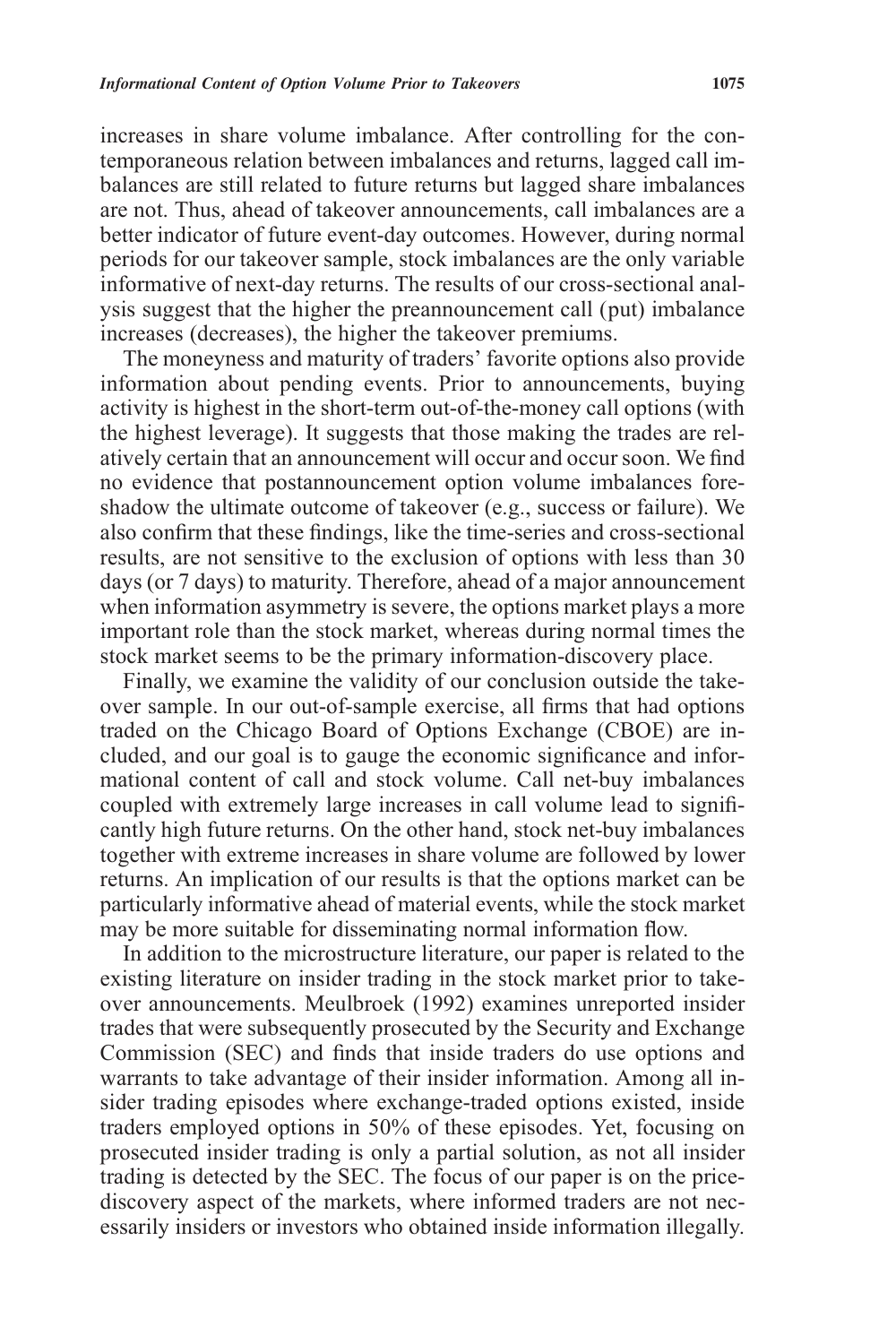Rather, we say trading is ''informed'' if its direction foreshadows subsequent price movements.<sup>2</sup> One may extract "information" legally by employing, for example, merger prediction models based on either business knowledge, economic fundamentals, or market trading activities.

In the literature on corporate control, the research focus generally has been on the determinants of takeover activity and who receives the takeover gains (e.g., Jensen and Ruback 1983; Lang, Stulz, and Walkling 1989; Mitchell and Mulherin 1996). Several studies find large increases in preannouncement stock price and volume (e.g., Keown and Pinkerton 1981; Jarrell and Poulsen 1989). This paper reveals that such increases in volume are much more severe in the options market and are driven by information-based trades.

Our paper extends existing literature in several ways. We provide a comprehensive examination of the relation among option volume imbalance, stock volume imbalance, and stock return for target firms prior to takeover announcements, when information asymmetry is expected to be large. Next, we examine the relation between preannouncement changes in stock and call volume imbalances and subsequent announcement-day abnormal returns. Further, we perform a matched sample comparison by comparing the imbalance-return relation between target firms with and without options listed; we test the hypothesis that, in the presence of pending extreme informational events, the options market displaces the stock market as the primary place of informed trading and price discovery. Finally, by performing out-of-sample tests and examining all firms with options listed, we investigate whether abnormal option imbalances and volume are related to future stock return in general.

The paper is organized as follows. Section I develops testable hypotheses and discusses insider trading regulation. Section II describes the data. In Sections III and IV, we present evidence of differential information embedded in option and stock imbalances. Section V examines the robustness of our findings to excluding short-term options, and Section VI discusses out-of-sample applications. Concluding remarks are provided in Section VII.

## I. Alternative Trading Venues for Informed Traders

The idea that the options market may provide a lower-cost, more effective venue for informed trading can be traced back to Black (1975). He argues that an investor can get more leverage for each dollar invested in the options market. Options contracts are more attractive to informed investors than the underlying stock for two other reasons. First, the payoff to an option is truncated at the strike price point, limiting the downside to the investor. In this sense, the leverage offered by an option

<sup>2.</sup> In most microstructure models, a trader is ''informed'' if and only if his trades tend to foreshadow subsequent price changes.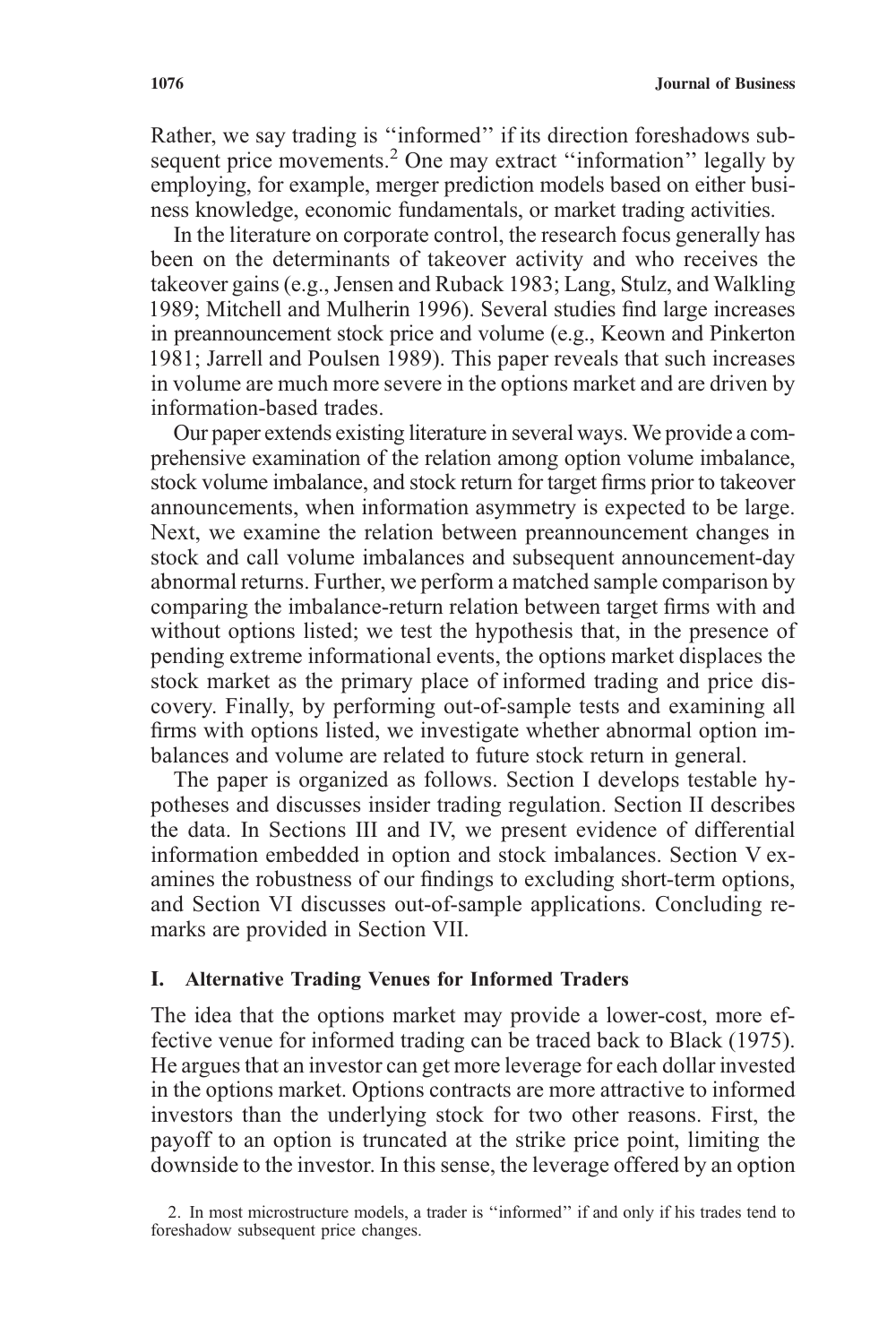comes with a specifically limited risk, whereas the leverage provided by a conventional loan or highly margined equity position contains far more extended risk (i.e., the exposure is 100% of the stock's downside). Second, options are not redundant securities. In option pricing theory, it is known that, when the underlying stock price follows a one-dimensional diffusion process, an option in a perfect-market environment can be replicated by combining the underlying stock with a risk-free asset. In real life, however, information is often asymmetric (especially before major corporate announcements) and trading frictions (e.g. transaction costs, short sales, and capital constraints) are abundant, making option nonredundant. For instance, Back (1993) shows that, with asymmetric information, option and stock volumes covey different information and it is not possible to replicate an option with the underlying stock and a risk-free asset. These features favoring informed trading in the options market lead to our first hypothesis.

Hypothesis 1 (H1). Prior to takeover announcements, the option volume contains information regarding subsequent price movements.

A rejection of H1 could be driven by either an absence of informed trading in general or that it occurs only in the stock market. In addition to the preceding reasons for favoring the options market, several other features of the stock and options markets could favor either security. For corporate insiders, the enforcement of insider trading laws can potentially affect the market choice. Insider trading laws historically have applied differently to stocks and options. While Rule 10b-5 of the 1934 Security Exchange Act outlaws illegal insider trading in any security, the courts have applied the law to the options market only sporadically. The subsequent lack of enforcement of insider trading in options led Congress to elevate option contract trading on nonpublic information on the same level as trading in the stock market in Section 20d of the Insider Trading Sanctions Act (ITSA) of 1984. The SEC also indicated a willingness to prosecute insiders trading in options subsequent to ITSA, it is unclear whether insiders still perceive a looser standard of monitoring applied to the options market.

In addition, the SEC's ability to detect insider trading may vary across markets, depending on the market depth. It may be easier to detect illegal insider trading in the options market, as many contracts are thinly traded. Options are also generally associated with higher proportional transaction costs and less liquidity. Easley et al. (1998) model the constraints faced by the informed trader. Informed traders choose across market instruments to equalize profits. They argue that, as long as at least some informed traders choose to trade in the options market, then option trades will carry more information than stock trades. If options are used only for liquidity-based traders or speculators, then there is no reason for option volume to be more informative. These issues lead to the following hypothesis.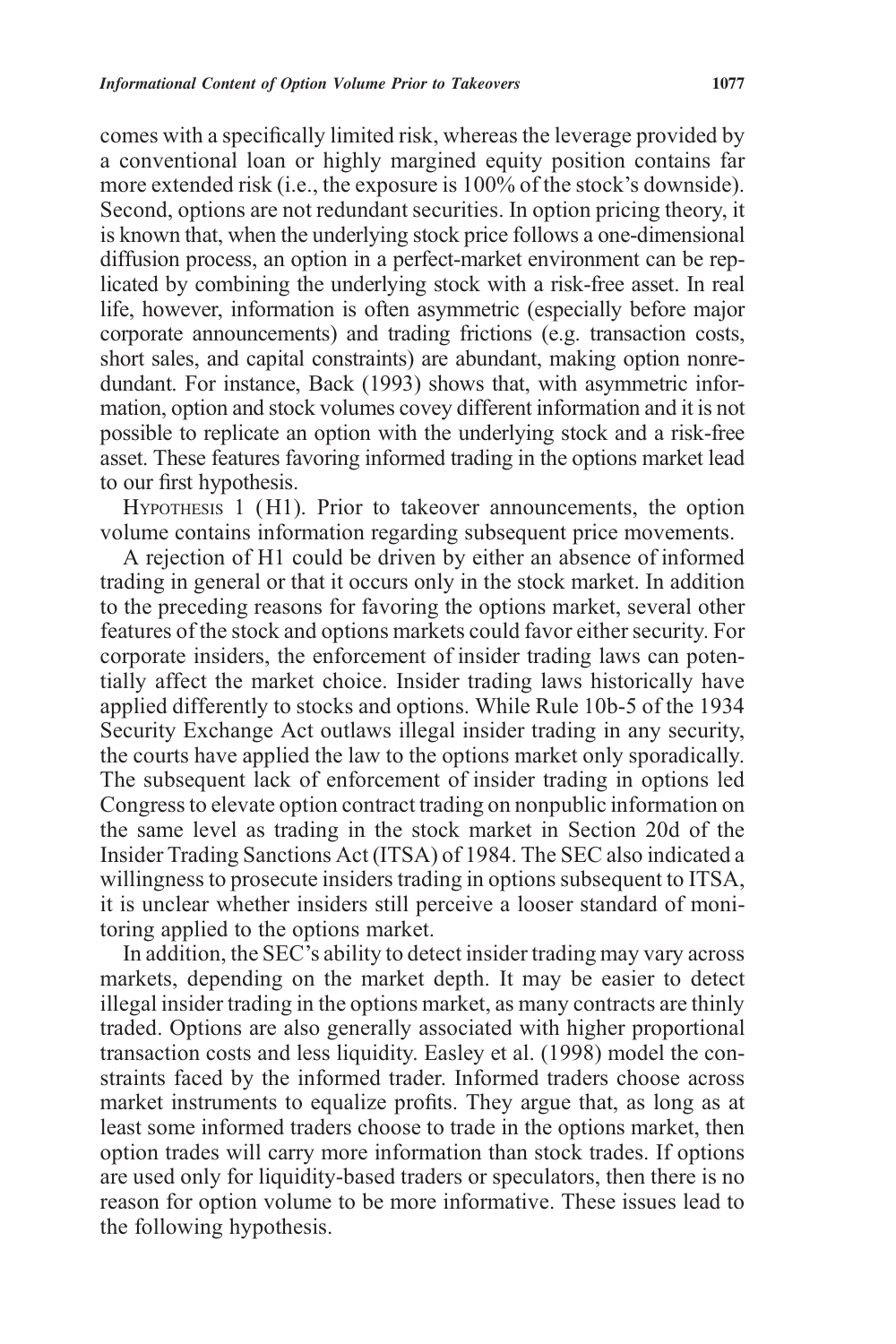1078 Journal of Business

Hypothesis 2 (H2). Option volume is more informative than stock volume, prior to takeover announcements.

Because a relatively higher proportion of informed traders may be in the market, one might expect the information content of trading volume to be particularly high prior to corporate takeovers. This relation may differ during normal periods (with no pending informational events). This leads to our last hypothesis.

Hypothesis 3 (H3). Option volume is more informative than stock volume, even during normal periods, with no pending takeover announcement.

A rejection of H3 can be due to (1) no information in volume in either market or (2) stock volume conveying relatively more information than option volume. As discussed, this hypothesis, like H1 and H2, can have rational explanations both for them and their alternatives. Thus, it is an empirical question as to which market is more conducive to information revelation and price discovery.

To test these hypotheses it would be best if we had the precise motivation behind the trades. While such analysis is not feasible here, using trade classification algorithms, we are able to assign stock and option volume as buyer or seller initiated. Easley et al. (1998) show how this directional volume is more informative than raw volume, because signed volume provides important information about the motivation of the trade ( bullish or bearish). To test these hypotheses, we use buyer-seller initiated volume scaled by total volume, as this provides more information about the nature of the activity in the respective markets.

## II. Sample Selection and Preliminaries

Our takeover sample consists of all firms that were merger or tenderoffer targets and had options listed on the Chicago Board Options Exchange between 1986 and 1994. Takeover announcements are first identified by the Security Data Corporation (SDC) database. Following Schwert (1996), we define the announcement day as the first day an official bid is received. The announcement day is verified by finding the first newspaper or online news indicating the terms of the acquisition on the Lexis/Nexis or Dow Jones news retrieval service. To ensure that the announcements are original, we examine only target firms that had received no other offers in the previous year.

Intraday option prices and volume are obtained from the Berkeley Options Database (BODB), while daily stock prices, volume, dividend, and split information are from the Center for Research in Security Prices (CRSP). Intraday stock trade and quote data are from the 1986–92 Institute for the Study of Security Markets (ISSM) transactions files and the 1993–94 Trade and Quote (TAQ) database distributed by the New York Stock Exchange. Firms are required to have at least 200 trading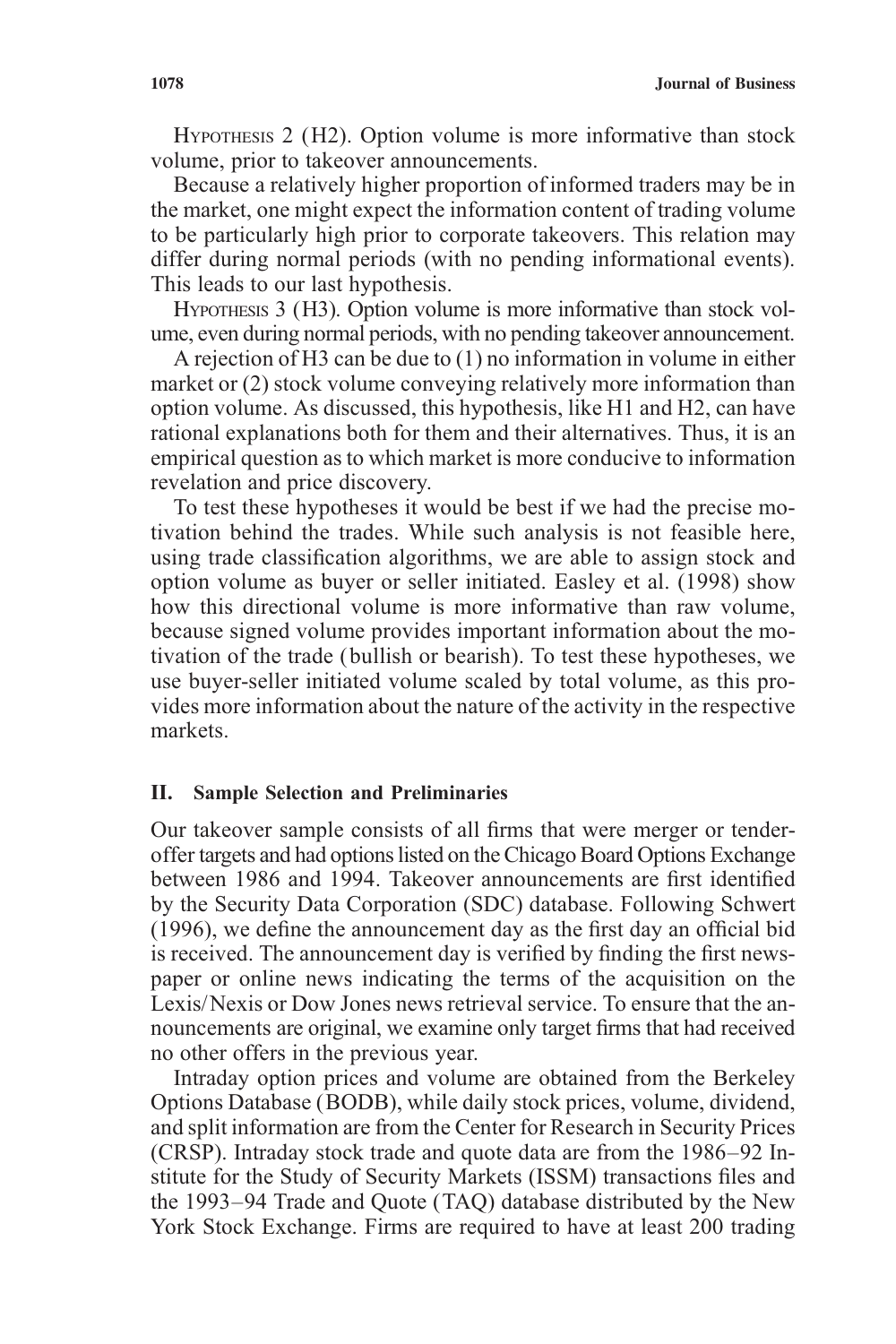days of valid preannouncement option and stock data. Our final sample consists of 78 successful and unsuccessful takeover targets and is tilted toward large target firms.

We divide the option data into several moneyness and maturity categories for which the empirical results are reported. By convention, a call-option is said to be at-the-money (ATM) if  $S/K \in (0.95, 1.05)$ ; outof-the-money (OTM) if  $S/K \ge 0.95$ ; and in-the-money (ITM) if  $S/K \ge$ 1.05, where S is the stock price and K the strike price. An option is said to be short term (long term) if it has less (greater) than 2 months to expiration. Finally, we define the announcement date as date 0; the period from trading day  $-200$  to  $-100$  as the benchmark period; and the period from trading day  $-30$  to  $-1$  as the preannouncement period.

To appreciate the informational content of option and stock volume, we examine buyer- and seller-initiated volume. The BODB, ISSM, and TAQ have no information on whether a trade is buyer or seller initiated, one must use intraday trade and quote data to classify trades. We adopt an algorithm similar to the ones used by Lee and Ready (1991) for stock trades and by Vijh (1990), Amin and Lee (1997), and Easley et al. (1998) for option trades. Specifically, we assign a trade as a buy (sell) if it occurs above (below) the bid-ask midpoint. For trades executed at the bid-ask midpoints, we classify the trade as a buy (sell) ifits trade price is higher (lower) than its preceding price. All other trades are classified as cross-trades and excluded.

Table 1 provides summary statistics of the trades prior to takeover announcements, including raw option volume, volume imbalance (the difference between buyer- and seller-initiated volume divided by the average volume over the benchmark period), bid-ask spreads, price, and underlying stock volume and imbalance. For a given firm, we calculate the daily average of each variable over the benchmark and preannouncement periods. We then obtain the cross-sectional average of the variable across firms.

The average daily share volume increases by 36.8%, from 250,000 in the benchmark period to 342,000 shares in the preannouncement period. There are 402 call contracts traded per firm per day on average in the benchmark period and 936 contracts in the preannouncement period, an increase of 132.8%. Recall that each option contract corresponds to 100 underlying shares. Based on this convention ratio, the daily call volume is 15.6% of stock volume in the benchmark period but increases to 59.9% of the underlying stock's daily volume in the preannouncement period. In unreported results, we find that the correlation between stock volume change and call volume change is 0.38 in the benchmark period and 0.52 in the preannouncement period. From the benchmark to the preannouncement period, puts experience a smaller increase in trading activity. As a result, the average put/call ratio decreases by 22.8%.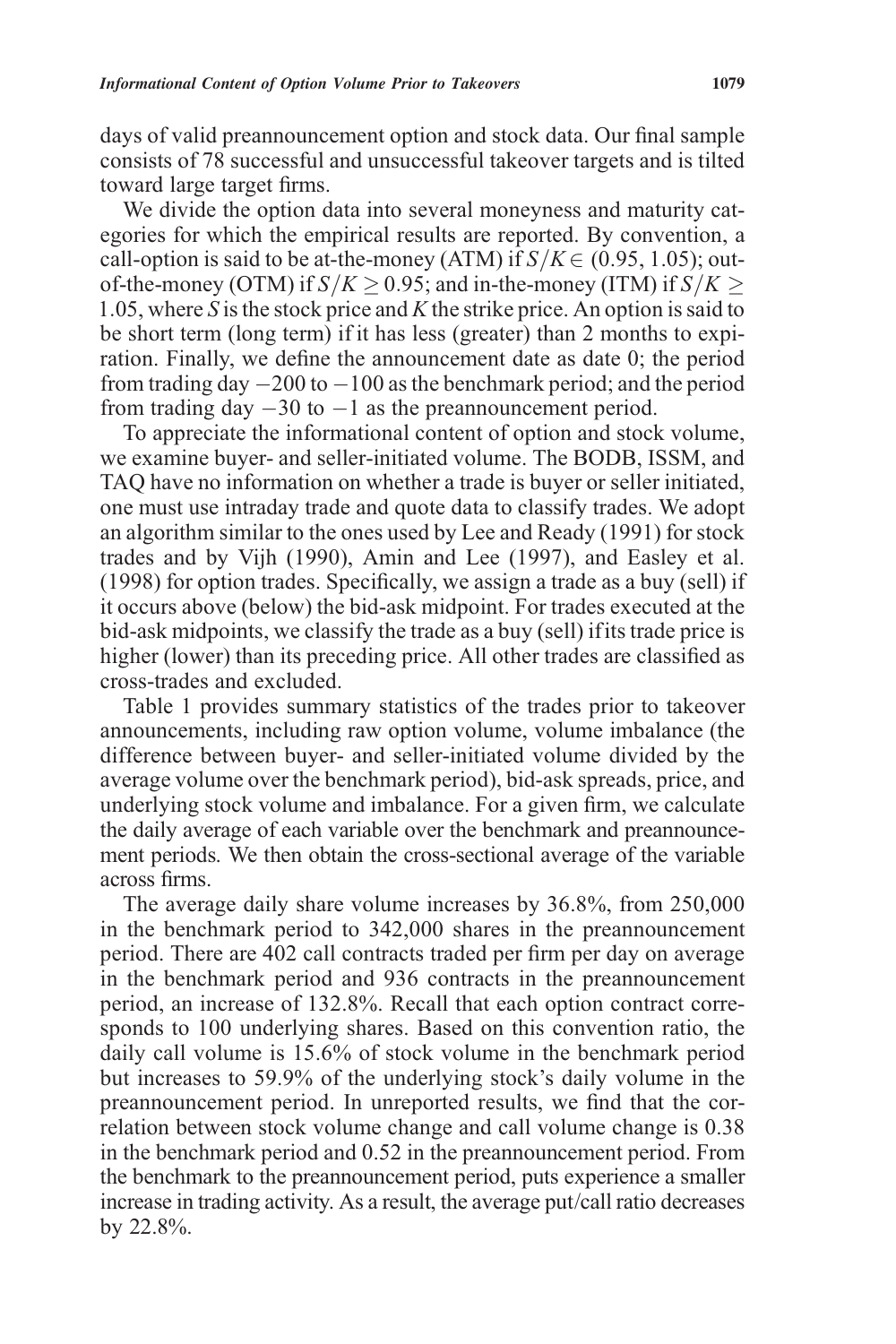|                                                                         | Absolute                   |          |                       |                      |  |  |  |
|-------------------------------------------------------------------------|----------------------------|----------|-----------------------|----------------------|--|--|--|
| Variable                                                                | $[-200, -100]$ $[-30, -1]$ |          | Change                | $%$ Change           |  |  |  |
|                                                                         | Calls                      |          |                       |                      |  |  |  |
| No. of contracts (in 100 shares)                                        | 402                        | 936      | 534                   | $1328$ <sup>*†</sup> |  |  |  |
| No. of contracts as a $\%$ of stock<br>Volume during $[-200, -100]$     | 15.6                       | 59.9     | 44.3                  | $283.9^{*+}$         |  |  |  |
| Volume imbalance $(\%)$                                                 | $-4.83$                    | 5.70     | $10.53$ <sup>*†</sup> |                      |  |  |  |
| Bid-ask spread (\$)                                                     | .38                        | .40      | .02                   | 5.2                  |  |  |  |
| Price $(\$)$                                                            | 2.33                       | 2.53     | .20                   | $8.6^{*+}$           |  |  |  |
|                                                                         | Puts                       |          |                       |                      |  |  |  |
| No. of contracts (in 100 shares)<br>No. of contracts as a $\%$ of stock | 120                        | 212      | 92                    | $76.6^{*+}$          |  |  |  |
| Volume during $[-200, -100]$                                            | 5.5                        | 20.8     | 15.3                  | 278.2*               |  |  |  |
| Volume imbalance $(\%)$                                                 | $-6.73$                    | $-12.48$ | $-5.75$               |                      |  |  |  |
| Bid-ask spread (\$)                                                     | .38                        | .40      | .02                   | $9.2^{*}$            |  |  |  |
| Price $(\$)$                                                            | 2.28                       | 2.49     | .21                   | $9.2$ <sup>*†</sup>  |  |  |  |
| Put/call ratio $(\% )$                                                  | 28.9                       | 22.3     | 6.6                   | $-22.8$ *†           |  |  |  |
|                                                                         | <b>Stocks</b>              |          |                       |                      |  |  |  |
| Volume (in 100 shares)                                                  | 2,500                      | 3,420    | 920                   | $36.8^{*}$           |  |  |  |
| Volume imbalance (%)                                                    | .30                        | 6.71     | $6.41**$              |                      |  |  |  |
| Cumulative abnormal return $(\%)$                                       | 9.56                       | 12.92    |                       |                      |  |  |  |

#### TABLE 1 Summary Statistics of Volume and Price for Calls, Puts, and the Underlying Stocks during the Benchmark and Preannouncement Period

Note.—This table presents the cross-sectional averages across firms of the daily call (or put) volume, option volume as a percentage of stock volume, volume imbalance, bid-ask spread, and price of the stock daily volume, volume imbalance, and cumulative abnormal return for the underlying stock. For each type security and each day, the imbalance is calculated as the difference between buyer- and seller-initiated volume divided by the average volume in the benchmark period  $[-200, -100]$ . The put/call ratio is the daily average of the number of puts traded relative to the number of calls. Summary statistics are reported for the benchmark period  $[-200, -100]$  and the preannouncement period  $[-30, -1]$ . The null hypothesis of no difference in means (or medians) between the benchmark and preannouncement periods is tested by using the t-test (or the nonparametric Wilcoxon test), where  $*$  and  $\dagger$  indicate significance at the 5% level using the t-test and nonparametric Wilcoxon test. All tests are based on percentage changes, except for the volume imbalance. The sample is 78 takeover targets with options listed on the CBOE from 1986 through 1994.

In addition to average volume, we also use each security type's median volume to measure trading activity and make similar inferences. Overall, the stock experiences the greatest increase in trading volume in absolute terms. However, relative to each respective security's benchmark level, call options experience the largest increase.

In figure 1, we plot the respective time-series of call, put, and stock volumes from date  $-100$  to  $-1$ . For each security type and given date, the cross-sectional average volume is scaled by the average daily volume of that security in the benchmark period. It is noted that each stock, call, and put volumes begin to increase around date-30. Again, the relative volume increase is much greater for options (particularly calls) than for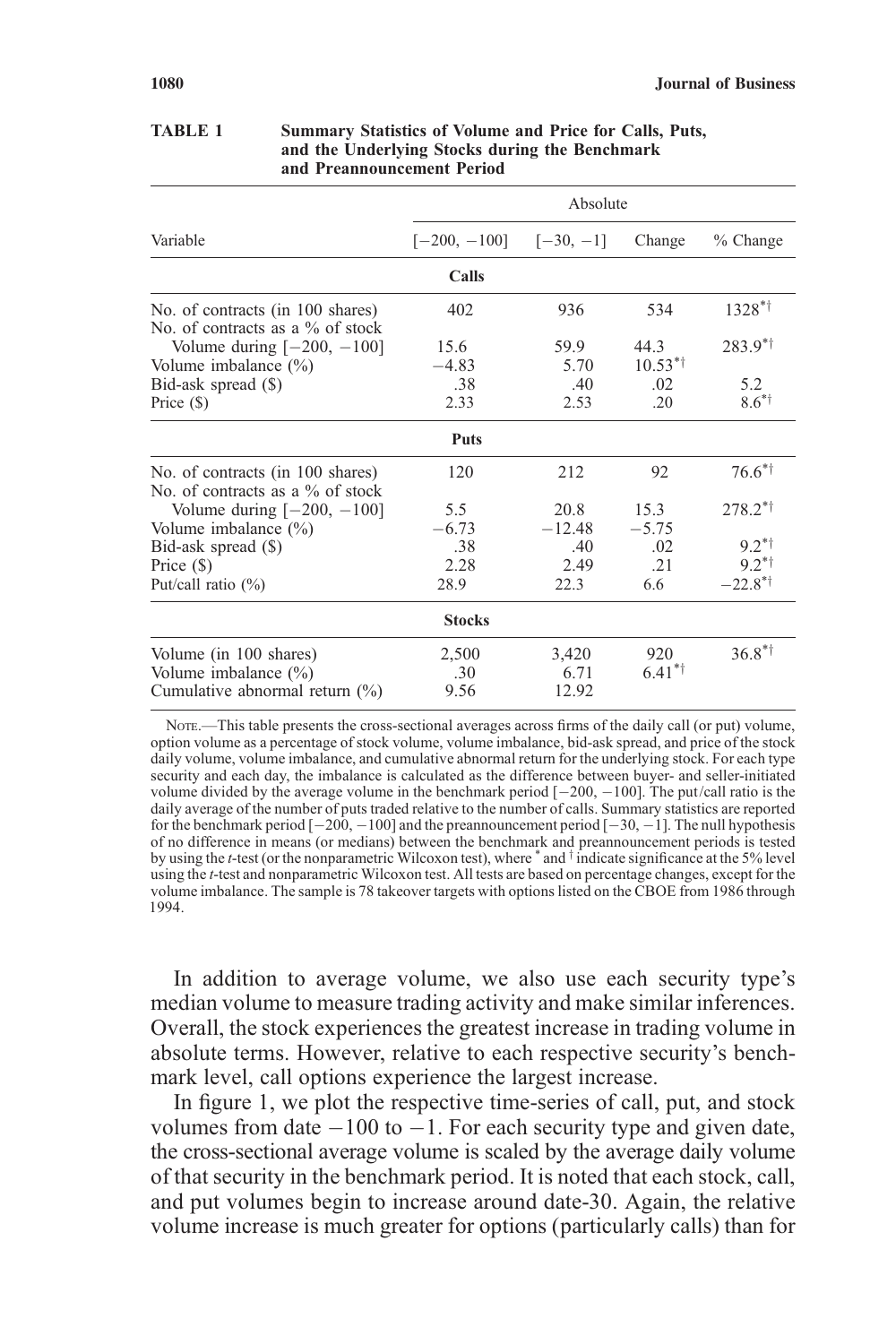

*F*ig. 1.—Daily ratio of call, put and stock volumes to their respective benchmark period volumes. The time-series of the cross-sectional average call, put and stock volumes is plotted from date  $-100$  to  $-1$ , where date 0 is the announcement day. All volume measures are scaled by their respective security benchmark volumes. For each type of security and given date, the cross-sectional average of daily volume is divided by the average daily volume of that security in the benchmark  $[-200, -100]$  period.

the underlying stock. For example, on date  $-5$  trading volume is 321% higher for calls, 168% higher for puts, and 76% higher for the stock than their respective benchmark levels. Figure 1 indicates that the call-option activity foreshadows the stock's activity prior to an announcement.

After the announcement, stock volume decreases dramatically but option volume remains high relative to its benchmark period level. For example, on date  $+5$ , the average call volume is 530% of its benchmark level, whereas the average put volume and stock volume are 627% and 209% of their respective benchmark-period levels. This increase in postannouncement option volume can be a result of informed traders locking in takeover premium, hedging, and "risk-arbitrage" activity.

Table 1 also reports the percentage volume imbalance for calls, puts, and stocks in the benchmark and preannouncement period. Both calls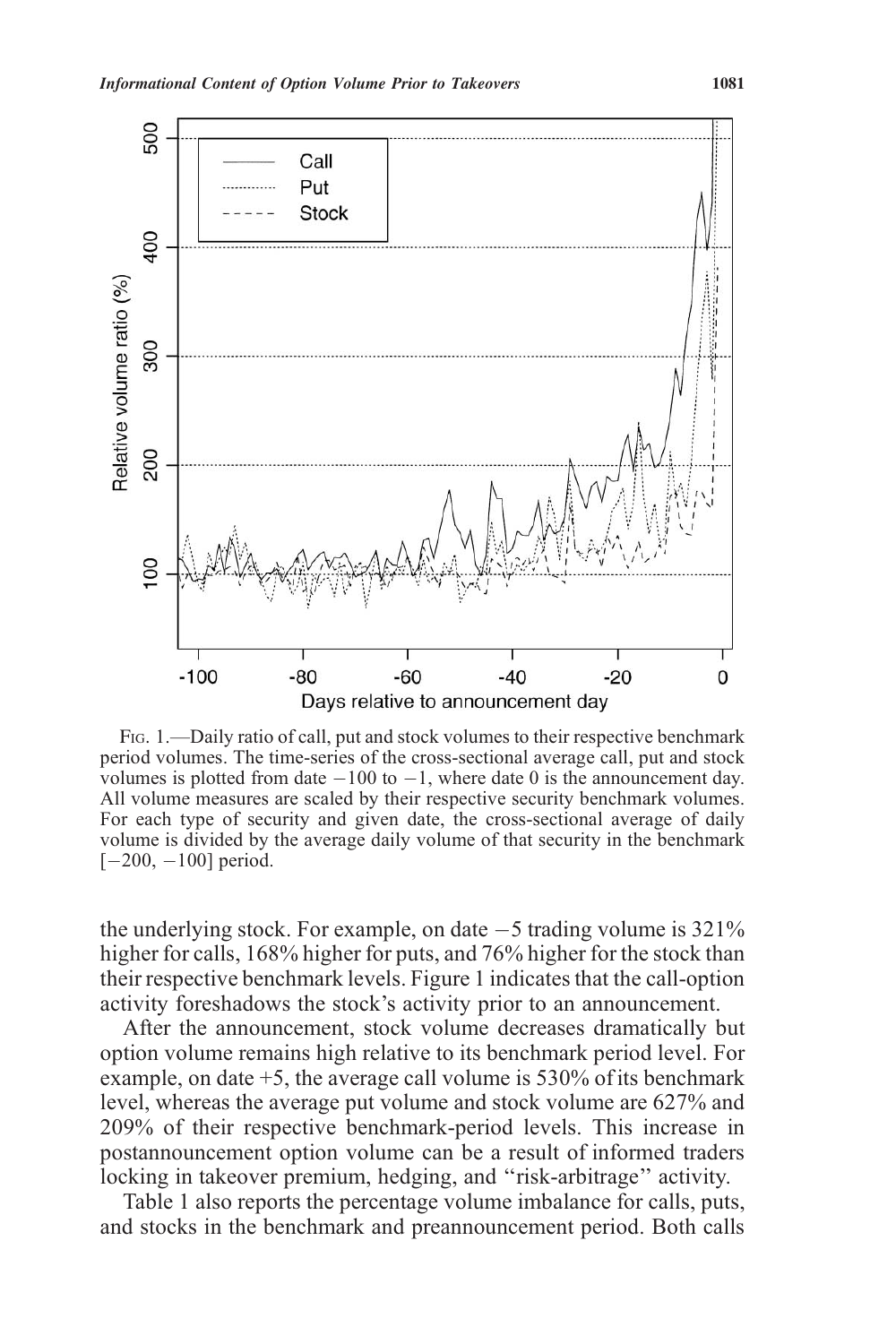1082 Journal of Business

and stocks experience significant increases in imbalances in the preannouncement period. The average increase in call imbalance is 10.53%, while the average increase in stock imbalance is smaller, 6.41%. Put imbalance declines by 5.75%. Overall, there are more purchases of calls and stocks and more sales of puts in the preannouncement period.

Intuitively, if informed traders are present in the preannouncement period, the bid-ask spread should increase due to the presence of a more severe adverse-selection environment. Table 1 shows that calls (puts) experience a 5.2% (5.2%) increase in their dollar bid-ask spreads and a  $8.6\%$  (9.2%) increase in their prices. This translates into a  $2.6\%$  (3.0%) decline in the respective options' percentage bid-ask spreads. One explanation for this decline is that, while the adverse selection component of an option's bid-ask spread increases in the preannouncement period, it is offset by the fixed-cost component that falls with the increase in volume. Another explanation is that the adverse selection component of the spread increases but this change may be below the minimum tick size, such that the dollar bid-ask spread does not change significantly. A smaller increase in dollar bid-ask spread and a larger increase in option price may actually make the percentage spread lower. Therefore, even though the adverse selection cost is relatively severe ahead of takeover announcements, option contracts' bid-ask spreads may not be informative of pending events. Finally, the average cumulative abnormal stock return is 12.9% in the preannouncement period, which is similar to the 13.3% price run-up found by Schwert (1996) in a comprehensive sample of 1,814 target firms.

# III. The Relative Informativeness of Option and Stock Markets

In this section, we use the differential information embedded in option and stock imbalances to examine our three hypotheses. Toward this goal, we present empirical results from a time-series regression analysis of the relation between option (and stock) imbalances and stock returns, relate this to takeover characteristics, perform a comparison of optioned and nonoptioned firms, and do a cross-sectional regression analysis of the takeover premium on run-ups in the stock and option volume.

# A. Forecasting Returns with Imbalances during Normal and preannouncement periods

We first examine the relation between option (and stock) volume and the future stock excess returns in both the benchmark and preannouncement periods. The excess return is calculated using CRSP value-weighted portfolio return. We regress stock returns on lagged call and stock imbalances. Because signed (or directional) volume conveys more information on the direction of trading, we use buyer/seller-initiated volume.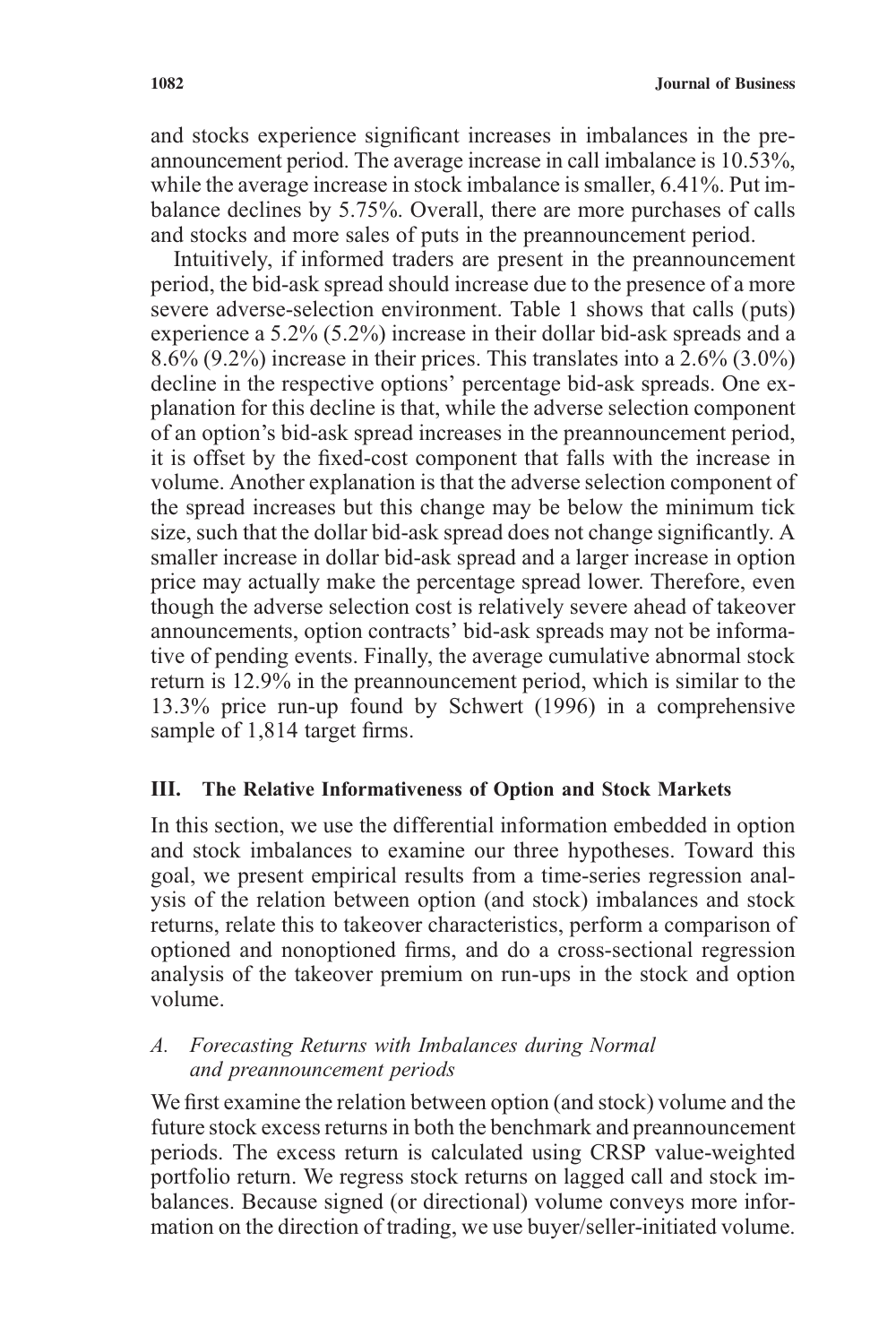Since the selling of puts is a bullish call on a stock, we also include buyer/seller-initiated put volume as an explanatory variable. Daily excess returns are correlated over time, we prewhiten returns so that we can focus on the unexpected component or the innovation in returns. We experimented with various specifications, and found the MA(1) model is sufficient to smooth excess return time series. We use the benchmark period data to estimate the parameters for each firm. These parameters are then used over the benchmark and the preannouncement periods to generate excess return residuals. To ensure that the variables are comparable across firms, all innovations are normalized by the standard deviation of that series during the firm's benchmark period. Observations from sample firms are then pooled together prior to estimation.

Table 2 presents estimates from the following time-series regression model:

$$
r_t = \beta_0 + \beta_1 \text{ShareOI}_{t-1} + \beta_2 \text{CallOI}_{t-1} + \beta_3 \text{PutOI}_{t-1} + \varepsilon_t, \quad (1)
$$

where  $r$  is the standardized innovation in daily excess return, and ShareOI, CallOI, and PutOI are the standardized share, call option, and put option volume imbalances, respectively. For each type of security and each day, imbalances are calculated as the difference between buyer- and sellerinitiated volume divided by the average volume in the benchmark period  $[-200, -100]$ , then this variable is standardized using its mean and standard deviation over the benchmark period.

Table 2 shows that in the benchmark-period-lagged share volume imbalances are significantly and positively related to next-day returns, but lagged call imbalances are not. This finding that, during normal periods, the stock market is more informative of a stock's future return than the options market is a direct rejection of our third hypothesis, H3. During the preannouncement period, however, the relation changes. Both stock and call imbalances are now significant predictors of nextday abnormal stock returns. The coefficient on call imbalances is relatively larger than that on stock imbalances; a 1 standard deviation shock to share-volume imbalances leads to a 0.024 standard deviation increase in next-day returns and a 1 standard deviation shock to call-volume imbalances leads to a 0.037 standard deviation increase in returns. Lagged put imbalances are not significant in predicting next-day stock returns. In sum, while stock-volume imbalances seem to contain information about the next-day's price movements during normal periods and prior to takeover announcements, call imbalances play a special additional information role about future price movements prior to takeover announcements.

One interesting question is how imbalances affect prices. Since trading activity is correlated over time, a large stock imbalance on one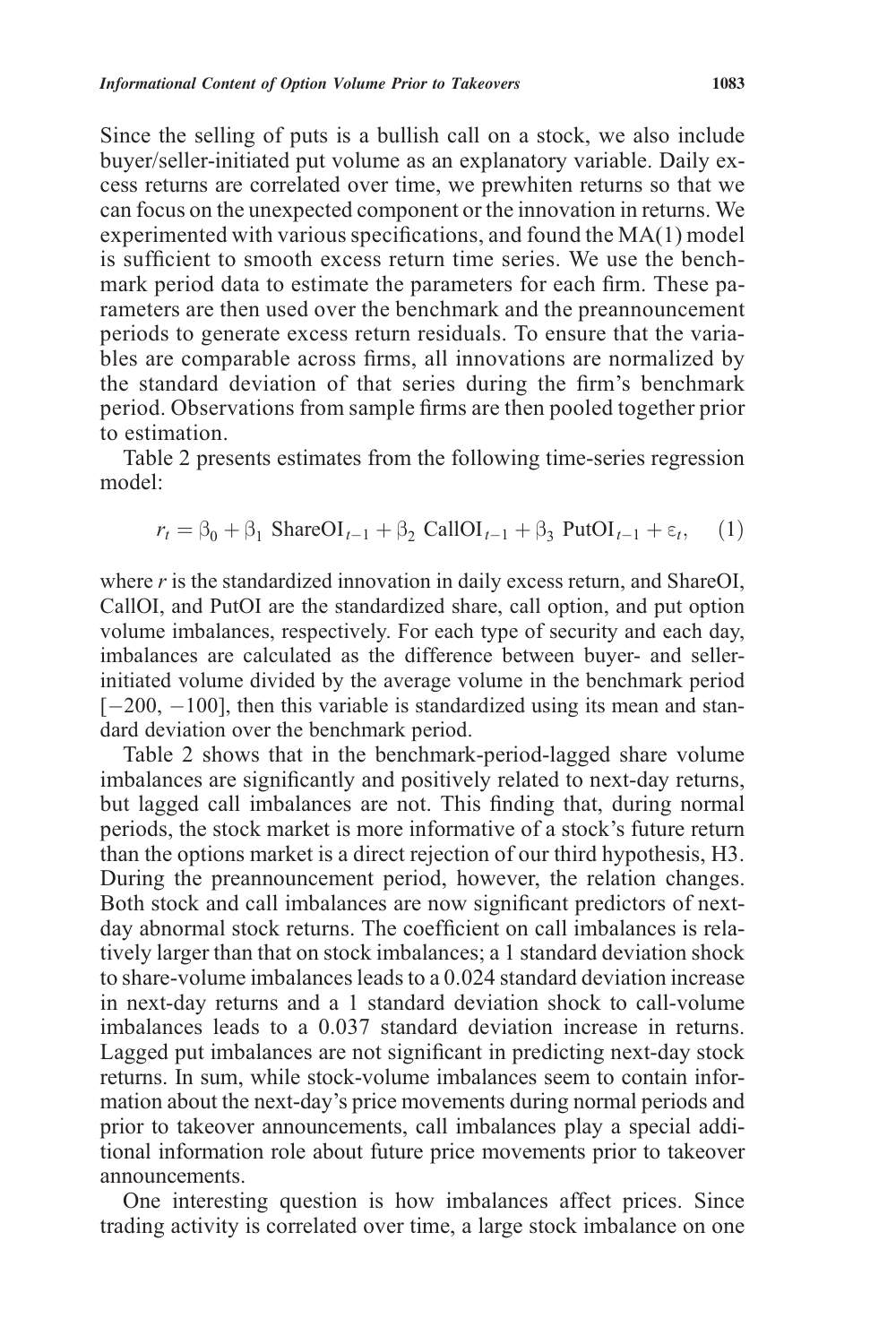|                      |                     | Benchmark Period $[-200, -100]$ | Preannouncement Period $[-30, -1]$ |                      |
|----------------------|---------------------|---------------------------------|------------------------------------|----------------------|
|                      | (1)                 | (2)                             | (1)                                | (2)                  |
| Constant             | $-.002$<br>$(-.19)$ | $-.002$<br>$(-.21)$             | $.103*$<br>(3.17)                  | $.085*$<br>(2.66)    |
| $ShareIO_{t-1}$      | $.034*$<br>(2.67)   | .010<br>(.78)                   | $.024*$<br>(2.03)                  | .011<br>(.93)        |
| $CallIO_{t-1}$       | .008<br>(.73)       | $-.008$<br>$(-.75)$             | $.037*$<br>(2.96)                  | $.022*$<br>(2.55)    |
| $PutIO_{t-1}$        | .001<br>(.12)       | $-.004$<br>$(-.34)$             | $-.002$<br>$(-.56)$                | $-.004$<br>$(-1.12)$ |
| ShareIO <sub>t</sub> |                     | $.282*$<br>(23.94)              |                                    | $.087*$<br>(11.56)   |
| $CallIO_t$           |                     | $-.084^{\circ}$<br>$(-6.95)$    |                                    | $.087*$<br>(4.80)    |
| PutIO <sub>t</sub>   |                     | .015                            |                                    | $-.029$              |
| Adj. $R^2$           | .001                | (1.22)<br>.118                  | .022                               | $(-1.59)$<br>.100    |

TABLE 2 Time-Series Regressions of Next-Day Excess Returns

NOTE.—The regression results in the table are based on the following equation:

 $r_t = \beta_0 + \beta_1$  ShareOI<sub>t-1</sub> +  $\beta_2$  CallOI<sub>t-1</sub> +  $\beta_3$  PutOI<sub>t-1</sub>  $+\beta_4$  ShareOI<sub>t</sub> +  $\beta_5$  CallOI<sub>t</sub> +  $\beta_6$  PutOI<sub>t</sub> +  $\varepsilon_t$ ,

where  $r$  is the standardized innovation in daily excess return obtained from a MA(1) model. We estimate the MA(1) model by using observations from days  $[-200, -100]$ , then use the resulting parameters to obtain the standardized innovations during  $[-200, -100]$  and  $[-30, -1]$ . ShareIO, CallIO, and PutIO are the standardized share, call, and put volume imbalances, respectively. For each type security and each day, the volume imbalance is calculated as the difference between buyer- and seller-initiated volume divided by the average volume in the benchmark period  $[-200, -100]$ . For each firm, the imbalance is standardized using its mean and standard deviation in the benchmark period. The regression results are presented for the pooled sample in both the benchmark period  $[-200, -100]$  and the preannouncement period  $[-30, -1]$ . The sample is 78 takeover targets with options listed on the CBOE from 1986 through 1994. Regression coefficients and t-statistics (in parentheses; \* indicates significance at the 5% level) are reported. In computing *t*-statistics, we use the standard errors that are White's (1980) heteroscedasticity consistent estimator.

day may mean that the next trading day also is associated with a large imbalance. If a buyer-initiated imbalance has a positive effect on returns, large buying pressure today may not necessarily mean that positive information will be released in the future but rather that investors will push up prices on the next trading day. Due to the linkages between the option and stock markets, a similar argument can be made that a large call imbalance today forecasts high option and stock imbalances on the next day that affects prices. To control for potential price pressure effects, we also include contemporaneous imbalances in our regressions. If lagged imbalances have forecasting power for next-day stock returns after controlling for contemporaneous imbalance effects, then it is strong evidence that imbalances are not simply forecasting future imbalances that move prices. It is important to note that controlling for contemporaneous imbalances is a stringent control for contemporaneous price pressure, because contemporaneous imbalances might also be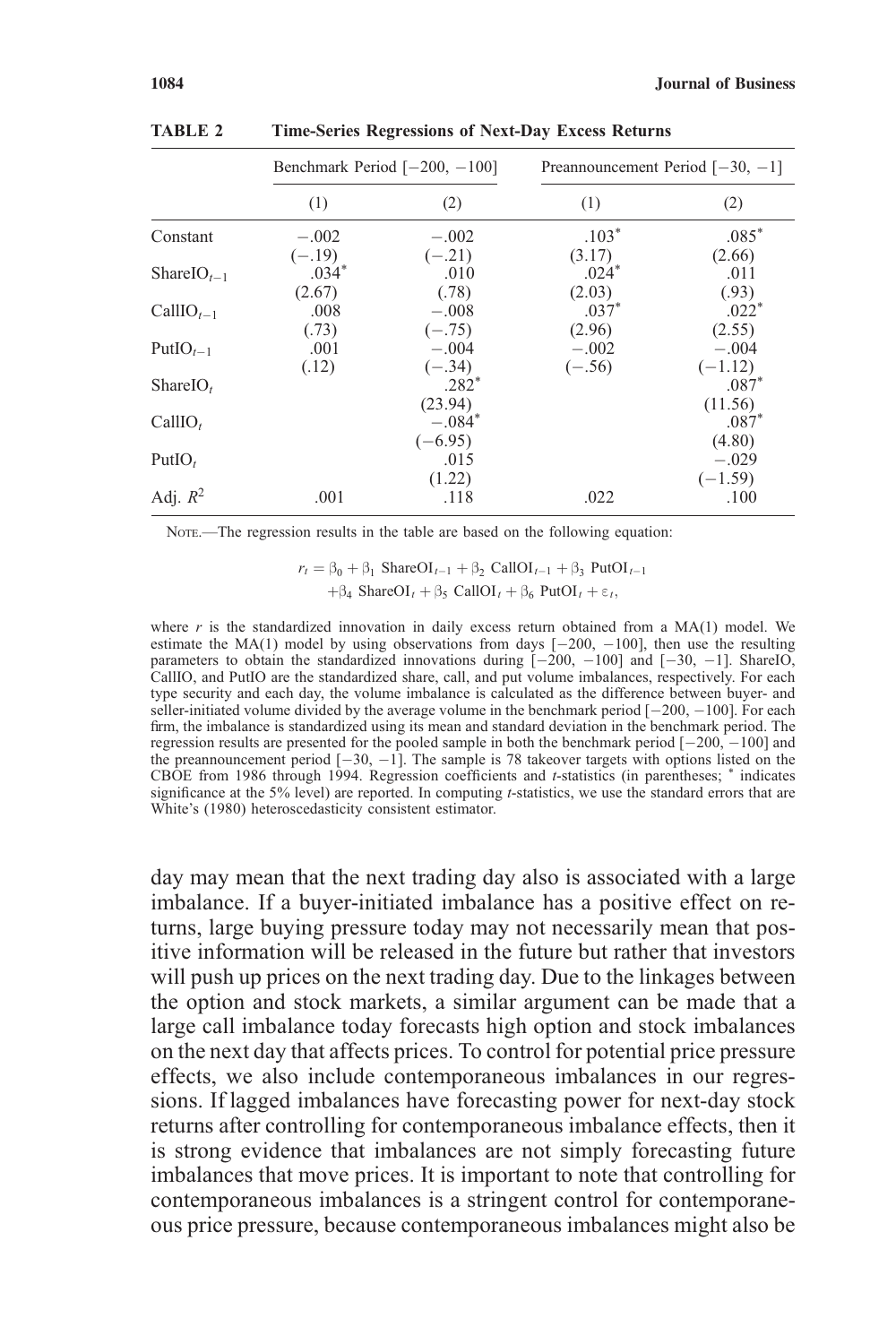associated with information. Specifically, we estimate the following regression model:

$$
r_t = \beta_0 + \beta_1 \text{ShareOI}_{t-1} + \beta_2 \text{CallOI}_{t-1} + \beta_3 \text{PutOI}_{t-1} + \beta_4 \text{ShareOI}_t + \beta_5 \text{CallOI}_t + \beta_6 \text{PutOI}_t + \varepsilon_t,
$$
 (2)

As shown in table 2, the estimated coefficients on contemporaneous share imbalances in the benchmark and preannouncement periods are comparable, 0.282 versus 0.252. For contemporaneous call imbalances, the sign of the estimated coefficient changes from the benchmark to the preannouncement period  $(-0.084 \text{ versus } 0.087)$ . The positive coefficient on the contemporaneous share imbalances and negative coefficient on the contemporaneous call imbalances during the benchmark period are consistent with results reported in Easley et al. (1998) and Chan et al. (2002), where both studies examine the relation between return and signed volume for the 50 most active firms on the CBOE during a 3-month period.

In the benchmark period, for the specification in table 2 with contemporaneous imbalances in the regression, neither lagged stock, call, nor put imbalances are significant predictors of stock returns. In both, the benchmark and preannouncement period controlling for the contemporaneous relation removes the significance of lagged share imbalances found previously with the specification with only lagged imbalances. However, in the preannouncement period, after controlling for contemporaneous imbalances, lagged call imbalances are the only significant lagged predictor of stock returns. In sum, when the contemporaneous effects are not included in the regressions, we find support for our first hypothesis (H1), that option volume provides information prior to takeovers. Under the more stringent control for contemporaneous imbalances, our results also support the second hypothesis (H2), that option volume is more informative than stock volume prior to takeovers. Both specifications find that option volume is not informative during normal time periods—a direct rejection of H3.

We also perform similar analyses with volume instead of volume imbalances. While signed volume is more theoretically justified, since the nature of the trade is used, raw volume alone can be useful if there is noise in the trade classification algorithm or simply as an overall indicator of market interest. In the volume regressions, we find that only stock volume is informative of next-day stock returns during the benchmark period. During the preannouncement period, however, the picture is quite the opposite, as only lagged call volume is significant. These results indicate that option volume is more informative than stock volume prior to takeovers but not informative during normal times. To conserve space, these results are not reported.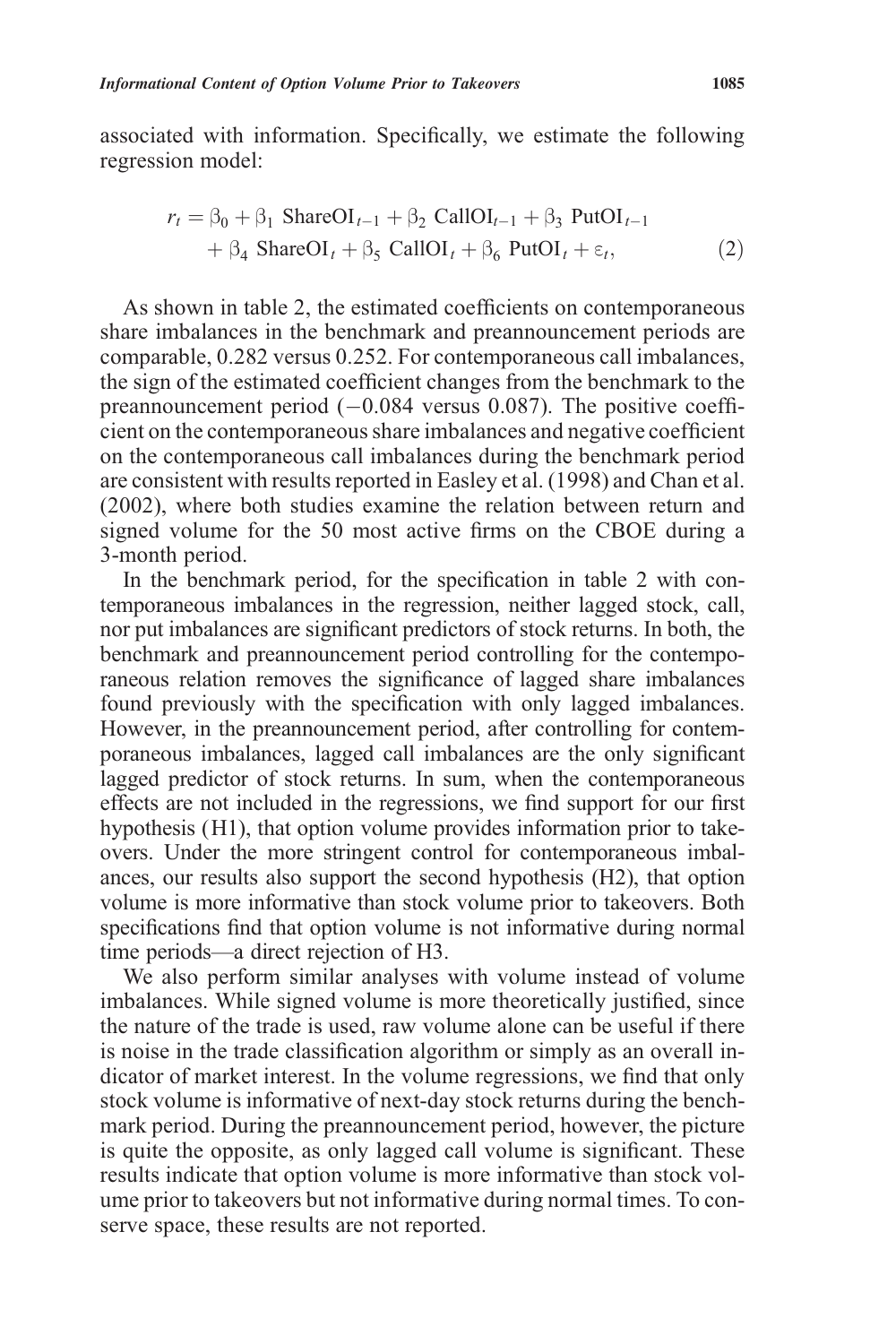# B. Takeover Characteristics and the Imbalance and Return Relation

Takeovers that are ultimately successful and those with large stock price run-ups may be associated with more severe informed trading. If this is the case, then one would expect to see that preannouncement imbalances are more strongly related to future price movements in firms that are successful takeover targets and have large stock price increases. To investigate this possibility, we analyze regressions similar to those shown in table 2 except that we interact dummy variables for whether a takeover is successful and whether a target firm has large run-ups in the preannouncement period. The regression is estimated as follows:

$$
r_{t} = \beta_{0} + \beta_{1} \text{ShareOI}_{t-1} + \beta_{2} \text{CallOI}_{t-1} + \beta_{3} \text{PutOI}_{t-1} + \beta_{4} \text{ShareOI}_{t} + \beta_{5} \text{CallOI}_{t} + \beta_{6} \text{PutOI}_{t} + \beta_{7} \text{I}^{\text{Successful}} \text{ShareOI}_{t-1} + \beta_{8} \text{I}^{\text{Successful}} \text{CallOI}_{t-1} + \beta_{9} \text{I}^{\text{Successful}} \text{PutOI}_{t-1} + \beta_{10} \text{I}^{\text{LargeRunup}} \text{ShareOI}_{t-1} + \beta_{11} \text{I}^{\text{LargeRunup}} \text{CallOI}_{t-1} + \beta_{12} \text{I}^{\text{LargeRunup}} \text{PutOI}_{t-1} \epsilon_{t},
$$
\n(3)

where  $I^{\text{Successful}}$  and  $I^{\text{LargeRunup}}$  are dummy variables for whether the deal was complete in the 2-year period after the announcement date and whether the run-up during  $[-30, -1]$  is in the ex post upper 50 percentile.<sup>3</sup>

The results displayed in panel A of table 3 show that, in the first specification (with no contemporaneous regressors), the dummy variables interactions are not important in the benchmark period (as should be expected), however, they play an important role in the preannouncement period. Lagged share imbalances are significant overall, but the insignificant coefficients on the successful or large run-up dummy variable interacted with lagged share imbalances indicate that characteristics of the takeover do not affect the stock imbalance-return relation. On the other hand, the effect of call imbalances are concentrated in firms that eventually have a successful takeover. The large run-up dummy variable plays no important role with call imbalances, and put imbalances are not significantly related to future stock returns. Controlling for the contemporaneous imbalances again strengthens the relative influence of the call volume imbalances. After including the contemporaneous imbalances in the regression, neither the share-imbalances variable nor share imbalances that interacted with either dummy variable are statistically significant. However, call imbalances are again related to future returns for takeover targets that are ultimately successful. These results indicate that the activity in the call market bears information about the likelihood

<sup>3.</sup> We also measure the run-up from day 30 to +1 and find similar results.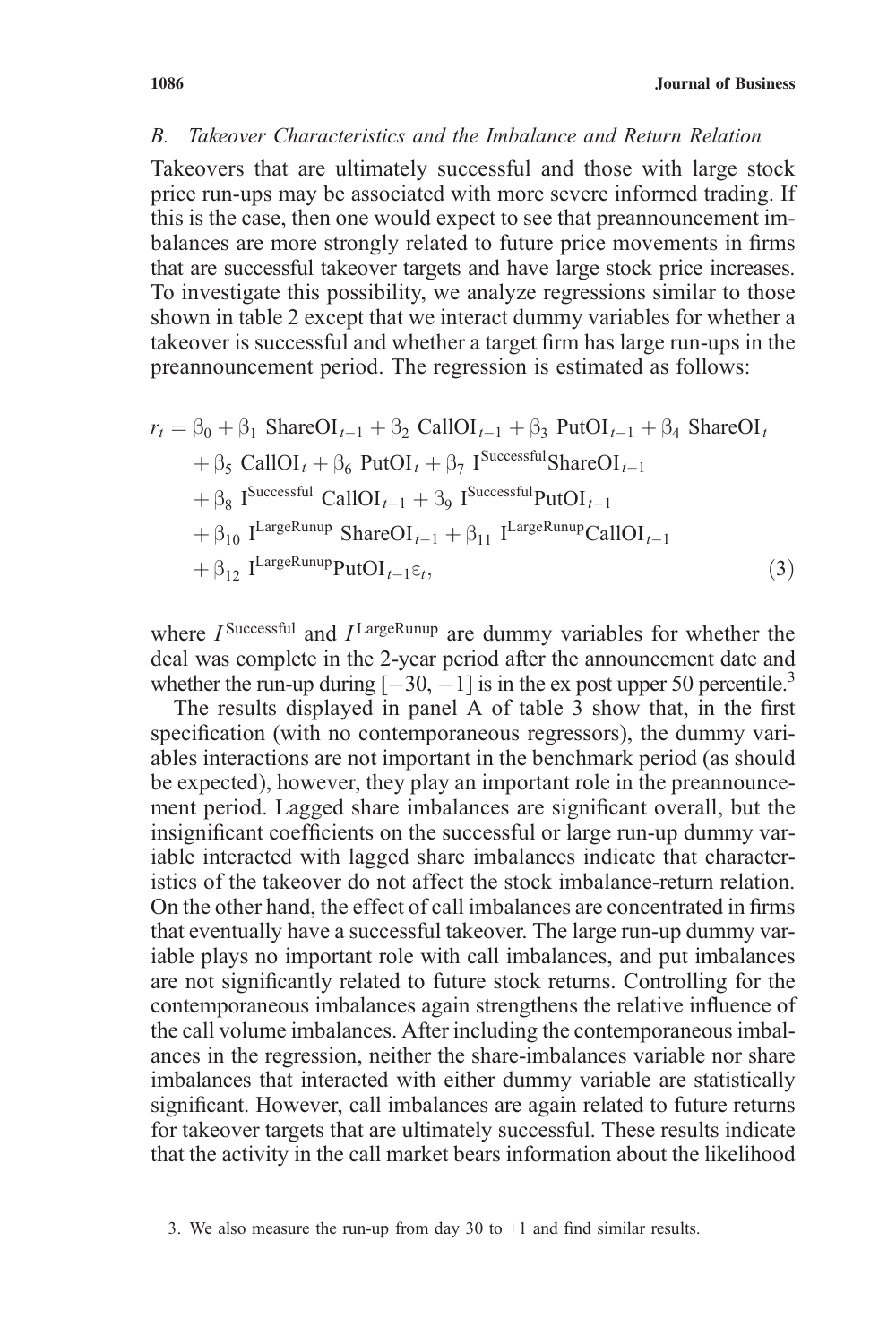|                        |                       |                                  | Panel A. Using First Bid Date |                                          | Panel B. Using Rumor Date |                                  |                                |                                |
|------------------------|-----------------------|----------------------------------|-------------------------------|------------------------------------------|---------------------------|----------------------------------|--------------------------------|--------------------------------|
|                        |                       | $[-200, -100]$                   |                               | $[-30, -1]$                              |                           | $[-200, -100]$                   |                                | $[-30, -1]$                    |
|                        | (1)                   | (2)                              | (3)                           | (4)                                      | (1)                       | (2)                              | (3)                            | (4)                            |
| Constant               | $-.002$<br>$(-.19)$   | $-.002$<br>$(-.21)$              | $.100*$<br>(3.06)             | $.081*$<br>(2.47)                        | $-.002$<br>$(-.22)$       | $-.002$<br>$(-.21)$              | $.103*$<br>(3.23)              | .062"<br>(2.00)                |
| Share $OI_{t-1}$       | $.040^*$<br>(2.00)    | .013<br>(1.07)                   | $.033*$<br>(2.38)             | .015<br>(.96)                            | $.031*$<br>(2.02)         | .010<br>(1.10)                   | $.023*$<br>(1.97)              | .024<br>(.61)                  |
| $CallOI_{t-1}$         | .007<br>(.34)         | $-.015$<br>$(-.75)$              | .014<br>(1.06)                | .010<br>(1.03)                           | .002<br>(.10)             | $-.21$<br>$(-1.05)$              | .016<br>(1.00)                 | .005<br>(.20)                  |
| $PutOI_{t-1}$          | $-.006$               | $-.003$                          | .009                          | .011                                     | $-.002$                   | $-.001$                          | .014                           | .014                           |
| $ShareOI_t$            | $(-.31)$              | $-.17$<br>$.282*$                | (.80)                         | (.75)<br>.252*                           | $(-.11)$                  | $(-.05)$<br>$.274*$              | (1.02)                         | (.96)<br>$.272*$               |
| $CallOI_t$             |                       | (23.93)<br>$-.084*$<br>$(-6.95)$ |                               | (11.32)<br>$.093$ <sup>*</sup><br>(5.06) |                           | (22.83)<br>$-.084"$<br>$(-6.82)$ |                                | (11.62)<br>$.103*$<br>(5.50)   |
| PutOI <sub>t</sub>     |                       | .015<br>(1.25)                   |                               | $-.033$<br>$(-1.72)$                     |                           | .016<br>(1.29)                   |                                | $-.038$<br>$(-2.00)$           |
| $ISuccesfulShareOIt-1$ | .004<br>(.16)         | .003<br>(.14)                    | $-.020$<br>$(-.52)$           | $-.012$<br>$(-.35)$                      | .014<br>(.57)             | .013<br>(.53)                    | $-.21$<br>$(-.51)$             | $-.033$<br>$(-.79)$            |
| $ISuccesfulCallOIt-1$  | .006                  | .018                             | $.050*$                       | $.056*$                                  | .013                      | .022                             | $.063*$                        | $.075*$                        |
| $ISuccessfulPutOIt-1$  | .28<br>.023<br>(1.08) | (.78)<br>.022<br>(.95)           | (2.61)<br>$-.012$<br>$(-.54)$ | (2.70)<br>$-.010$<br>$(-.73)$            | (.52)<br>.023<br>(.88)    | (.93)<br>.020<br>(.77)           | (2.81)<br>$-.018$<br>$(-1.12)$ | (2.92)<br>$-.015$<br>$(-1.01)$ |

TABLE 3 Time-Series Regressions of Excess Returns Using Firm Characteristics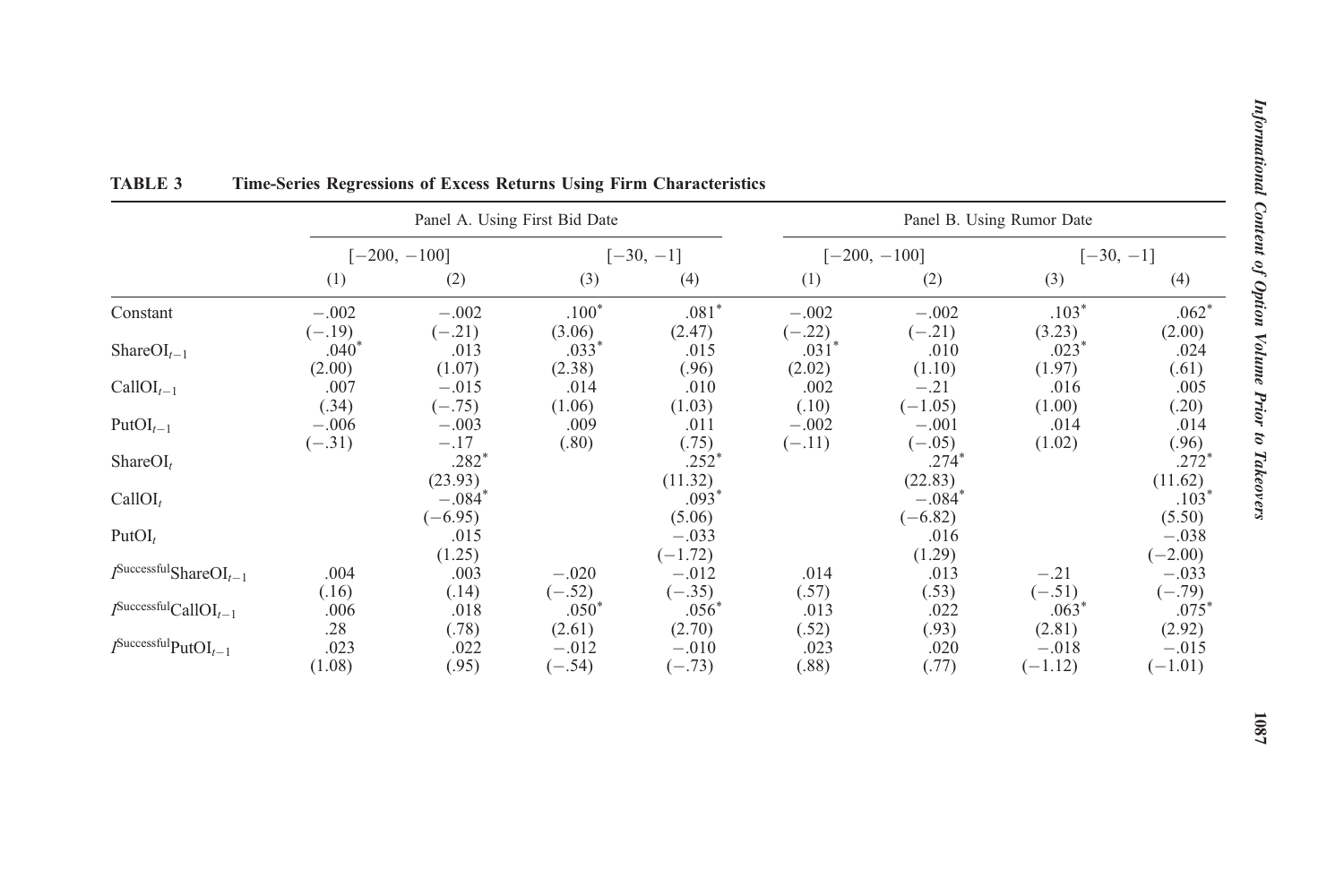|                                               |                     | Panel A. Using First Bid Date |                     |                      |                     | Panel B. Using Rumor Date |                     |                      |  |  |
|-----------------------------------------------|---------------------|-------------------------------|---------------------|----------------------|---------------------|---------------------------|---------------------|----------------------|--|--|
|                                               |                     | $[-200, -100]$                |                     | $[-30, -1]$          |                     | $[-200, -100]$            | $[-30, -1]$         |                      |  |  |
|                                               | (1)                 | (2)                           | (3)                 | (4)                  | (1)                 | (2)                       | (3)                 | (4)                  |  |  |
| $I^{\text{LargeRunup}} \text{ShareOI}_{t-1}$  | $-.014$             | $-.004$                       | .024                | .010                 | $-.012$             | $-.010$                   | .031                | .015                 |  |  |
| $I^{\text{LargeRunup}}\text{CallOI}_{t-1}$    | $(-.57)$<br>$-.003$ | $(-.18)$<br>$-.005$           | (.64)<br>$-.001$    | (.30)<br>$-.015$     | $(-.45)$<br>$-.001$ | $(-.36)$<br>$-.002$       | (.70)<br>$-.012$    | (.37)<br>$-.025$     |  |  |
| $I^{\text{LargeRunup}}$ Put $\text{OI}_{t-1}$ | $(-.14)$<br>$-.009$ | $(-.23)$<br>$-.023$           | $(-.02)$<br>$-.010$ | $(-1.00)$<br>$-.013$ | $(-.07)$<br>$-.008$ | $(-.07)$<br>$-.020$       | $(-.40)$<br>$-.016$ | $(-1.82)$<br>$-.022$ |  |  |
| Adj. $R^2$                                    | $(-.37)$<br>.001    | $(-.95)$<br>.119              | $(-.81)$<br>.023    | $(-.98)$<br>.103     | $(-.32)$<br>.001    | $(-.90)$<br>.114          | $(-1.12)$<br>.033   | $(-1.60)$<br>.110    |  |  |

TABLE 3 (Continued)

NOTE.—The regression results in the table are based on the following equation:

 $r_t = \beta_0 + \beta_1$ ShareOI<sub>t-1</sub> +  $\beta_2$ CallOI<sub>t-1</sub> +  $\beta_3$ PutOI<sub>t-1</sub> +  $\beta_4$ ShareOI<sub>t</sub> +  $\beta_5$ CallOI<sub>t</sub> +  $\beta_6$ PutOI<sub>t</sub>  $+ \beta_7$ ISuccessful ShareOI<sub>t-1</sub></sub>  $+ \beta_8$ I<sup>Successful</sup>CallOI<sub>t-1</sub>  $+ \beta_9$ I<sup>Successful</sup>PutOI<sub>t-1</sub>  $+ \beta_{10}I^{LargeRunup}$ ShareOI<sub>t-1</sub> +  $\beta_{11}I^{LargeRunup}$ CallOI<sub>t-1</sub> +  $\beta_{12}I^{LargeRunup}$ PutOI<sub>t-1</sub> +  $\varepsilon_t$ ,

where r is the standardized innovation in daily excess return obtained from a MA(1) model. We estimate the MA(1) model by using observations from  $[-200, -100]$ , then using the resulting parameters to obtain the standardized innovations during [-200, -100] and [-30, -1].ShareOI, CallOI, and PutOI are the standardized share, call, and put volume imbalances, respectively. For each type security and each day, the volume imbalance is calculated as the difference between buyer- and seller-initiated volume divided by the average volume in the benchmark period  $[-200, -100]$ . For each firm, the imbalance is standardized using its mean and standard deviation in the benchmark period. I Successful and  $I<sup>LargeRunup</sup>$  are dummy variables for whether the deal was complete in the 2-year period after the announcement date and whether the run-up from day  $-30$  to day  $-1$  was in the upper 50 percentile. The regression results are presented for the pooled sample in both the benchmark period  $[-200, -100]$  and the preannouncement period  $[-30, -1]$ . The sample is 78 takeover targets with options listed on the CBOE from 1986 through 1994. Regression coefficients and t-statistics (in parentheses; \* indicates significance at the 5% level) are reported. In computing <sup>t</sup>-statistics, we use the standard errors that are White's (1980) heteroscedasticity consistent estimator. In panel A, we use the first official bid date and in panel B the rumor date (when applicable) as the announcement date.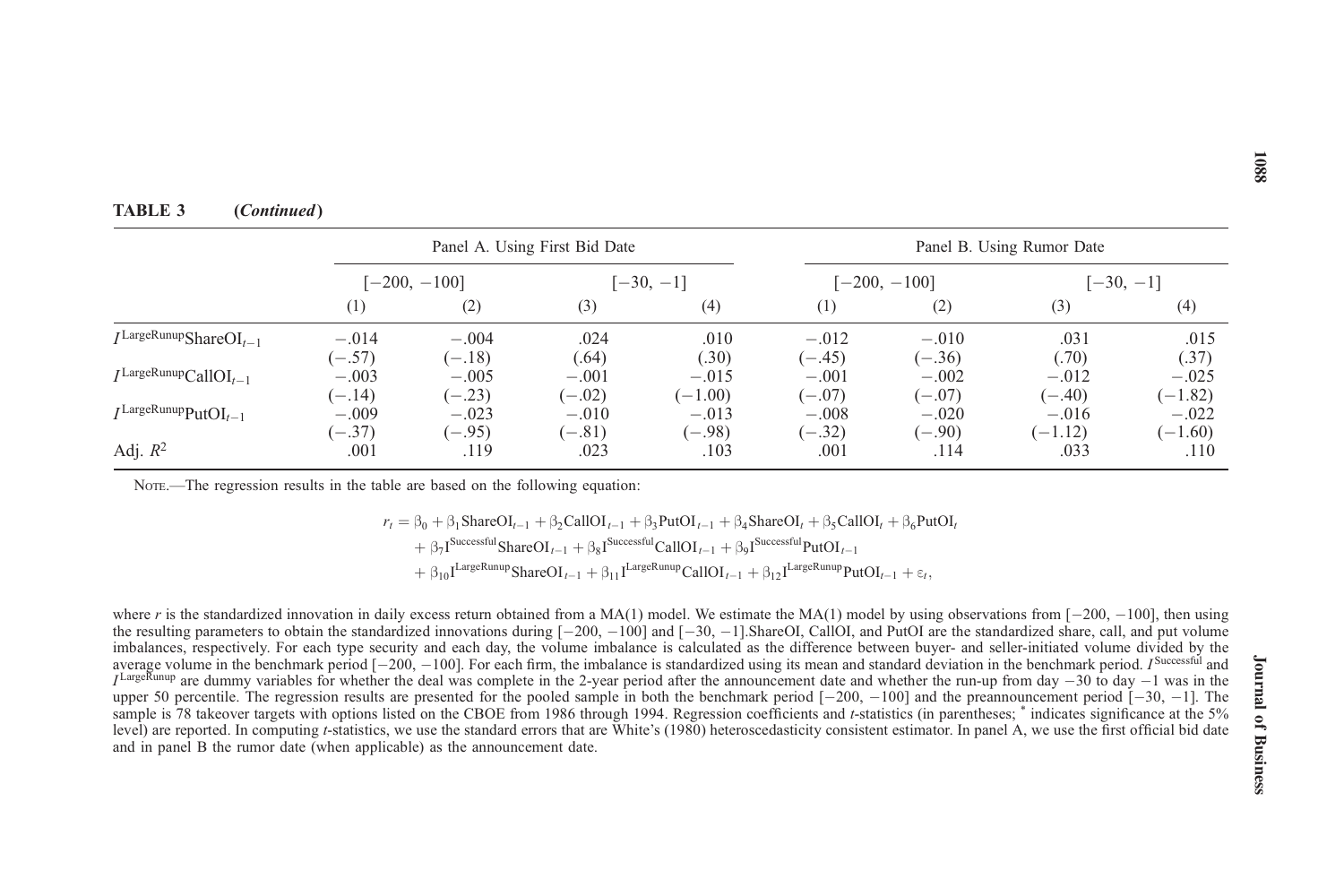of the success of the future deal. Again, these results support the hypothesis that more information is revealed in calls than in stock volume prior to takeover announcements (H2).

So far, the announcement day used in the analysis is the first day an official bid is received. Prior to a takeover announcement, one can often trace rumors related to the future event. Thus, an alternative definition of the announcement day can be the first rumor day. To check whether our results are sensitive to alternative definitions of announcement day, when applicable, we replace the first bid day by the first rumor day if a publicly traceable rumor can be identified within the 6 months prior to announcement.<sup>4</sup> We then rerun the regressions and report the results in panel B of table 3. The results are similar to those reported in panel A. Again, when the contemporaneous imbalances are included in the regression, call imbalances for successful takeovers are the only lagged variable that is significant.

Tables 2 and 3 both find that, absent significant informational events, stock market activities tend to be more predictive of next-day price action than activities on the options market. But, during times of potentially large informational asymmetry, the derivatives market plays a more significant role than the underlying stock market. These results are consistent with hypotheses H1 and H2. Therefore, when informationbased trading is prevalent, the options market may offer stronger incentives and more efficient trading instruments, thus attracting more informed traders.

# C. Pairwise Comparison

In this section, we expand our analysis by performing a pairwise comparison between takeover targets with and without options traded. Our objective is to test for difference in the imbalance-return relation between option firms and nonoption firms in the benchmark and preannouncement periods. We examine whether price discovery for nonoptioned firms occurs in the stock market during both normal and informational periods, and if there is additional price discovery in the options market beyond that in the stock market for firms with options.

We use three matching variables, similar to those of Huang and Stoll (1996) and Cao, Choe, and Hatheway (1997), to obtain a matched sample. The matching variables are the firm size, share price, and share volume. Specifically, for each target firm  $i$  with options traded in our sample, we construct our matching nonoption sample by identifying all takeover targets that have no options traded on any exchange and have announcement dates within 1 year  $[t - 1]$  year,  $t + 1$  year] of the announcement date  $(t)$  for firm i. For a potential matching firm

<sup>4.</sup> We found a publicly traceable rumor for 34% of our sample firms.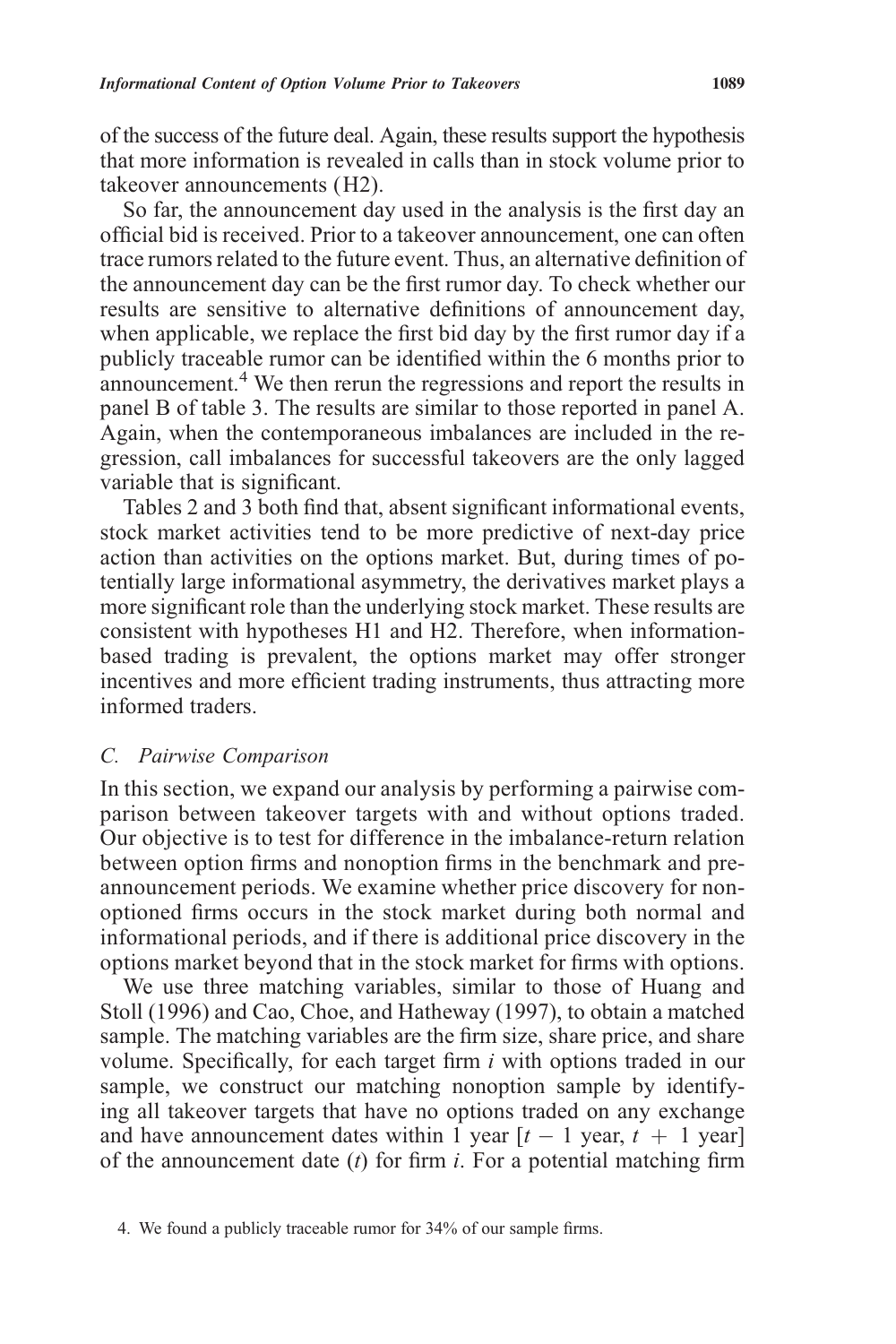j, we use the following three matching variables to construct a score statistic:

score<sub>i,j</sub> = 
$$
\left(\frac{\text{price}_i - \text{price}_j}{\frac{\text{price}_i + \text{price}_j}{2}}\right)^2 + \left(\frac{\text{share volume}_i - \text{share volume}_j}{\frac{\text{share volume}_i + \text{share volume}_j}{2}}\right)^2 + \left(\frac{\text{size}_i - \text{size}_j}{\frac{\text{size}_i + \text{size}_j}{2}}\right)^2
$$
, (4)

where price, share volume, and size are averages of daily stock price, share volume, and market capitalization in the benchmark period  $[-200,$ -100]. We select the firm with the lowest score from potential matching firms as the firm matched with firm  $i$ .

On average, daily share prices are \$36.40 and \$31.63, respectively, for option and nonoption firms. Option firms have a larger market capitalization (\$2.02 billion) in comparison to nonoption firms (\$1.70 billion). In addition, the daily average volume of option firms is slightly larger (272,000 shares versus 236,000 shares). Overall, the option and nonoption samples are reasonably well matched.

Using the procedures described in Section III.A, we combine observations from the option and control samples to estimate the following time-series regression model:

$$
r_{t} = \beta_{0} + \beta_{1} I^{Op} \text{ShareOI}_{t-1} + \beta_{2} I^{Nonop} \text{ShareOI}_{t-1} + \beta_{3} I^{Op} \text{CallOI}_{t-1} + \beta_{4} I^{Op} \text{PutOI}_{t-1} + \gamma_{1} I^{Pream} I^{Op} \text{ShareOI}_{t-1} + \gamma_{2} I^{Pream} I^{Nonop} \text{ShareOI}_{t-1} + \gamma_{3} I^{Pream} I^{Op} \text{CallOI}_{t-1} + \gamma_{4} I^{Pream} I^{Op} \text{PutOI}_{t-1} + \varepsilon_{t},
$$
\n(5)

where  $I^{Op}$  (or  $I^{Nonop}$ ) is an indicator variable for whether the observation is from a target firm with (or without) options traded, and  $I<sup>Preann</sup>$  is a dummy variable for whether the observation is from the preannouncement period  $[-30, -1]$  or the benchmark period  $[-200, -100]$ . It is important to note that variables that interacted with the preannouncement period dummy represent the marginal effect of each variable over and above that in the benchmark period.

In table 4, we examine the specification without the contemporaneous imbalance, as shown in the preceding equation. We test for whether there is a difference in the share imbalance coefficient between firms with and without options. Our primary test statistics are the difference between  $\beta_1$  and  $\beta_2$  and that between  $\gamma_1$  and  $\gamma_2$ . In the benchmark period, the lagged share imbalances are significant for firms both with and without traded options. Specifically, a 1 standard deviation shock to stock imbalances is associated with a 0.034 (0.027) standard deviation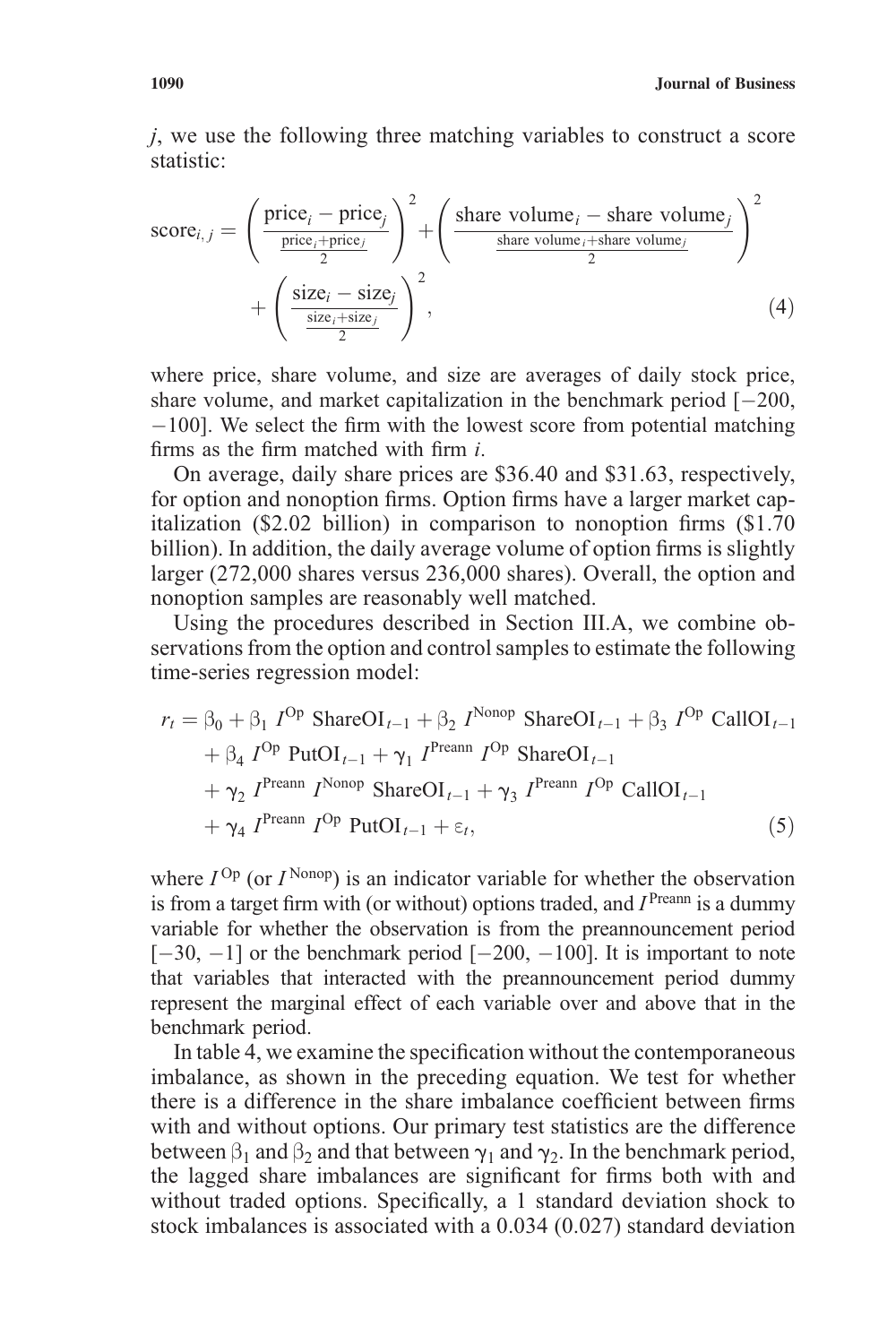|                                                              | With Options |             | Without Options  |             |
|--------------------------------------------------------------|--------------|-------------|------------------|-------------|
|                                                              | Coefficient  | t-Statistic | Coefficient      | t-Statistic |
| Constant                                                     | $.023*$      | (2.81)      | $.020*$          | (2.38)      |
| $I^{Op}ShareOI_{t-1}$                                        | $.034*$      | (2.34)      | .010             | (.68)       |
| $I^{\text{Nonop}}$ ShareOI <sub>t-1</sub>                    | $.027*$      | (2.07)      | $-.008$          | $(-.60)$    |
| $I^{\text{OpCallOI}}_{t-1}$                                  | .008         | (1.01)      | $-.009$          | $(-.66)$    |
| $I^{Op}PutOI_{t-1}$                                          | .001         | (.10)       | $-.004$          | $(-.30)$    |
| $I^{\rm Pream} I^{\rm Op} {\rm Share} {\rm OI}_{t-1}$        | $-.010$      | $(-1.023)$  | .001             | (.03)       |
| $I$ Preann $I$ NonopShareOI $_{t-1}$                         | .019         | (1.81)      | $.041*$          | (2.27)      |
| $I$ Preann $I$ OpCallOI $_{t-1}$                             | $.030*$      | (3.03)      | $.031*$          | (2.12)      |
| $I^{\text{Preann}} I^{\text{Op}} \text{Put} \text{OI}_{t-1}$ | $-.003$      | $(-.41)$    | .000             | (.02)       |
| $I^{Op}$ ShareOI <sub>t</sub> *                              |              |             | $.282*$          | (20.80)     |
| $I^{\text{Nonop}}$ ShareOI <sub>t</sub>                      |              |             | $.340^{\degree}$ | (24.80)     |
| $I^{Op}$ CallOI <sub>t</sub>                                 |              |             | $-.084^{\circ}$  | $(-6.04)$   |
| $I^{Op}PutOI_{t}$                                            |              |             | .015             | (1.05)      |
| $I^{\text{Preann}} I^{\text{Op}} \text{ShareOI}_t$           |              |             | $-.030$          | $(-1.66)$   |
| $I$ Preann $I$ Nonop $\text{ShareOI}_t$                      |              |             | $-.082*$         | $(-3.72)$   |
| $I^{\text{Preann}} I^{\text{Op}} \text{CallOI}_t$            |              |             | $.171*$          | (8.63)      |
| $I^{\text{Preann}} I^{\text{Op}} \text{Put} \text{OI}_t$     |              |             | $-.044"$         | $(-2.32)$   |
| Adj. $R^2$                                                   | .012         |             | .109             |             |

TABLE 4 Test for the Difference in the Volume Imbalance-Return Relationship between Takeover Target Firms with and without Options

NOTE.—The regression results in the table are based on the following equation:

$$
r_{t} = \beta_{0} + \beta_{1}I^{Op} \text{ShareOL}_{t-1} + \beta_{2}I^{\text{Nonop}} \text{ShareOL}_{t-1} + \beta_{3}I^{Op} \text{CallOL}_{t-1} + \beta_{4}I^{Op} \text{PutOL}_{t-1} + \gamma_{1}I^{\text{Preann}}I^{Op} \text{ShareOL}_{t-1} + \gamma_{2}I^{\text{Preann}}I^{\text{Nonop}} \text{ShareOL}_{t-1} + \gamma_{3}I^{\text{Preann}}I^{Op} \text{CallOL}_{t-1} + \gamma_{4}I^{\text{Preann}}I^{Op} \text{PutOL}_{t-1} + \beta_{11}I^{Op} \text{ShareOL}_{t} + \beta_{12}I^{\text{Nonop}} \text{ShareOL}_{t} + \beta_{13}I^{Op} \text{CallOL}_{t} + \beta_{14}I^{Op} \text{PutOL}_{t} + \gamma_{11}I^{\text{Preann}}I^{Op} \text{ShareOL}_{t} + \gamma_{12}I^{\text{Preann}}I^{\text{Nonop}} \text{ShareOL}_{t} + \gamma_{13}I^{\text{Preann}}I^{Op} \text{CallOL}_{t} + \gamma_{14}I^{\text{Preann}}I^{Op} \text{PutOL}_{t} + \epsilon_{t},
$$

where r is the standardized innovation in daily excess return obtained from a MA(1) model. We estimate the  $MA(1)$  model by using observations from  $[-200, -100]$ , then using the resulting parameters to obtain the standardized innovations during  $[-200, -100]$  and  $[-30, -1]$ . ShareOI, CallOI, and PutOI are the standardized share, call, and put volume imbalances, respectively. For each type security and each day, the volume imbalance is calculated as the difference between buyer- and seller-initiated volume divided by the average volume in the benchmark period  $[-200, -100]$ . For each firm, the imbalance is standardized using its mean and standard deviation in the benchmark period.  $I^{Op}$  (or  $I^{Nonop}$ ) is a dummy variable for whether the observation is from a target firm with (or without) listed options, and I Preann is a dummy variable for whether the observation is from the preannouncement period  $[-30, -1]$ . The regression results are presented for the pooled sample in both the benchmark and the preannouncement periods. The sample is 78 takeover targets with options listed on the CBOE from 1986 through 1994 and another 78 matched target firms without listed options. Regression coefficients and t-statistics (in parentheses;  $*$  indicates significance at the 5% level) are reported. In computing *t*-statistics, we use the standard errors that are White's (1980) heteroscedasticity consistent estimator.

increase in next-day returns over the benchmark period for optioned (nonoptioned) firms. The difference in the share imbalance coefficient between the optioned firms and nonoptioned firms (i.e.,  $\beta_1 - \beta_2$ ) is insignificant. Further, the lagged call and put imbalances are not significant. Thus, in the benchmark period, the stock market activity is more informative about next-day returns, whether a stock has options traded on it or not.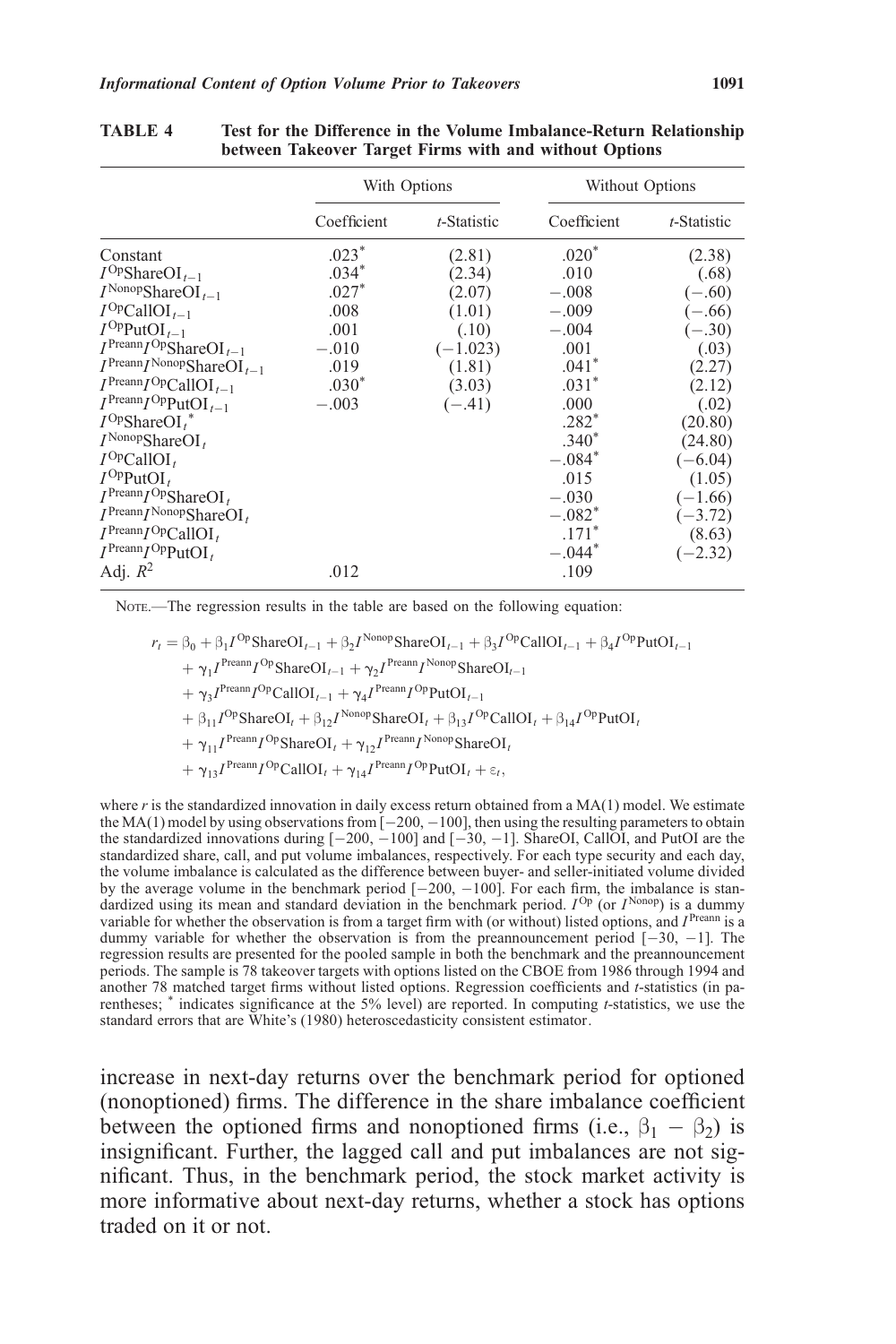1092 Journal of Business

During the preannouncement period, the lagged stock imbalance remains significant for target firms with options traded; however, the stock imbalance is less strongly related to future returns ( $\gamma_1 = -0.01$ ). In contrast, nonoptioned firms experience an increase in the sensitivity between returns and the lagged share imbalance ( $\gamma_2$  = 0.019) that is significant at the 10% level. The difference between  $\gamma_1$  and  $\gamma_2$  is also significant at the 10% level. Thus, for nonoptioned stocks, a 1 standard deviation increase in stock imbalances has a stronger relation to nextday returns in the preannouncement period, while there is no increase in this relation for optioned stocks.

These findings bring up the question of how information revelation is different between the call market and the stock market for optioned and nonoptioned firms. For firms with options, we first examine whether the benchmark stock imbalance sensitivity is comparable to the preannouncement combined stock and option sensitivity (i.e.,  $H_0$ :  $\beta_1$  =  $(\beta_1 + \gamma_1) + (\beta_3 + \gamma_3)$ , versus H<sub>a</sub>:  $\beta_1 < (\beta_1 + \gamma_1) + (\beta_3 + \gamma_3)$ ). At the 10% level, we reject the null hypothesis that stock imbalance sensitivities in the benchmark period are the same as the combined stock and call imbalance sensitivities in the preannouncement period. This additional sensitivity is due mostly to the incremental call sensitivity ( $\gamma_3$  = 0.03 with *t*-statistic = 3.03). Thus, there is additional price discovery in the options market prior to pending events.

Next, we examine the relation between preannouncement stock imbalances and returns for optioned and nonoptioned stocks. If information-based traders prefer the options market during periods of large information asymmetry and substitute their trading from stocks to options, then we would expect to see that preannouncement stock imbalance sensitivities for optioned firms are lower than those for nonoptioned firms (i.e., H<sub>0</sub>:  $\beta_1 + \gamma_1 = \beta_2 + \gamma_2$  versus H<sub>a</sub>:  $\beta_1 + \gamma_1$  <  $\beta_2 + \gamma_2$ ). The null hypothesis is rejected at the 6% confidence level.

Finally, we examine whether preannouncement stock volume sensitivities for nonoptioned stocks are comparable to preannouncement combined stock and option sensitivities for optioned stocks (i.e.,  $H_0$ :  $\beta_2 + \gamma_2 = (\beta_1 + \gamma_1) + (\beta_3 + \gamma_3)$ . We find that there is little difference between these sensitivities. These results suggest that, for firms with options, the option imbalances appear to substitute, at least partly, for stock imbalances in providing information about next-day price moves prior to takeover announcements.

To control for the persistence in imbalances, we include the contemporaneous stock, call, and put imbalances in the above specification. The results reported in table 4 are similar to those without the contemporaneous variables, except that lagged stock imbalances are no longer significant for optioned firms but significant only in the preannouncement period for nonoptioned firms. Regardless of whether we control for the contemporaneous imbalances, lagged call imbalances are not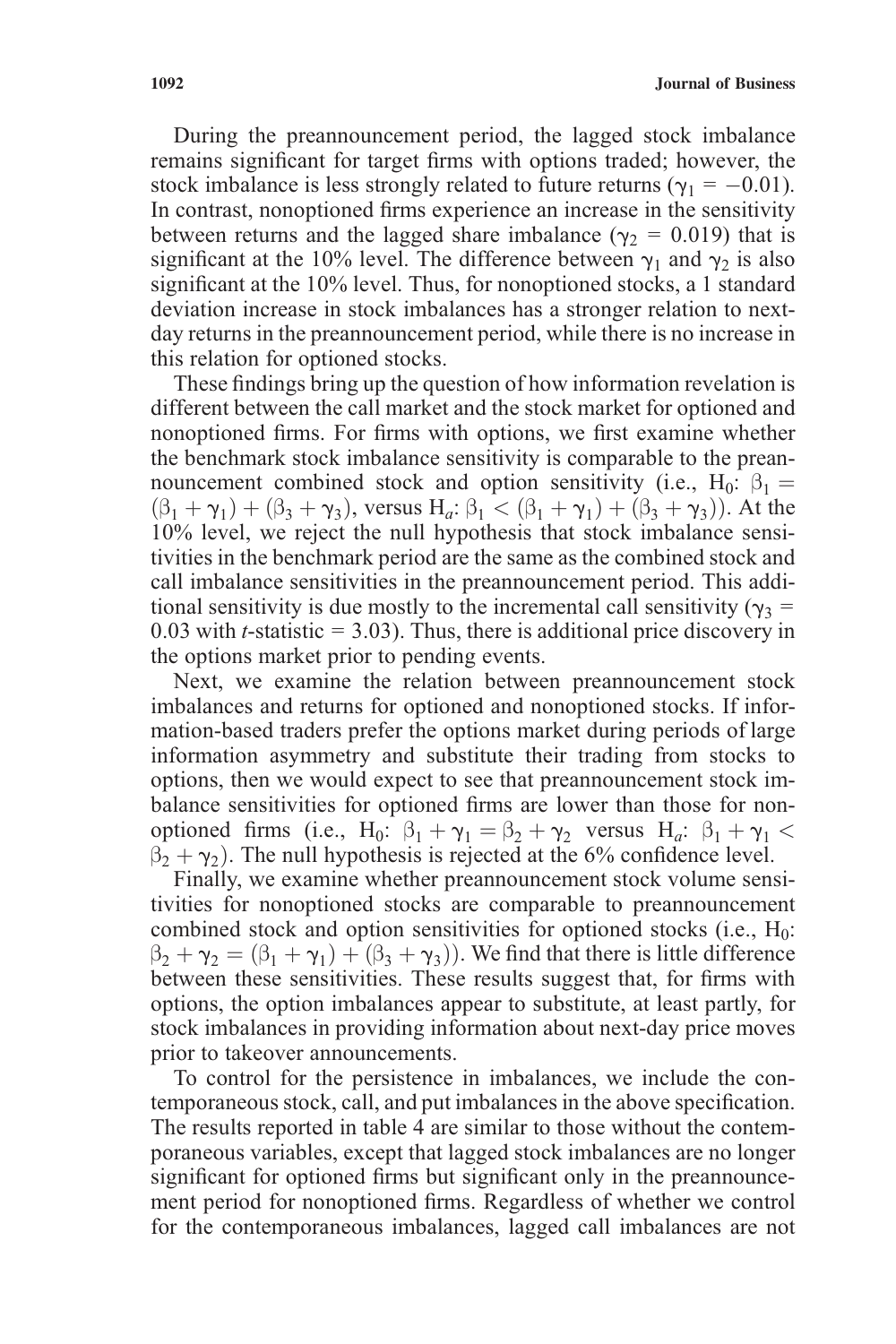significant in the benchmark period but significant in the preannouncement period. The increase in lagged share imbalance sensitivity from the benchmark period to preannouncement period is significant for nonoptioned firms only.

Collectively, this matched-sample exercise indicates that, when both the stock and options markets are available trading venues, option imbalance displaces information that might otherwise be shown in stock imbalances during periods with takeover-related information (H2). However, during a normal period, without pending informational events, the stock market may still be the primary place where price discovery occurs (a rejection of H3).

#### D. Predicting Event-Day Returns

Our analysis so far has focused on the differential ability of imbalance variables to predict next-day abnormal returns, during normal versus preannouncement periods. Our ultimate goal is to see which market offers more significant clues about pending informational events. In this section, we investigate the relation between preannouncement volume run-up and announcement-day abnormal returns. We conduct a crosssectional regression, where the dependent variable is the announcement 2-day cumulative abnormal returns and the explanatory variables are preannouncement stock-price run-up and the change in the stock and option imbalances. The announcement-return regression model is

$$
CAR[0, 1]_i = \beta_0 + \beta_1 CAR[-30, -1]_i + \beta_2 \ \Delta \text{ShareOI}_i
$$
  
+  $\beta_3 \ \Delta \text{CallOI}_i + \beta_4 \ \Delta \text{PutOI}_i + \beta_5 \ I_i^{\text{Successful}}$   
+  $\beta_6 \ I_i^{\text{Takeover}} + \beta_7 \ I_i^{\text{Runor}} + \beta_8 \ I_i^{\text{Hostile}} + \beta_9 \ I_i^{\text{Cash}} + \epsilon_i$ , (6)

where CAR[0, 1] is the 2-day cumulative abnormal return from day 0 to day 1,  $CAR[-30, -1]$  is the preannouncement price run-up. The  $\Delta$ ShareOI,  $\Delta$ CallOI, and  $\Delta$ PutOI are changes in share, call, and put volume imbalances, respectively, from the benchmark period to the preannouncement period. The  $I^{\text{Successful}}, I^{\text{Takeover}}, I^{\text{Runor}}, I^{\text{Hostile}},$  and  $I^{\text{Cash}}$  are dummy variables for whether the deal was complete in the 2-year period after the announcement date, whether the deal is a takeover or merger, whether a publicly traceable rumor occurred within the 6 months prior to the announcement date, whether the takeover was friendly or hostile, and whether or not the primary method of payment was cash.

Table 5 reports the regression results. We consider three alternative specifications. The first specification includes stock price run-up, change in stock volume imbalances, and change in call and put volume imbalances. The coefficient on the change in call imbalances is positive and significant (*t*-statistic  $= 2.77$ ), whereas the preannouncement stock-imbalance changes are positively associated with announcement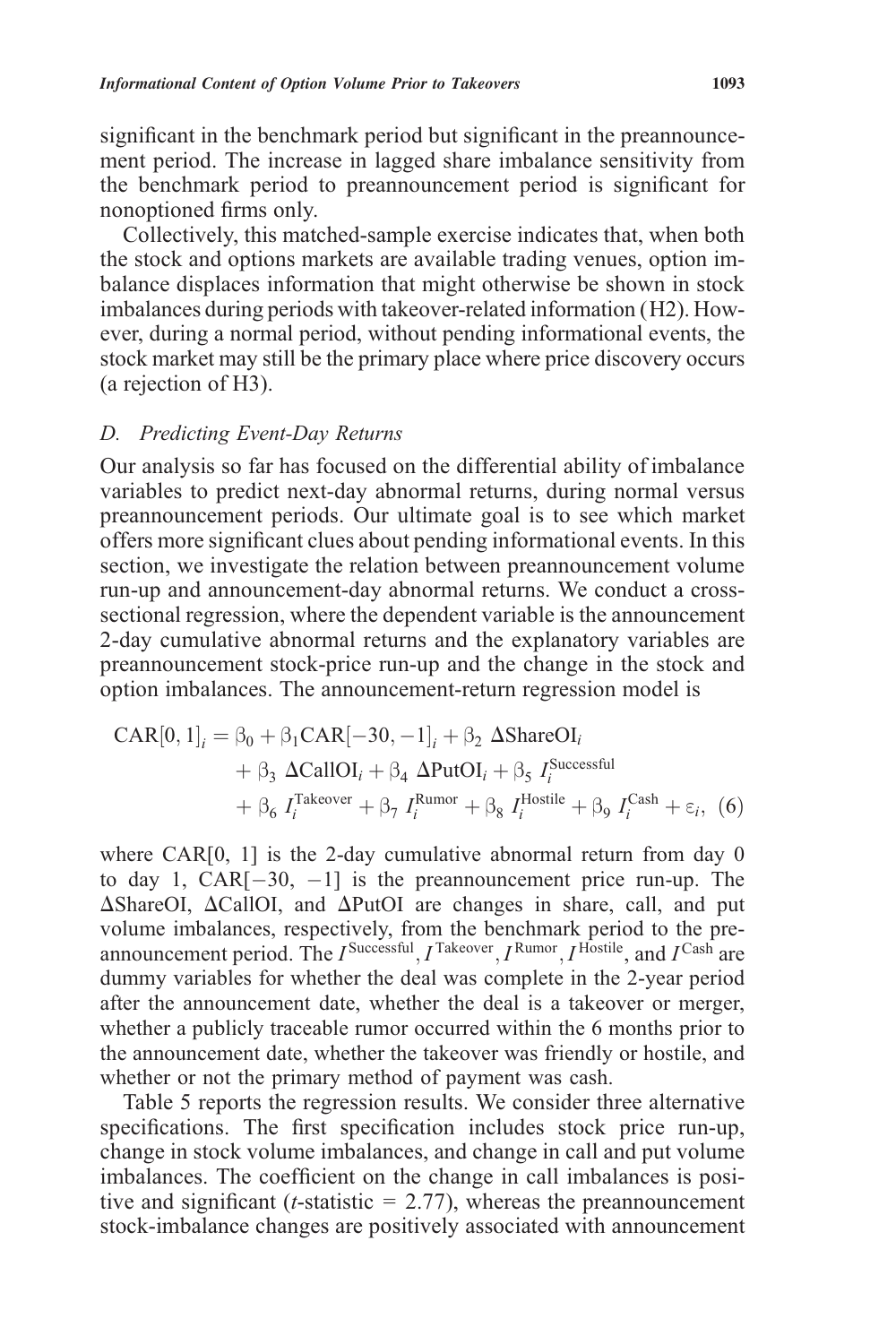|                  |                    | Dependent Variable: CAR [0, 1] |                    |
|------------------|--------------------|--------------------------------|--------------------|
|                  | (1)                | (2)                            | (3)                |
| Constant         | $.13*$<br>(4.87)   | $.11*$<br>(2.79)               | $.07*$<br>(2.00)   |
| $CAR[-30, -1]$   | $-.06$<br>$(-.42)$ | $-.05$<br>$(-.37)$             | $-.06$<br>$(-.41)$ |
| $\Delta$ ShareOI | .21<br>(1.14)      | .12                            | .11                |
| $\Delta$ CallOI  | $.19*$             | (.62)<br>$.21*$                | (.57)<br>$.26*$    |
| $\Delta$ PutOI   | (2.77)<br>$-.07$   | (3.08)<br>$-.09*$              | (3.44)<br>$-.11"$  |
| $I$ Successful   | $(-1.94)$          | $(-2.48)$<br>.08               | $(-2.80)$<br>.09   |
| $I$ Takeover     |                    | (1.61)<br>.03                  | (1.78)<br>.02      |
| $I$ Rumor        |                    | (1.20)                         | (.89)<br>.01       |
| <i>i</i> Hostile |                    |                                | (.06)<br>.10       |
| $I$ Cash         |                    |                                | (1.57)<br>.08      |
| Adj. $R^2$       | .092               | .123                           | (.74)<br>.123      |

TABLE 5 Cross-Sectional Regressions of Announcement-Day Returns

NOTE.—The regression results in the table are based on the following equation:

$$
CAR[0, 1]_i = \beta_0 + \beta_1 CAR[-30, -1]_i + \beta_2 \ \Delta ShareOI_i + \beta_3 \ \Delta CallOI_i + \beta_4 \ \Delta PutOI_i
$$
  
+ 
$$
\beta_5 I_i^{Succeed} + \beta_6 I_i^{Taleover} + \beta_7 I_i^{Rumor} + \beta_8 I_i^{Homor} + \beta_8 I_i^{ISelle} + \beta_9 I_i^{Cash} + \epsilon_i,
$$
 (6)

where  $CAR[0, 1]$  is the 2-day cumulative abnormal return from day 0 to day 1 and  $CAR[-30, -1]$  the cumulative abnormal return from day  $-30$  to day  $-1$ . Day 0 is the announcement day.  $\Delta$ ShareOI, DCallOI, and DPutOI are changes in share, call, and put volume imbalances, respectively, from the benchmark period to the preannouncement period. For each type security and each day, the imbalance is calculated as the difference between buyer- and seller-initiated volume divided by the average volume in<br>the benchmark period  $[-200, -100]$ . period.  $I^{Suecessful}$ ,  $I^{Takcover}$ ,  $I^{Rumor}$ ,  $I^{Hostilte}$ , and  $I^{Cash}$  are dummy variables for whether the deal was complete in the 2-year period after the announcement date, whether the deal is a takeover or merger, whether a publicly traceable rumor occurred within the 6 months prior to the announcement date, whether the takeover was friendly or hostile, and whether or not the primary method of payment was cash. The abnormal return is the difference between the raw return and the CRSP valueweighted portfolio return. Regression coefficients and t-statistics (in parentheses; \* indicates significance at the 5% level) are reported. In computing t-statistics, we use the standard errors that are White's (1980) heteroscedasticity consistent estimator.

returns but insignificant (*t*-statistic  $= 1.14$ ). In the second specification, we add dummy variables for whether the deal is ultimately successful and whether the deal is a takeover or merger. In this case, large increases (decreases) in call (put) imbalances still precede large takeoverannouncement returns. Finally, including additional control variables for whether a publicly traceable rumor occurred within the 6 months prior to the announcement date, whether the takeover is friendly or hostile, and whether or not the primary method of payment was cash does not alter the coefficient and significance of the change in call and put imbalances. In unreported results, we estimate similar regressions with stock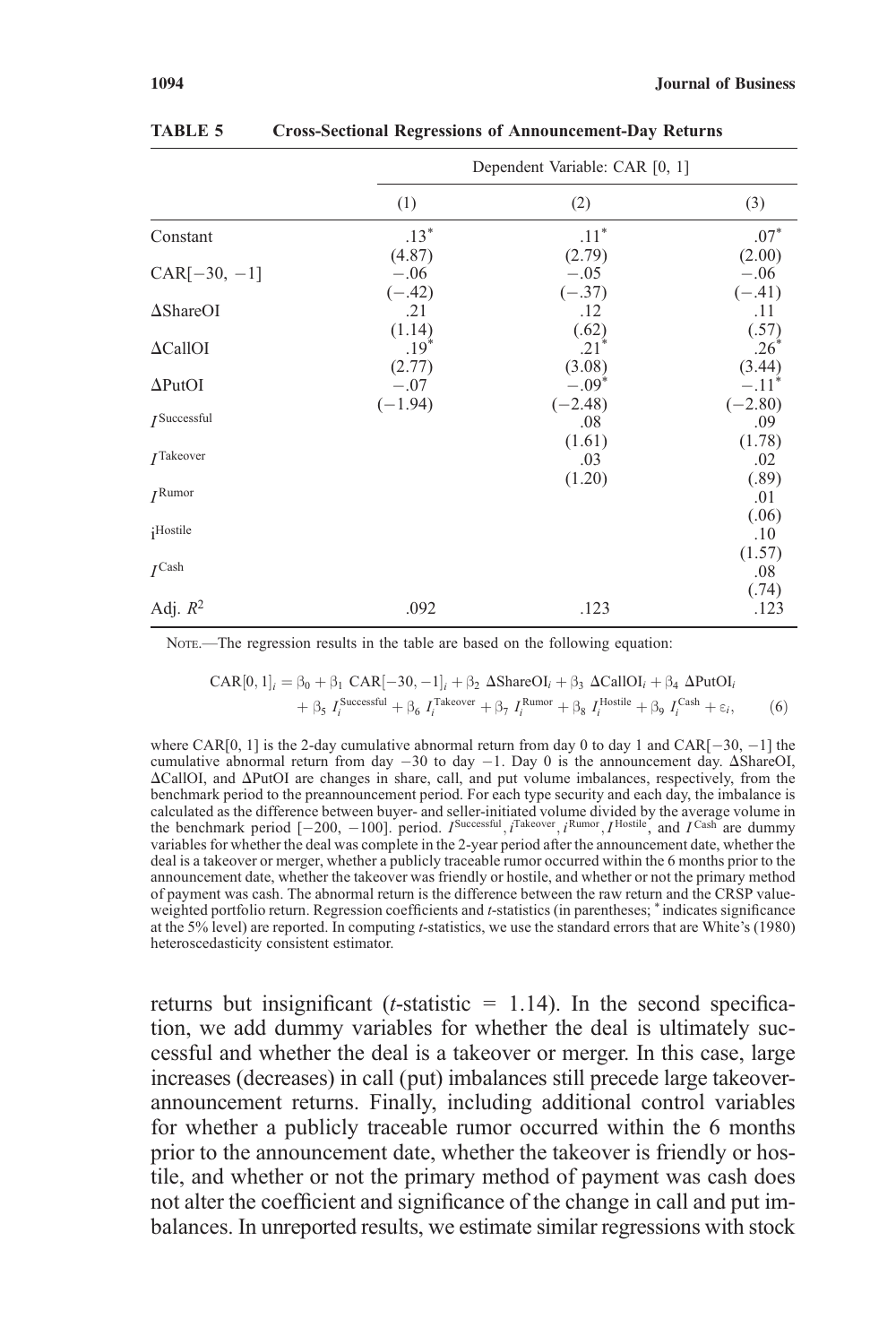and call volume changes instead of imbalance changes and similarly find that call volume but not stock volume foreshadows future announcementday returns.

These results indicate that the ''surprise'' component in a takeover announcement is not related to preannouncement stock activities but to preannouncement call activities. A possible explanation is that information contained in the preannouncement stock trading activities is already reflected in the preannouncement stock price. At the time of announcement, a major part of the exact takeover premium is a true ''surprise'' to stock market participants. On the other hand, only part of the information embedded in the preannouncement option trading may be reflected in the preannouncement stock price. Consequently, the preannouncement call-imbalance changes still foreshadow pending events and are a significant predictor of future takeover-premium ''surprises.'' Thus, the results of table 5 support hypothesis H2 that the option market contains more information about future events than the stock market.

In summary, the time-series regression results suggests that call but not stock imbalances are associated with higher stock returns on the next trading day prior to a takeover announcement (H1 and H2). This relation holds only for the immediate period prior to takeovers and not periods of normal trading activity (a rejection of H3). Consistent with H2, the cross-sectional regression analysis suggests that option imbalance (and volume) changes contain additional information about the announcement-day returns as well.

# IV. Trading Across Option Moneyness and Maturity and Post-Announcement Activity

We next turn to examining (1) how preannouncement trading activity differs across option contracts and (2) if postannouncement trading is informative of future deal outcomes. For preannouncement trading, one might expect to infer important information about the likelihood of a pending merger deal by investigating which strike prices and maturities receive concentrated trading. The rationale for making inferences from option contracts has to do with the incentives faced by an informed trader. As modeled by Easley et al. (1998), the informed trader chooses between the stock and options markets so as to maximize expected returns and minimize trading costs. Choosing out-of-the-money calls has the effect of increasing leverage. However, OTM options generally are less liquid (with higher relative bid-ask spreads) than ATM and ITM options. For instance, in our sample, OTM options have an average bidask spread of 26.6%, compared to a percentage bid-ask spread of 9.4% for ITM calls. But, in the presence of superior information, the leverage effect may dominate the liquidity consideration. Similarly, to avoid a high option premium, an informed trader may prefer short-term over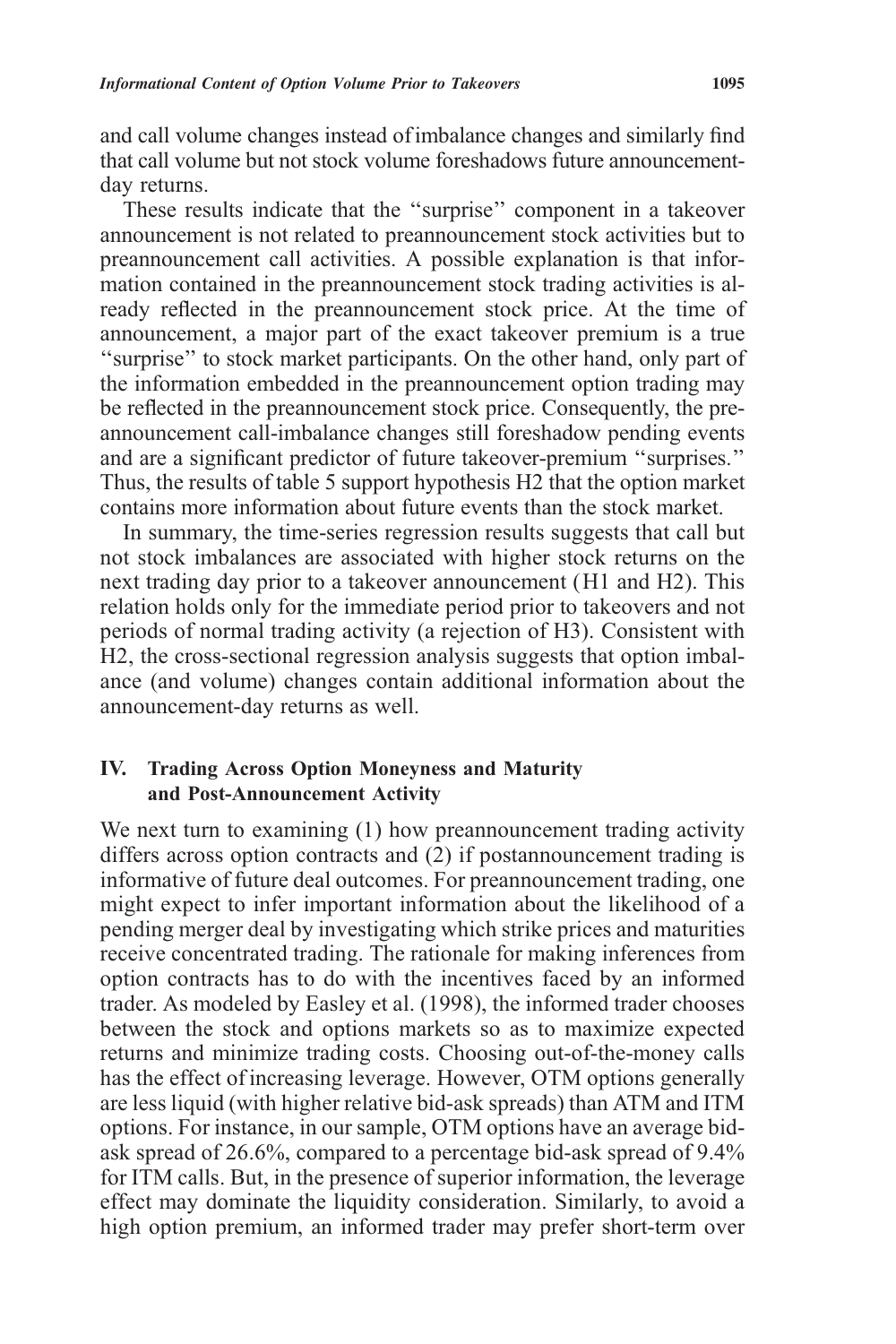1096 Journal of Business

long-term contracts, as the former offer higher leverage and generally are more liquid. Yet, the options' remaining lifetime must be long enough to cover the likely announcement date. Although we cannot identify the true strategy behind every trade, we can infer information from the observed activities across option moneyness and maturity. In the first part of this section, we examine call and put volume for option contracts in each moneyness-maturity category as well as buyer- and seller-initiated trading activity in these contracts.

In the second part of this section, we examine postannouncement takeover activity for successful and unsuccessful takeover targets. Most of the price run-up and, hence, profitability from buying options on a takeover target come prior to the announcement and on the announcement date. However, even after an announcement, a tender offer target firm usually appreciates to a price close to but slightly under the future tender offer price. The small appreciation in price after the announcement to the target firm likely will be earned if the takeover deal or merger is successfully completed. Yet, an investor holding an unsuccessful takeover target likely will earn negative returns. Investors called risk arbitrageurs speculate on the probability of a future success or failure of the takeover or merger. While there is some information asymmetry postannouncement, the asymmetry is generally much less than that in the postannouncement period and the potential profits for informed trading is less. It therefore is an empirical question of whether postannouncement option activity is informative of proposed takeover outcomes.

Barone-Adesi, Brown, and Harlow (1994) find that risk arbitrageurs seem to set option prices in such a way that they are indicative of the future success and timing of a proposed acquisition. They find that information embedded in implied volatility foreshadows the outcome and timing of a proposed merger or acquisition. We examine the aggregate information content in postannouncement activity by focusing on the buyer/seller-initiated trading volume and the success of a proposed merger. If the postannouncement call (put) activity is dominated by informed traders, then the trading activity should be predominately buy (sell) related in takeover deals that are ultimately successful. Conversely, if potential profit is not substantial and trading activity is predominately speculative in the postannouncement period, then no clear patterns may be apparent.

# A. Differences in Trading Volume

In table 6, we examine preannouncement call and put volume changes across moneyness and maturity categories. In table 7, we examine buyerand seller-initiated volume for each option category. Note that relatively more calls become in the money during the preannouncement period, as stock prices tend to increase significantly (see table 1). To control for changes in the number of unique option contracts available in a given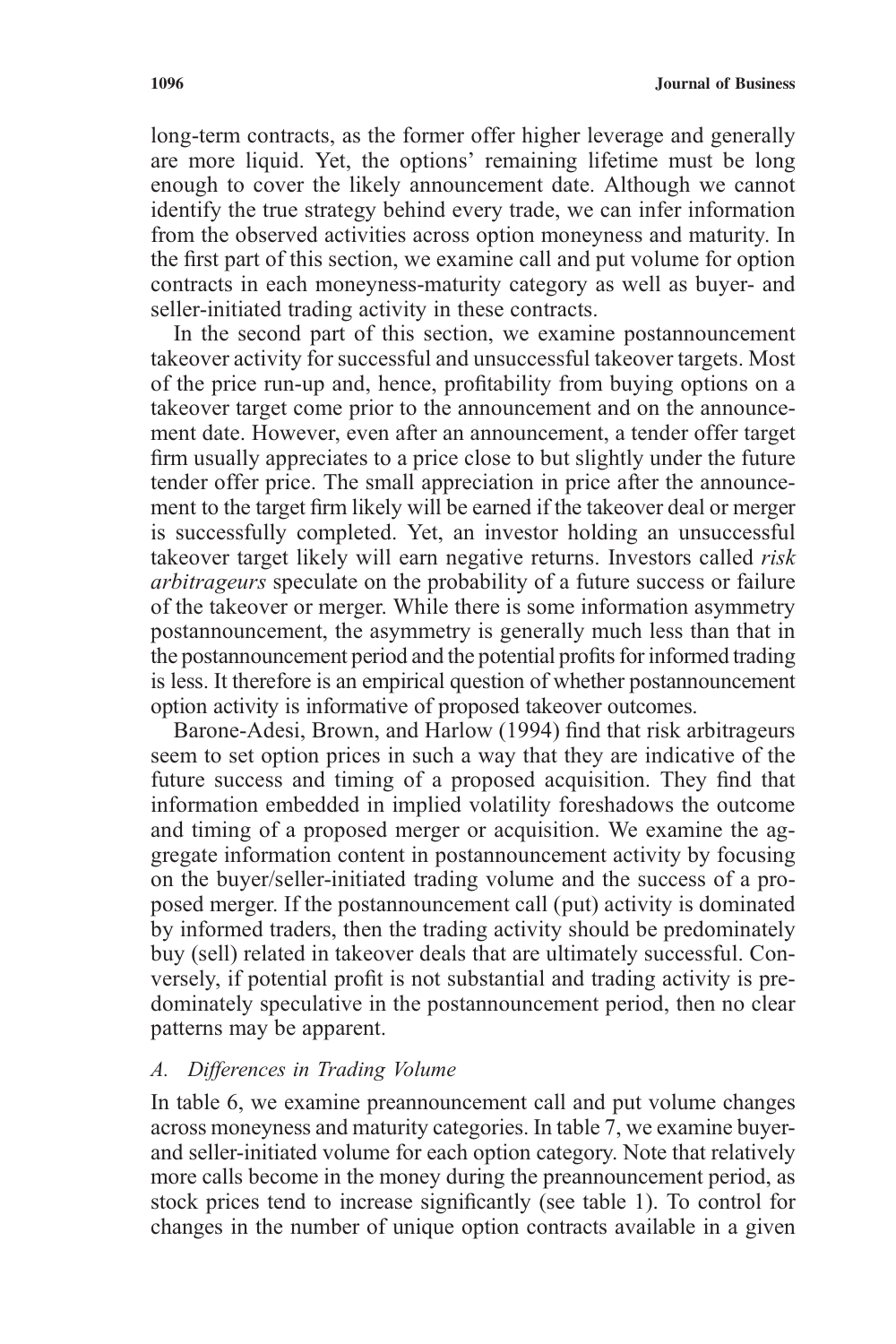|                                        | Moneyness $[-200, -100]$ $[-30, -1]$ % Change $[-200, -100]$ $[-30, -1]$ % Change |                  |                                          | Days to Expiration = 60 Days Days to Expiration $> 60$ days |                |                                  |
|----------------------------------------|-----------------------------------------------------------------------------------|------------------|------------------------------------------|-------------------------------------------------------------|----------------|----------------------------------|
|                                        |                                                                                   |                  | <b>Call Options</b>                      |                                                             |                |                                  |
| <b>OTM</b><br>ATM<br><b>ITM</b>        | 40<br>62<br>22                                                                    | 104<br>144<br>50 | $166^{*+}$<br>$132^{*,+}$<br>$127^{*,+}$ | 26<br>25<br>11                                              | 38<br>39<br>15 | $46^{*}$<br>$56^{*}$<br>$36^{*}$ |
|                                        |                                                                                   |                  | <b>Put Options</b>                       |                                                             |                |                                  |
| <b>OTM</b><br><b>ATM</b><br><b>ITM</b> | 16<br>23<br>9                                                                     | 34<br>38<br>12   | $112^{*+}$<br>$65*1$<br>33               | 11<br>9                                                     | 11<br>9        |                                  |

| TABLE 6 |  |  | <b>Call and Put Volume across Moneyness-Maturity Categories</b> |  |
|---------|--|--|-----------------------------------------------------------------|--|
|---------|--|--|-----------------------------------------------------------------|--|

Nore.-- For each moneyness-maturity category, the cross-sectional averages of daily volume are reported for calls and puts in the benchmark period  $[-200, -100]$  and the preannouncement period  $[-20,$ -1]. OTM, ATM, and ITM denote out-of-the money, at-the-money, and in-the-money options, respectively. The null hypothesis of no difference in means (or medians) between the benchmark and preannouncement period volumes is tested by using the t-test (or the nonparametric Wilcoxon test), where \* and  $\dagger$  indicate significance at the 5% level using the t-test and nonparametric test. To facilitate comparison across moneyness-maturity categories, we define call (or put) volume to be the number of contracts traded divided by the total number of unique contracts available in a given moneyness-maturity category.

moneyness category, for tables 6 and 7, we define option volume to be the number of contracts traded divided by the total number of unique contracts available in the same option moneyness-maturity category.

Interestingly, table 6 shows that the most increase in trading activity occurs in contracts with less than 2 months to expiration. The increase in short-term OTM, ATM, and ITM call volume is 166%, 132%, and 127%, respectively, while the corresponding increases in long-term call volume are 46%, 56%, and 36%. This suggests that the majority of traders are relatively confident that the announcement date will occur within 2 months. Among short-term calls, the OTM options experience the greatest percentage increase in volume. Short-term OTM calls are usually considered to be the most speculative and most risky financial instruments: they not only make it highly probable to lose 100% of the investment, but the potential loss can take place quickly. Given this property about short-term OTM calls, when they suddenly become the focus of option trading activities, the change should be highly indicative that some informational event is pending. At least within our takeover sample, this indeed seems to be the case: highly unusual trading in short-term OTM calls precedes takeover announcements.

All the volume increases in puts come from short-term activity, as puts with greater than 60 days to maturity experience no increase in volume activity. Among short-term puts, the out-of-the-money contracts are associated with the largest percentage increase in volume (112% increase). It is important to note, though, that in the preannouncement period, the average of 34 option contracts for short-term OTM puts is much less than the 104 OTM calls traded over this period.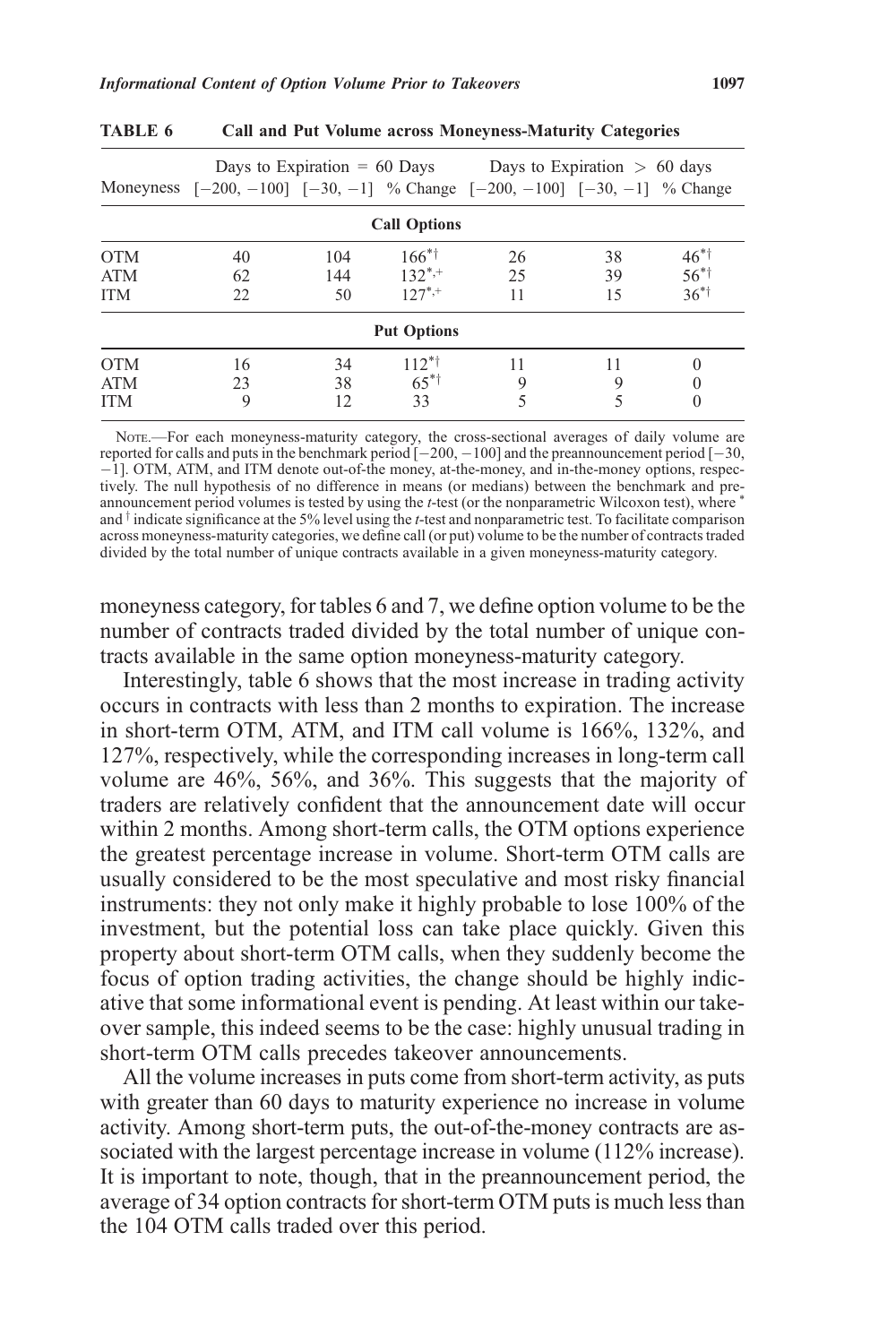|                    |            |                | <b>Buyer Initiated</b> |                       |                | Seller Initiated |          |                                                |
|--------------------|------------|----------------|------------------------|-----------------------|----------------|------------------|----------|------------------------------------------------|
| Days to Expiration |            | $[-200, -100]$ | $[-30, -1]$            | $%$ Change            | $[-200, -100]$ | $[-30, -1]$      | % Change | Difference in % Change<br>Between Buy and Sell |
|                    |            |                |                        | A. Call Options       |                |                  |          |                                                |
| $T \leq 60$ days   | <b>OTM</b> | 15             | 45                     | 200                   | 16             | 39               | 143      | $57$ <sup>*†</sup>                             |
|                    | <b>ATM</b> | 23             | 60                     | 160                   | 28             | 64               | 128      | $32^{*+}$                                      |
|                    | <b>ITM</b> | 8              | 19                     | 137                   | 10             | 24               | 140      | $-3$                                           |
| $T > 60$ days      | <b>OTM</b> |                | 15                     | 67                    | 10             | 16               | 60       |                                                |
|                    | ATM        |                | 15                     | 67                    |                | 18               | 64       |                                                |
|                    | <b>ITM</b> | 4              | 6                      | 50                    | 4              | 6                | 50       | $\theta$                                       |
|                    |            |                |                        | <b>B.</b> Put Options |                |                  |          |                                                |
| $T \leq 60$ days   | <b>OTM</b> |                | 16                     | 128                   |                | 14               | 100      | 28                                             |
|                    | ATM        |                | 15                     | 67                    | 10             | 18               | 80       | $-13^{\dagger}$                                |
|                    | <b>ITM</b> |                |                        | 25                    |                |                  | 44       | $-19†$                                         |
| $T > 60$ days      | <b>OTM</b> |                |                        |                       |                |                  | 25       | $-25^{\dagger}$                                |
|                    | <b>ATM</b> |                |                        |                       |                |                  |          |                                                |
|                    | <b>ITM</b> |                |                        |                       |                |                  |          | $\left($                                       |

TABLE 7 Buyer- and Seller-Initiated Option Volume across Moneyness-Maturity Categories

Nore.—The cross-sectional averages across firms of daily buyer- and seller-initiated call and put volume are reported for each moneyness-maturity categories. The average daily volume is reported both in the benchmark period [-200, -100] and the preannouncement period [-30, -1]. OTM, ATM, and ITM denote out-of the money, at-the-money, and in-themoney options, respectively. A trade is classified as buyer-initiated or seller-initiated as follows. Trades occurring in the lower half of the spread, at the bid or below, are classified as sells. Trades occurring in the upper half of the spread, at the ask or above, are classified as buys. Trades occurring at the midpoint of the spread are further classified as a buy (or sell) if the current price is higher (or lower) than the price of previous trade. Trades that are still unclassifiable are identified as cross trades and excluded. The null hypothesis of no difference in percentage change between buyer- and seller-initiated volume is tested by using the t-test (or the nonparametric Wilcoxon test), where  $*$  and  $\dagger$  indicate significance at the 5% using the *t*-test and nonparametric test. To facilitate comparison across moneyness-maturity categories, we define call (or put) volume to be the number of contracts traded divided by the total number of unique contracts available in <sup>a</sup> given moneyness-maturity category.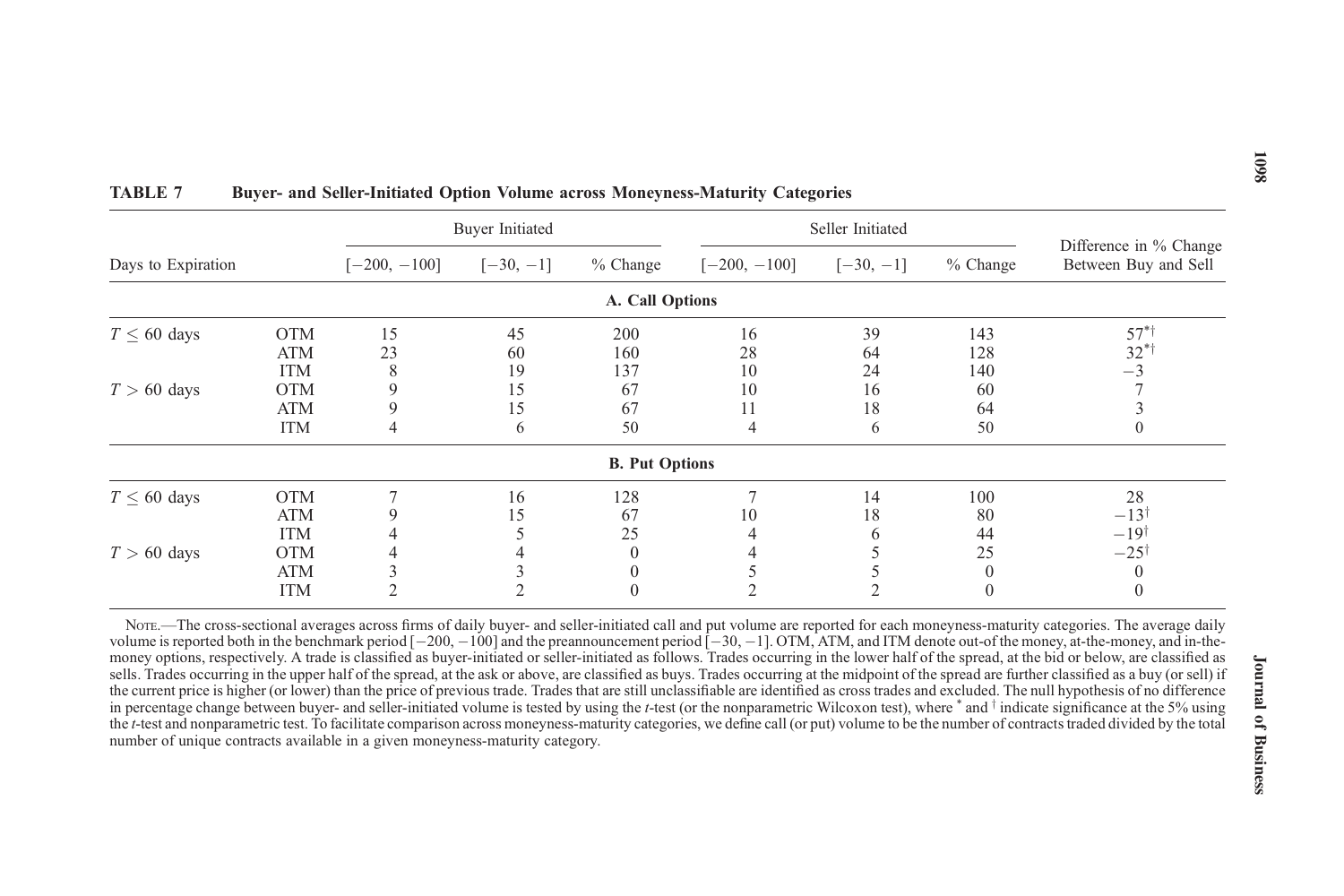While volume is informative, without knowing whether an investor is buying or selling an option, it is impossible to know the exact nature of the trade. For instance, while puts are generally bearish, an investor might sell a put if she expected a stock to experience a price increase. Thus, in table 7, we present the cross-sectional averages of buyerinitiated and seller-initiated call and put volume for various moneynessmaturity combinations.

The increase in trading activity differs across moneyness-maturity categories. For short-term OTM calls, buyer-initiated volume increases by 200%, whereas seller-initiated volume increases by 143%. This difference in volume change is significant at the 5% level, based on both the t-test and the nonparametric test. For short-term ATM calls, we see the same results; buyer-initiated call volume increases more than sellinitiated volume. Similarly, the increase in buyer-initiated volume is larger than that in seller-initiated volume for both long-term OTM and ATM calls. However, the magnitude of these volume-changes for longterm calls is far less. For puts, we see that buyer-initiated increases dominate in the short-term OTM contracts but seller-initiated increases dominate in short-term ATM and ITM contracts. In general, the increase in put trading is seller initiated.

In summary, prior to takeovers, activity pickup in the options market more often is caused by bullish trading (i.e., more long positions in calls and more short positions in puts). If there were no information leakage about a takeover and intensified trading activity is attributed to differences in opinion, one would expect the buyer- and seller-initiated volume to change by similar amounts. The bullish bias in increased trading activity prior to takeovers in the most profitable contracts again is consistent with the hypothesis that option volume contains information about subsequent stock price changes.

# B. Postannouncement Option Activity

Our previous analysis focuses on preannouncement activity, because this is where information asymmetry is most severe. However, an important question unanswered is whether postannouncement trading is informative of future takeover deal outcomes. Now, we investigate whether buy trading dominates calls of successful takeover targets and if seller-initiated trading dominates call trading in unsuccessful takeover deals. Two postannouncement periods are considered, a 30-day window and a 60-day window following the announcement day. Panel A of table 8 shows that, in the 30-day window, postannouncement seller-initiated call trading activity increases in both successful and unsuccessful takeover deals. However, the relative increase in seller-initiated call activity is larger and significant in successful takeover targets. The increase in seller-initiated activity could be due to (1) informed traders who bought their options prior to the announcement locking in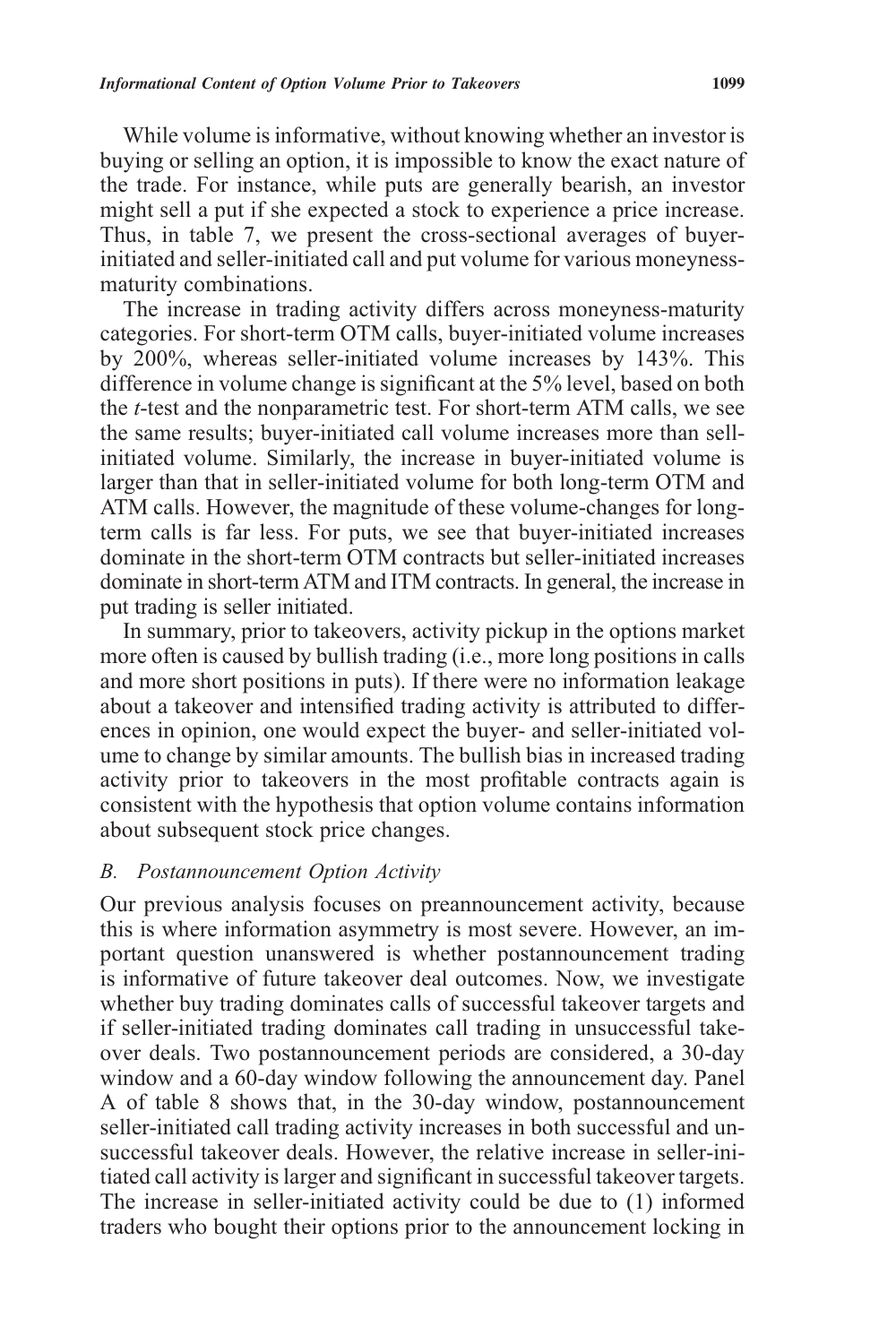|                    |             | $[-200, -100]$ $[+1, +30]$ Change    |          |          | $t$ -Test<br><i>p</i> -Value | Wilcoxon<br>Test p-Value |
|--------------------|-------------|--------------------------------------|----------|----------|------------------------------|--------------------------|
|                    |             | A. Postannouncement Period [+1, +30] |          |          |                              |                          |
| Successful Deals   | Calls       | $-4.34$                              | $-27.51$ | $-23.17$ | .03                          | .04                      |
|                    | <b>Puts</b> | $-5.32$                              | $-4.10$  | 1.22     | .77                          | .86                      |
| Unsuccessful Deals | Calls       | $-6.01$                              | $-10.47$ | $-4.46$  | .58                          | .64                      |
|                    | Puts        | $-8.23$                              | $-14.20$ | $-5.97$  | .62                          | .68                      |
|                    |             | B. Postannouncement Period [+1, +60] |          |          |                              |                          |
| Successful Deals   | Calls       | $-4.34$                              | $-21.63$ | $-17.29$ | .01                          | .02                      |
|                    | <b>Puts</b> | $-5.32$                              | $-11.10$ | $-5.78$  | .18                          | .52                      |
| Unsuccessful Deals | Calls       | $-6.43$                              | $-10.66$ | $-4.23$  | .52                          | .81                      |
|                    | Puts        | $-8.23$                              | $-16.26$ | $-8.03$  | .38                          | .24                      |

TABLE 8 Summary Statistics of Call and Put Volume Imbalances in the Postannouncement Period

Note.—This table presents the cross-sectional averages across firms of the daily call and put volume imbalances (in percent). For calls (or puts) and each day, the imbalance is calculated as the difference between buyer- and seller-initiated volume divided by the average call (or put) volume in the benchmark period  $[-200, -100]$ . A trade is classified as buyer-initiated or seller-initiated as follows. Trades occurring in the lower half of the spread, at the bid or below, are classified as sells. Trades occurring at the upper half of the spread, at the ask or above, are classified as buys. Trades at the midpoint of the spread are further classified as a buy (or sell) if the current price is higher (or lower) than the price of previous trade. Trades that are still unclassifiable are identified as cross trades and excluded. The null hypothesis of no difference in the change between the benchmark period and postannouncement period is tested by using the t-test (or the nonparametric Wilcoxon test). The results are reported for successful and unsuccessful deals and for two postannouncement periods: [+1, +30] and [+1, +60].

postannouncement profits, (2) more speculative bearish activity, or a combination of both. Put imbalances for both successful and unsuccessful deals are not significantly different between the postannouncement period and benchmark period. Panel B of table 8 reports option volume activity in the 60-day postannouncement window. We also find that successful takeover targets actually have more investors selling than buying calls.

These postannouncement results differ from the preannouncement ones in that it does not seem that aggregate call activity is informative about the ultimate outcome of the deal. However, it is important to note that the increase in unsigned call and put volume is large in the 30-day and 60-day windows after the takeover announcement compared to that in the benchmark period. For example, the average call (put) volume in the 60-day postannouncement period is about four (five) times as large as that in the benchmark period. It seems likely that this large increase in postannouncement option volume is not due to informed trading. Finally, comparing signed share volume in the benchmark and postannouncement periods, we find no significant changes in share imbalances for both successful and unsuccessful deals. Our postannouncement results are thus consistent with benchmark period findings that suggest no special informative role about future stock price move for option volume during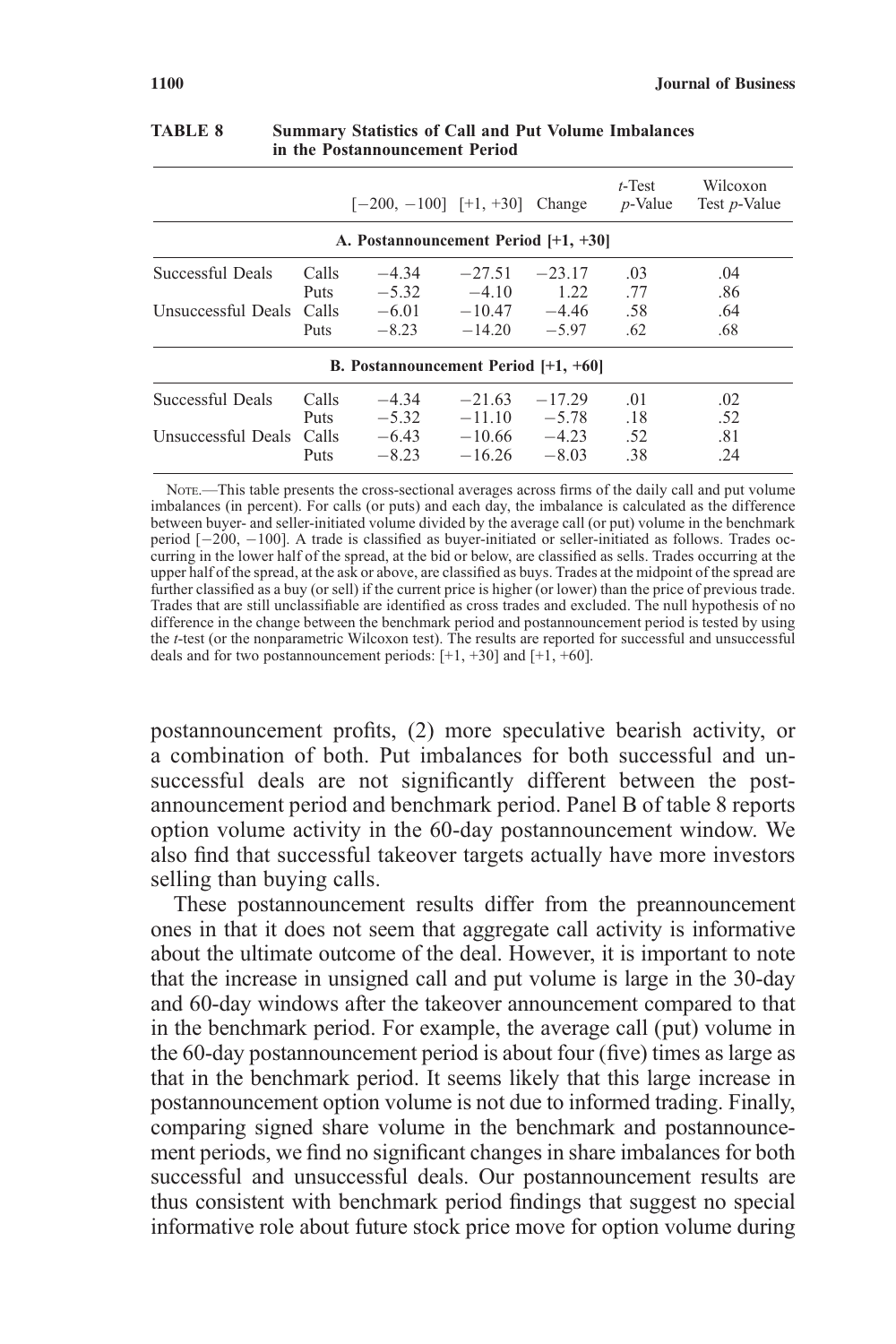time periods when information asymmetry is expected to be small (a rejection of H3).

## V. Robustness Check

Our analysis has included options of various maturities. However, in some cases the maturity of the option may be shorter than the impending takeover announcement date. In such cases, an investor who holds such an option experiences part of the preannouncement takeover price increase but may not experience the full takeover premium. If an investor is highly informed as to the details of an impending takeover and not merely speculating, then it would seem probable that the investor might purchase an option with an expiration going beyond the realized takeover date. Additionally, options with only a few days before expiration may exhibit much different trading activity than during more normal periods. To assess the impact of these issues, we re-examine our key findings prior to takeovers using only those options with more than 30 days (or 7 days) to expiration.

We first turn to re-examining the time-series regression results in the preannouncement period as shown previously in table 2. We do not report these results because they are qualitatively similar to those reported in table 2. Again, in the specification with only lagged order imbalances, share imbalances are positively related to next-day returns in both periods but call order imbalances lead future returns (coefficient 0.038, t-statistic of 3.07) only in the preannouncement period. When contemporaneous and lagged imbalances are included in the regressions, only lagged call imbalances (t-statistic of 2.24) and not stock imbalances are significant predictors of the next-day return. We also examine results where all options with less than 1 week to expiration are excluded from the analysis and again find similar results.

We next turn to re-examining the cross-sectional regression results with the exclusion of options with less than 30-days to expiration. The results change little from those in table 5. For example, in the regression specification (3) with all control variables, we find that call imbalances are significant predictors of announcement-day returns with a coefficient of 0.23 and a t-statistic of 3.05, compared to 0.26 and 3.44 respectively reported in table 5. Other coefficients are similar as well.

We also re-examine the effect of excluding shorter-than-30-day options on the findings based on changes in call and put volumes in table 6 and signed volume changes in table 7. For options with between 30 and 60 days to expiration, the largest increase in preannouncement trading is again in the OTM options, but ATM and ITM options have slightly larger increases in volume than those in table 6. For signed volume (constructed similarly to those in table 7), there is a 218% increase in buyer-initiated volume and only a 141% increase in seller-initiated volume in OTM call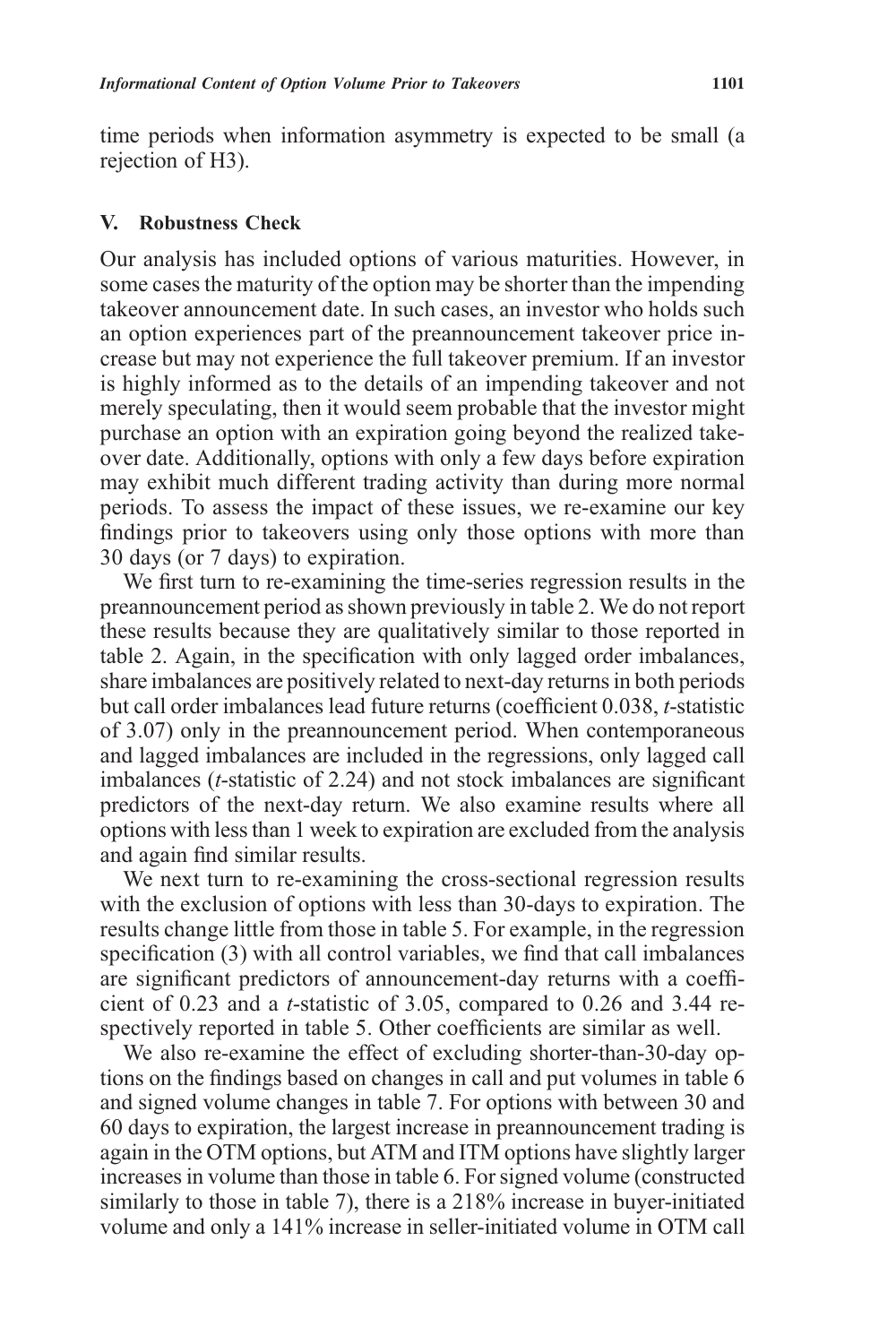options with 30 to 60 days to expiration. Again, the largest increase in buyer-initiated activity is in those short-term OTM call options that will have the largest returns when and if a takeover announcement occurs. Overall, while a restricted sample could lead to less powerful tests, our analyses based on option characteristics indicate that excluding options with less than 30 days (or 7 days) to expiration yields findings similar to those presented in the previous sections.

# VI. Out-of-Sample Applications

So far, we documented that signed option volumes are more informative about pending takeover announcements, whereas stock imbalances are more informative about next-day returns during normal periods. This conclusion is based on the takeover sample and thus is in the sample. An interesting question this raises is whether call activity can be used to detect and generate profitable trading strategies in general. In other words, when we go out of the takeover sample and include more stocks (with or without a takeover event), can unusual signed option volume still be a more reliable indicator of pending material informational events than unusual signed stock volume? The logic is that, after establishing callimbalance (and call-volume) changes as a more informative predictor of pending takeover announcements in the sample, we want to see whether one can extrapolate and apply this finding to a larger sample of firms.

To answer these questions, this section examines several volumebased trading rules, instead of predictive time-series regressions. Our main purpose in the out-of-sample analysis is not to focus on trading profits per se but on the relation between call imbalances (and volume) and subsequent stock returns. While the regression analysis allows us to examine the statistical significance of each ex ante variable, trading profits give us a direct sense of the economic significance of each predictive variable. We use the profitability of a trading rule as a measure of a given signal's economic significance.

Our expanded sample includes all firms with options traded on the CBOE and with at least 1 year ofintraday option and stock data between 1986 and 1994. There are 365 firms meeting these criteria. By construction, this sample also includes all those in our takeover sample. For each trading rule, two holding (or forecasting) periods are considered: 2 weeks and 4 weeks. Two trading signals are jointly examined: buyerseller initiated call volume and unsigned call volume.

To construct a volume-triggered signal, we follow a moving-average rule similar to that used by Brock, Lokonishok, and LeBaron (1992) and Bessembinder and Chan (1998) in their study of technical trading for the Dow Jones Industrial Average. According to our moving-average rule, a buy signal is generated when (1) the short-period moving-average buyer / seller-initiated call volume ratio exceeds the long-period moving-average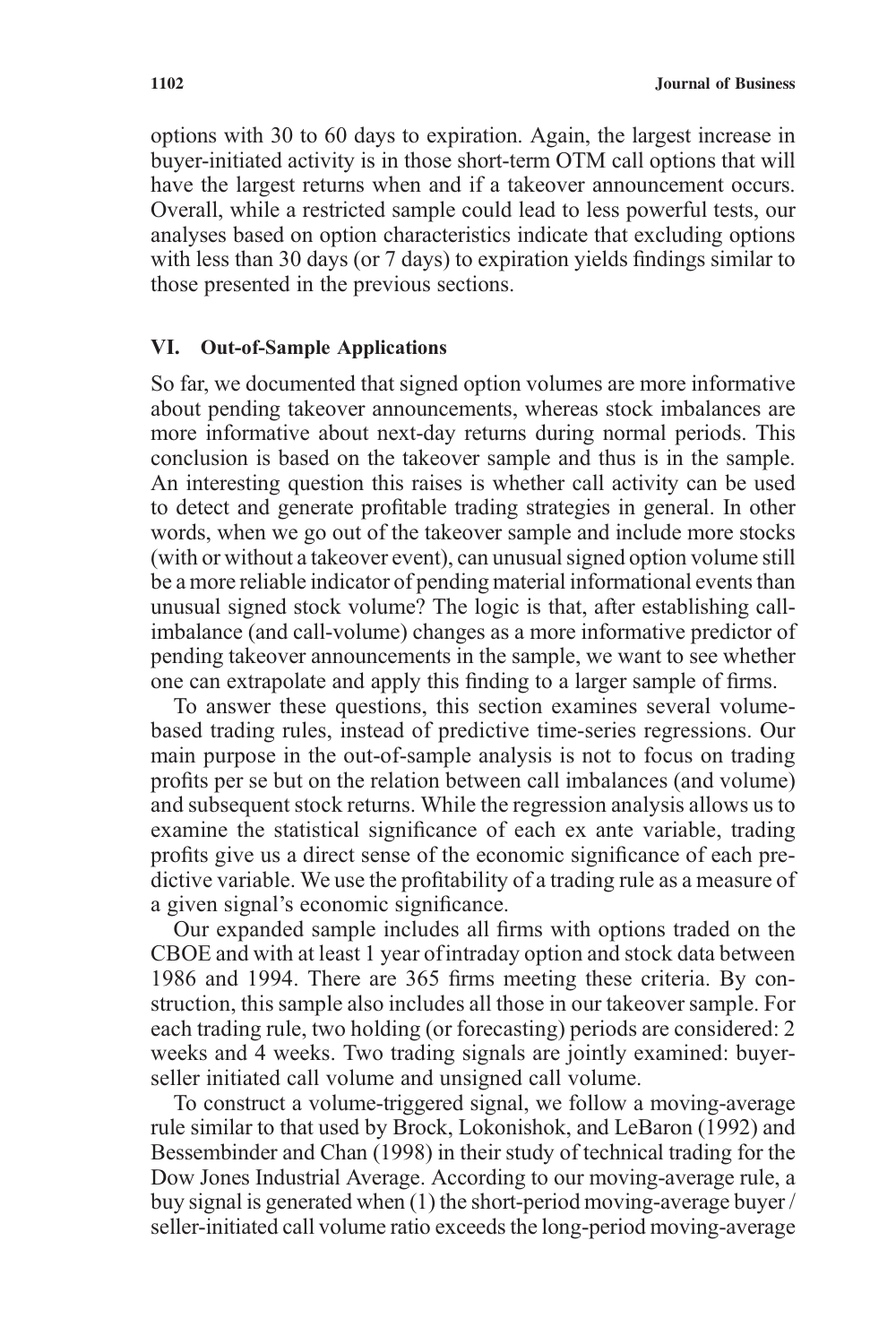buy-to-sell ratio by some  $k_1\%$ ; and (2) the short-term daily average call volume exceeds the long-period volume by  $k_2\%$ , where  $k_1$  and  $k_2$  are predetermined. For our analysis, we use  $k_1 = 10\%$ , and  $k_2 = 25,100$ , or  $200\%$ <sup>5</sup>. The long period (benchmark period) corresponds to a 100-day window and the short period a 5-day window.<sup>6</sup>

When a buy signal is generated for a firm, call options on the firm with maturities greater than the holding period but less than 60 days are bought in equal quantity (e.g., 1 contract for each call) at the 3:00 p.m. price on the same day. All positions last for a fixed holding period of 2 or 4 weeks. Separate trading instruments are used for each given trading rule, including short-term OTM, ATM, and ITM calls and the underlying stock. Option returns are calculated by taking bid-ask spreads into account—calls are bought at the ask price on the entry day, then sold at the bid price on the last day of the holding period.

# A. Call Imbalances and Volume Trigger Rules

Panel A of table 9 reports the daily after transaction cost returns separately from trading short-term OTM, ATM, and ITM calls as well as the underlying stock. Regardless of the instrument used, all trades on the same firm are triggered by the same signal, and hence the number of trades varies only when no short-term call options are traded within a particular moneyness range. With short-term OTM calls as trading instruments, returns from all strategies are positive and significant. In most cases, trading profits are increasing in the volume trigger level. Take the 4-week holding period as an example. The daily returns from the  $(k_1,$  $k_2$ ) = (10%, 25%), (10%, 100%), and (10%, 200%) call-volume trigger rules are respectively 1.21%, 1.42%, and 1.84%, where short-term OTM calls are the trading instruments. When ATM options are used as the trading instruments, the daily returns are all positive but lower than their counterparts when OTM calls are traded. With ITM calls being traded, the daily returns go down further and become negative, irrespective of the buy-signal trigger level. Finally, if we use the underlying stock (instead of calls) as the trading instrument, the daily returns are near zero. Thus, despite larger percentage bid-ask spreads for short-term OTM calls, they lead to the highest profits based on call-volume signals.

# B. Stock Imbalances and Volume Trigger Rules

To compare the information content between the stock and options markets, we examine the trigger rules based on stock imbalances and

<sup>5.</sup> The average increase in call imbalances is 10.53% in the preannouncement period (see table 1). Therefore, we report results based on  $k_1 = 10\%$ .

<sup>6.</sup> The long-period volume calculation stops in the day prior to the short-period window. For the last day of the short-period window, the total volume up until 2:00 p.m. (CST) is used to assess whether a buy is triggered.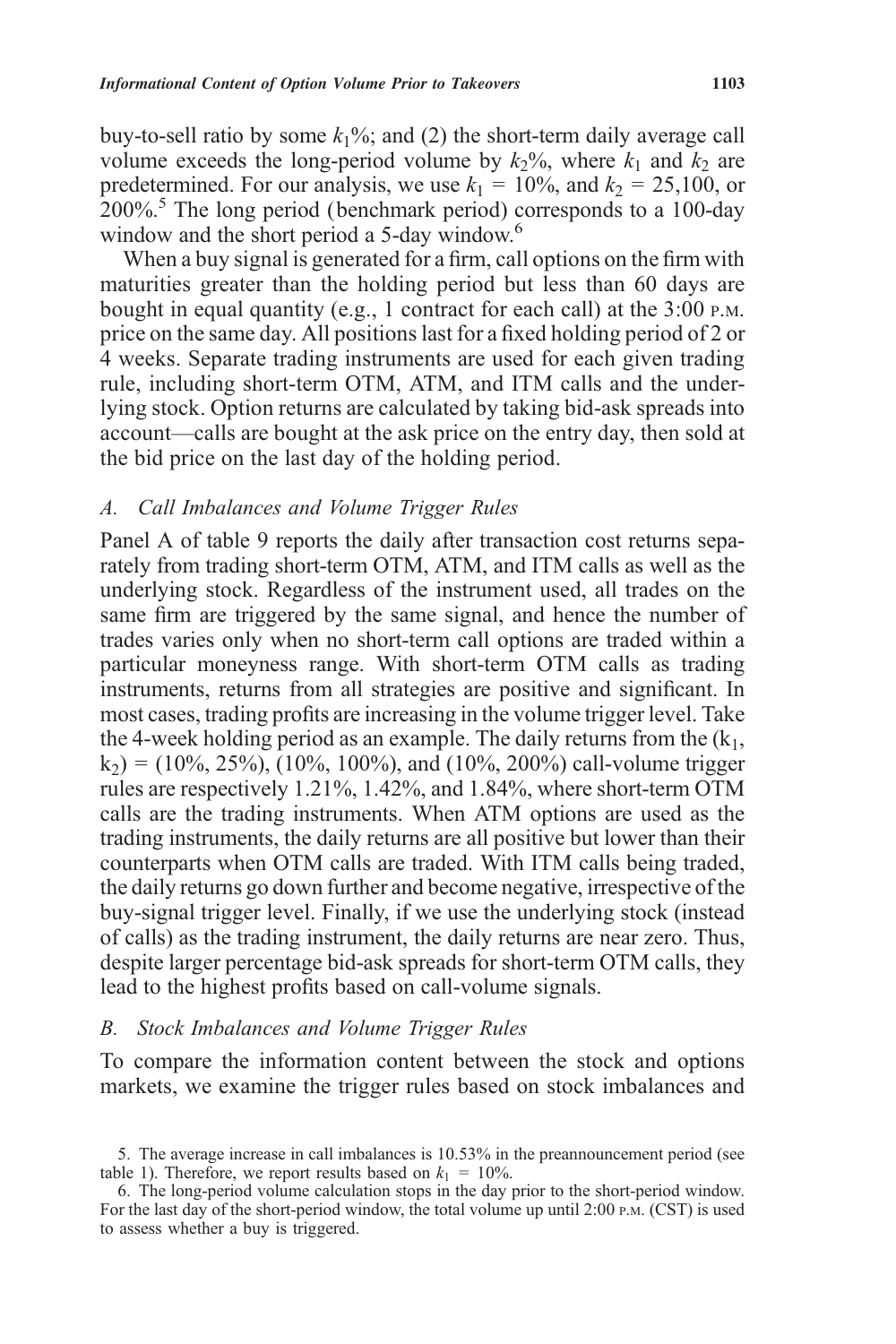|                           |             | Trading Instrument (by Holding Period) |                                         |                      |           |                      |             |               |  |  |  |  |
|---------------------------|-------------|----------------------------------------|-----------------------------------------|----------------------|-----------|----------------------|-------------|---------------|--|--|--|--|
|                           |             | Short-Term OTM Calls                   |                                         | Short-Term ATM Calls |           | Short-Term ITM Calls |             | <b>Stocks</b> |  |  |  |  |
|                           | 2 weeks     | 4 weeks                                | 2 weeks                                 | 4 weeks              | 2 weeks   | 4 weeks              | 2 weeks     | 4 weeks       |  |  |  |  |
|                           |             |                                        | A. Returns on Call Positions and Stocks |                      |           |                      |             |               |  |  |  |  |
| Call volume $(k_1, k_2)$  |             |                                        |                                         |                      |           |                      |             |               |  |  |  |  |
| $(10\%, 25\%)$            | $.56*$      | $1.21*$                                | $-.31$                                  | $.14*$               | $-.31$    | $-.14$               | $-.04$      | .00.          |  |  |  |  |
|                           | ${3,335}$   | ${1,649}$                              | ${4,350}$                               | ${2,388}$            | ${8,520}$ | $\{5,336\}$          | ${8,702}$   | ${6,412}$     |  |  |  |  |
| $(10\%, 100\%)$           | $.65^*$     | $1.42*$                                | $-.23$                                  | .22                  | $-.33$    | $-.07$               | $-.04$      | .00.          |  |  |  |  |
|                           | ${1,820}$   | ${983}$                                | ${2,431}$                               | ${1,450}$            | ${4,750}$ | ${3,226}$            | ${4,846}$   | ${3,880}$     |  |  |  |  |
| $(10\%, 200\%)$           | $.68*$      | $1.84^*$                               | $-.21$                                  | $.29*$               | $-.40$    | $-.01$               | $-.04$      | $-.01$        |  |  |  |  |
|                           | ${929}$     | ${515}$                                | ${1,254}$                               | ${824}$              | ${2,487}$ | ${1,740}$            | $\{2,553\}$ | ${2,178}$     |  |  |  |  |
| Stock volume $(k_1, k_2)$ |             |                                        |                                         |                      |           |                      |             |               |  |  |  |  |
| $(10\%, 25\%)$            | .05         | $1.65*$                                | $-.34$                                  | $.18*$               | $-.28$    | $-.10$               | $-.04$      | .00.          |  |  |  |  |
|                           | $\{3,360\}$ | ${1,768}$                              | $\{4,151\}$                             | ${2,360}$            | ${8,458}$ | ${5,506}$            | ${8,730}$   | ${6,422}$     |  |  |  |  |
| $(10\%, 100\%)$           | .00         | 1.11                                   | $-0.41$                                 | .16 <sup>7</sup>     | $-0.30$   | $-0.06$              | $-0.05$     | .00.          |  |  |  |  |
|                           | ${1,145}$   | ${690}$                                | ${1,265}$                               | ${810}$              | ${2,720}$ | ${1,980}$            | ${2,934}$   | ${2,581}$     |  |  |  |  |
| $(10\%, 200\%)$           | $-.21$      | $.37^{*}$                              | $-.58$                                  | .07                  | $-.55$    | $-.02$               | $-.05$      | $-.01$        |  |  |  |  |
|                           | ${400}$     | ${260}$                                | ${422}$                                 | ${305}$              | ${908}$   | ${710}$              | ${1,025}$   | ${952}$       |  |  |  |  |

TABLE 9 Out-of-Sample Call-Volume- and Stock-Volume-Based Trading Profits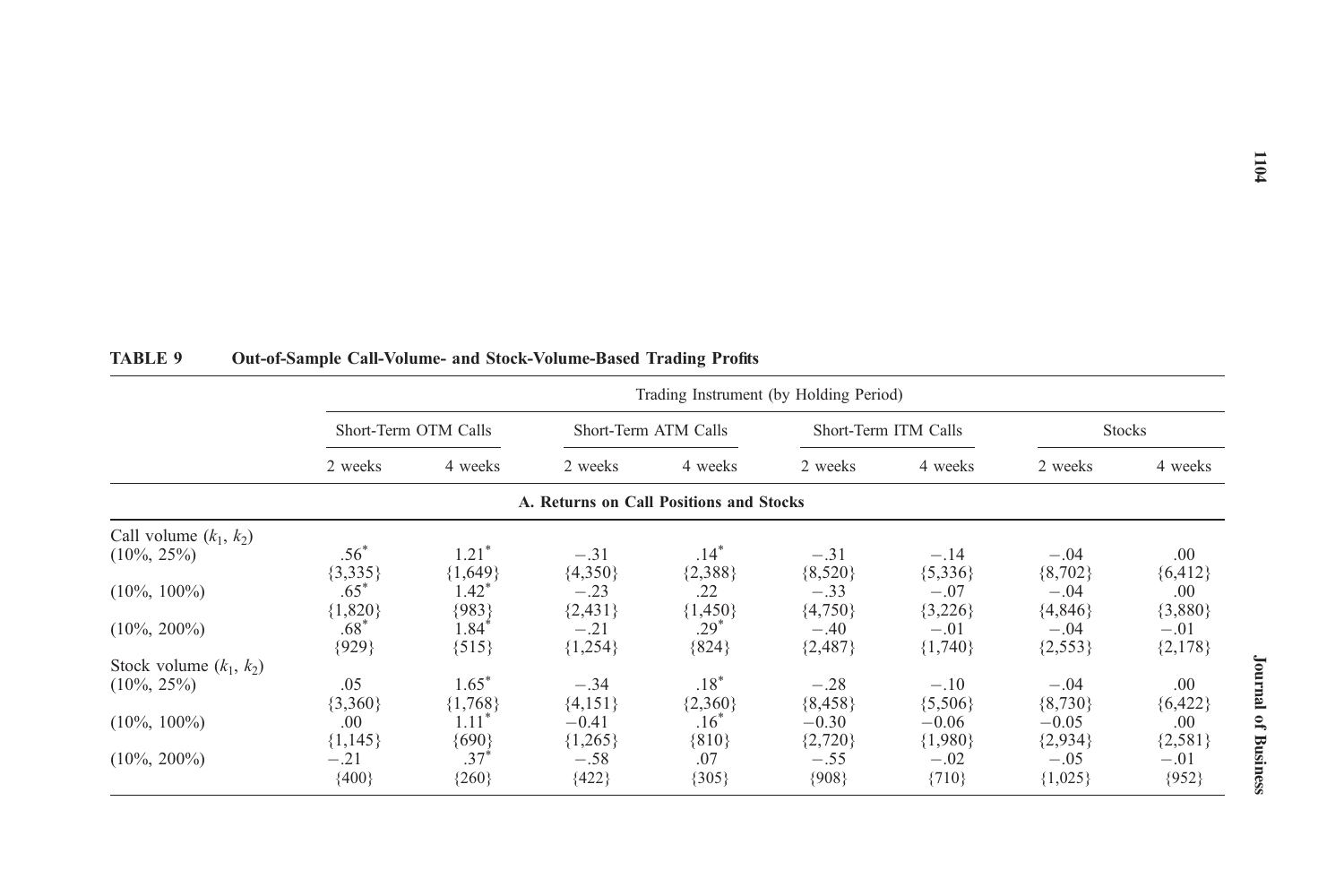|                                                                                   | B. Returns on $\Delta_S$ -Adjusted Call Positions and Stocks |                            |                            |                                 |                            |                            |                            |                         |
|-----------------------------------------------------------------------------------|--------------------------------------------------------------|----------------------------|----------------------------|---------------------------------|----------------------------|----------------------------|----------------------------|-------------------------|
| Call volume $(k_1, k_2)$<br>$(10\%, 25\%)$<br>$(10\%, 100\%)$<br>$(10\%, 200\%)$  | .04<br>$.06^{\circ}$<br>$.08^*$                              | $.13*$<br>$.15*$<br>$.18*$ | $-.04$<br>$-.04$<br>$-.03$ | $.03^{\circ}$<br>.05"<br>$.06*$ | $-.08$<br>$-.08$<br>$-.11$ | $-.03$<br>$-.03$<br>$-.03$ | $-.04$<br>$-.04$<br>$-.04$ | .00<br>.00<br>$-.01$    |
| Stock volume $(k_1, k_2)$<br>$(10\%, 25\%)$<br>$(10\%, 100\%)$<br>$(10\%, 200\%)$ | $-.03$<br>$-.02$<br>$-.04$                                   | $.14*$<br>.11<br>.05       | $-.06$<br>$-.07$<br>$-.08$ | .01<br>.00<br>.00               | $-.07$<br>$-.09$<br>$-.14$ | $-.03$<br>$-.04$<br>$-.04$ | $-.04$<br>$-.05$<br>$-.05$ | .00<br>$-.01$<br>$-.01$ |

NOTE.—For each of the 365 firms used in the out-of-sample test, trading rule profits are calculated for the period from January 1986 through December 1994. The moving average trading rule generates a buy signal when (1) the short-term  $[t - 5, t - 1]$  daily average call (or stock) imbalance ratio (e.g., buyer /seller-initiated volume ratio) exceeds the long-period  $[t-106, t-6]$  imbalance ratio by  $k_1$ % on day t; and (2) the short-term  $[t-5, t-1]$  daily average call (or stock) volume exceeds the long-period  $[t-106, t-6]$  by volume  $k_2$ % on day t. Following a buy signal, OTM (or ATM, ITM) calls with maturities greater than the holding period but less than 60 days are bought at the closing ask price on day t and liquidated after x weeks (x = 2 and 4 weeks) at the closing bid price to calculate trading profits after transaction costs. OTM, ATM, and ITM denote out-of-the money, at-the-money, and in-the-money options, respectively. The average daily trading profit is found by averaging the profits to all call trades for <sup>a</sup> particular stock each day, then averaging across securities held that day. When the stock is chosen as a trading instrument, it is bought and sold at the end-of-the day price. We then adjust for transaction costs by subtracting an average bid-ask spread of 1.2% (taken from Huang and Stoll 1996). The stock return is calculated as  $[(S_{t+x} - S_t)/S_t] \times 100\%$ . In panel A, the call-option return is calculated as  $[(C_{t+x,bid} - C_{t,ask})/C_{t,ask}] \times 100\%$ ; while in panel B the call-option return is adjusted for the option's delta and calculated as  $[(C_{t+x,bid} - C_{t,ask})/\Delta_S S_{t,ask}] \times 100\%$ , where  $\Delta_S = C/D$  is estimated using the Black-Scholes model and x is the holding period. The r trading rule. The null hypothesis that the time-series mean of daily percentage return is zero versus the alternative hypothesis of a positive return (e.g., H<sub>0</sub>:  $\mu = 0$  versus H<sub>a</sub>:  $\mu > 0$ ) is tested using <sup>a</sup> one-sided <sup>t</sup>-test, where \* indicates that the return is significantly greater than zero at the 5% level.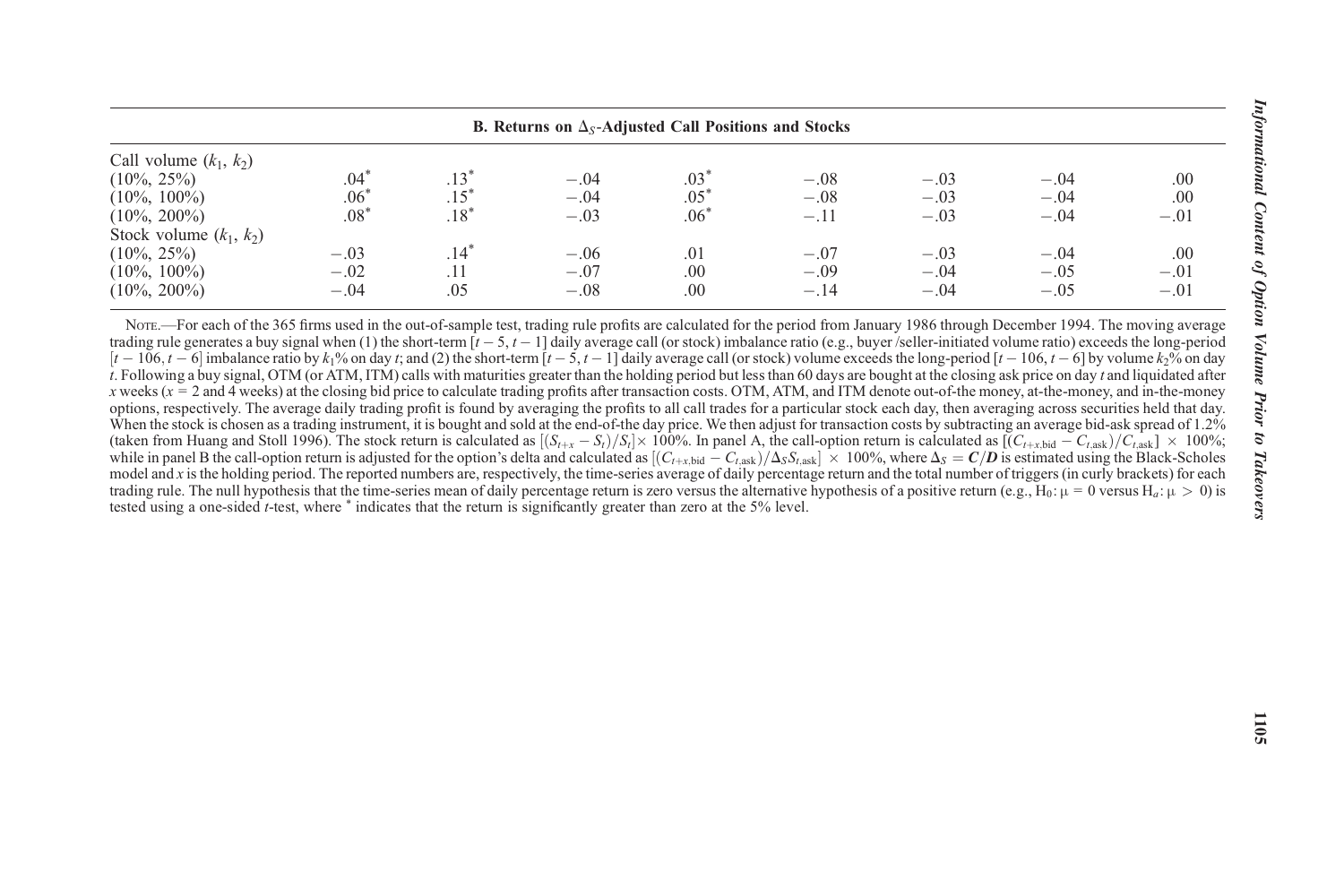1106 Journal of Business

volume. The trading rules work the same way as for the call-volumebased signals in the preceding subsection, except that the underlying stock imbalances and volume are used to generate a buy signal. The results are also reported in panel A of table 9.

First, the daily returns based on the stock imbalances and volume signals are smaller than the respective returns based on call imbalances and volume signals, irrespective of the volume trigger level and so long as OTM and ATM calls are used as trading instruments (the only exception is the result based on a [10%, 25%] volume trigger). Second, unlike the case of call imbalances and volumebased signals, profits based on stockvolume signals are monotonically decreasing with the volume trigger level (for most trading instruments). Finally, when the underlying stock is used as the trading instrument, both share-volumeand call-volume-based signals produce almost identical daily returns at a given volume trigger level and for either holding period. This result further demonstrates that both the choice of a volume signal and the choice of a trading instrument are important considerations in realizing the value of the information.

The result that the choice of trading instrument matters may simply be a consequence of the different leverage levels offered by options. To examine such a possibility, we first use the delta of the call option  $(\Delta_s = \partial C/\partial S)$  to convert an option position into a share-equivalent dollar investment (which is equal to the stock price times the option delta), with the understanding that the option delta is an approximate measure of leverage. Then, the delta-adjusted return to an option position is equal to the difference between the option's future liquidation price and its entry price, divided by its delta times the stock's price today. Panel B of table 9 reports the delta-adjusted daily returns. After the delta adjustment, the profit based on call volume signals decreases except that the 4 week holding period profits to holding OTM and ATM calls are still positive and significant. Profits again are increasing in the call-volume trigger. Overall, the patterns discussed previously are preserved and we obtain similar conclusions.

In summary, these out-of-sample analyses indicate that abnormally high call-option activity combined with a large call-volume imbalances generally signals some information about pending firm-affecting events. The more extreme the changes in call volume, the more reliable is the callvolume signal. Such is not the case for stock-volume triggers. Moderate stock-volume increases seem to be a more reliable trading signal than extreme share-volume changes (as the daily returns based on the [10%, 25%] trigger level are higher than those based on the [10%, 100%] or [10%, 200%] trigger). This fact suggests that the options market may be more informative about extreme future events, whereas the stock market is more informative about more moderate future events. This is consistent with our earlier conclusion based on the takeover sample that the stock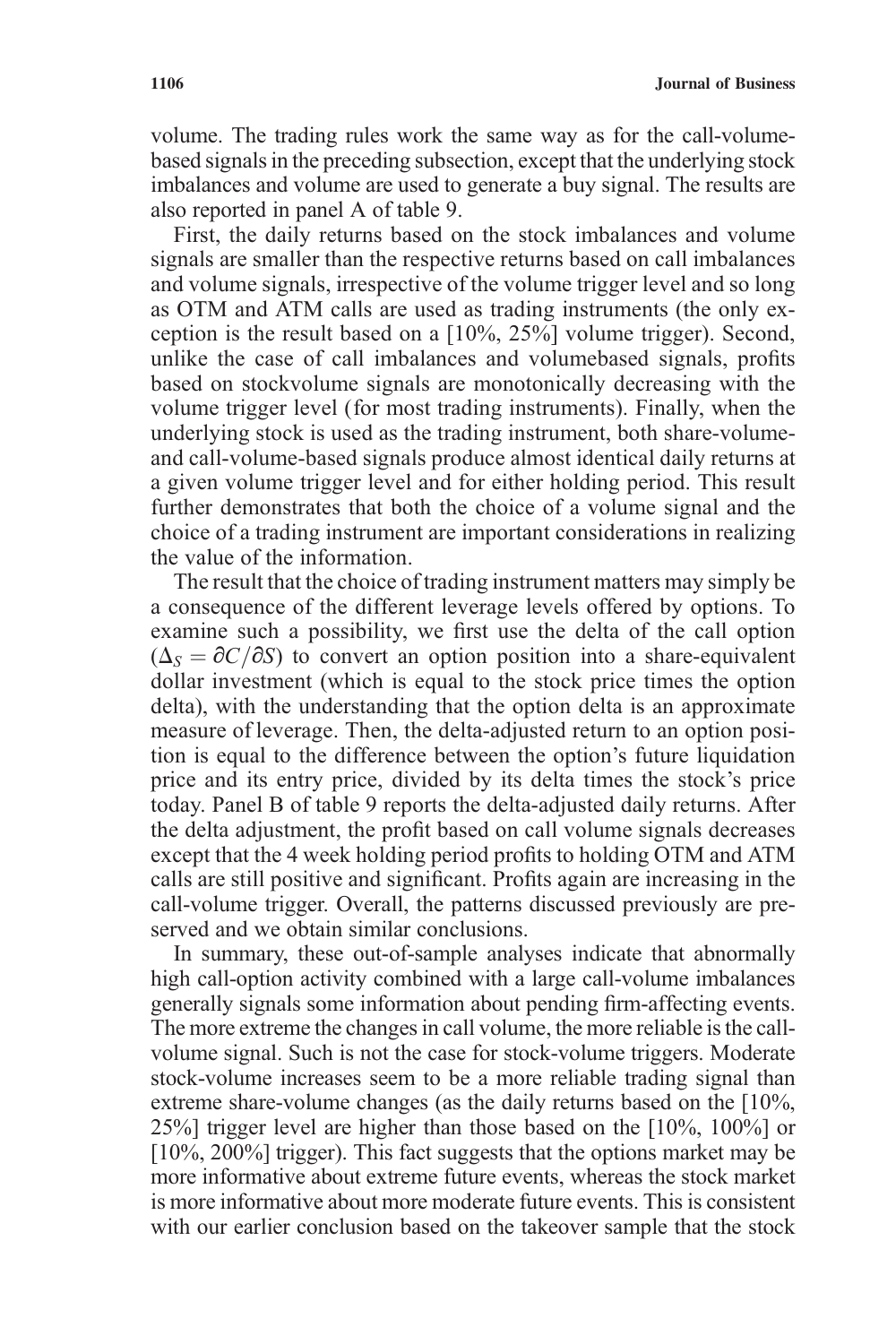market is informative during normal periods but the option market is informative during periods of heightened information asymmetry.

# VII. Concluding Remarks

In this paper, we examined the relative information content of stock and option volume prior to takeover announcements. In time-series regressions, we find that, during the benchmark period, lagged stock-volume imbalances are more informative of next-day returns and lagged callvolume imbalances are not related to returns. In the preannouncement period, option imbalances become significant predictors of next-day stock returns. We find that this strong relation between preannouncement call imbalances and returns is concentrated in successful takeover targets. We compare firms with and without options and find that, when both options and stocks are available for trading, calls displace information in the preannouncement period that might otherwise be reflected in stock imbalances. In the cross-sectional analysis, we find that large preannouncement increases in call imbalances are associated with higher takeover premiums, while preannouncement increases in share imbalances are not related to future returns. Thus, ahead of major announcements, the options market plays an important role in information revelation, whereas during normal market times, the stock market is the primary place of price discovery.

Among option characteristics, short-term OTM calls (which are also the most profitable) experience the largest increase in volume and buyer-initiated volume. We find that postannouncement trading activity does not predict the future success or failure of a deal. To examine the scope of our conclusions, we included in our out-of-sample exercise all firms that had options traded on the CBOE. Extremely high call-volume trigger rules lead to significantly higher returns. On the other hand, for signals based on share volume, the higher the volume threshold, the lower are the average returns. An implication of these results is that the options market can be particularly informative ahead of extreme material events, while the stock market may be more suitable for disseminating ordinary information flow.

Our findings have implications for the market for corporate control and the monitoring of insider trading. Schwert (1996) concludes that bidding firms generally cannot distinguish whether increases in stock price for takeover targets are caused by competing bidders or leaks of proprietary information. Our results indicate that, if information has leaked about a pending takeover, this information is likely to be revealed in the options market first.

These findings also have important implications for policy makers and regulators. While we do not investigate whether the evidence ofinformed trading is driven by illegal insider trading, one might conjecture that at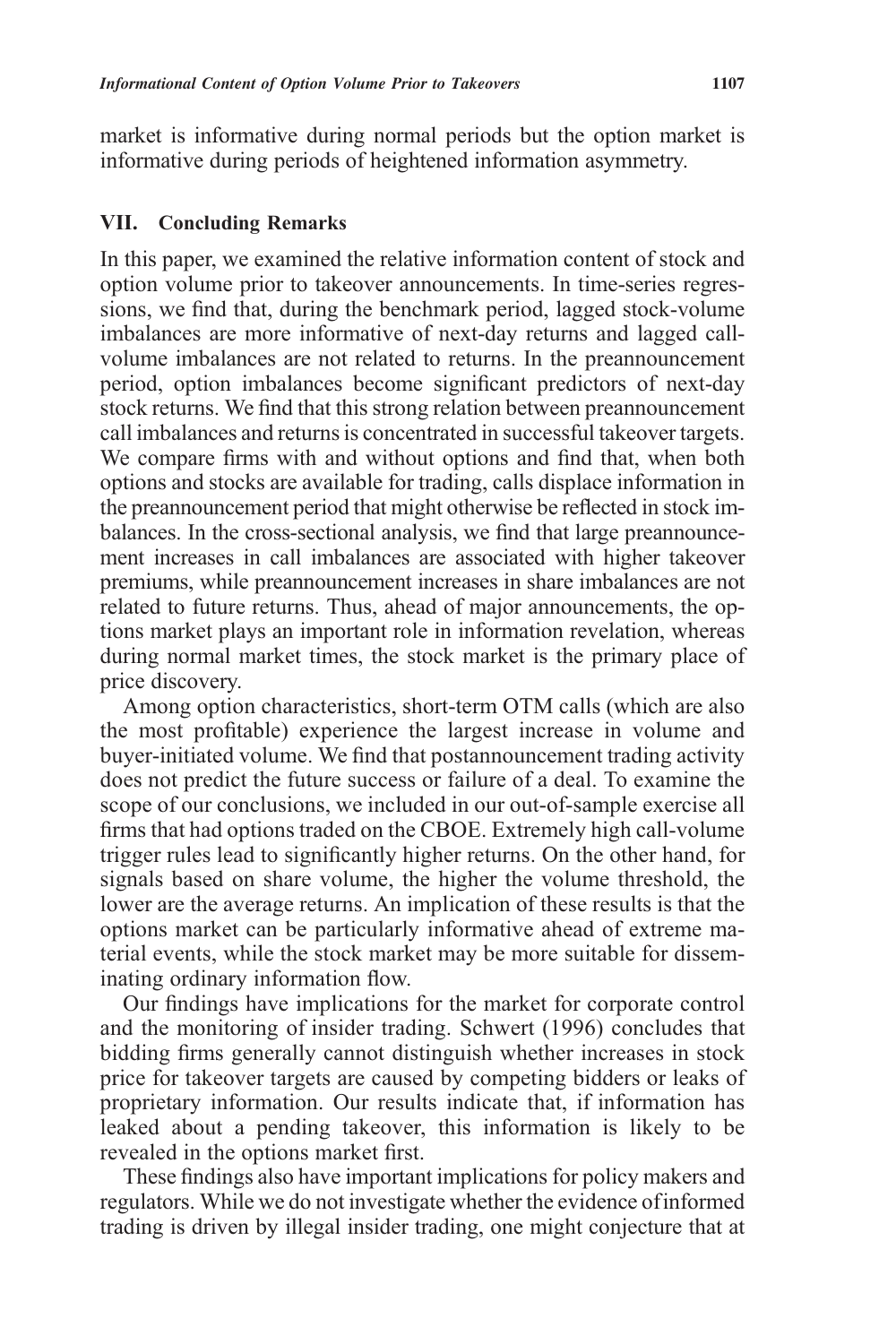least some of the information is illegal in nature. As modeled by DeMarzo, Fishman, and Hagerty (1998), investigation of insider trading activity is costly and regulators should focus on the most costeffective enforcement mechanism. If a large and detectable portion of trading in the options market is driven by insiders, then it may be optimal for regulators to expend relatively more monitoring efforts on the options market.

From a the market designer's perspective, our evidence shows that it matters what type of security market is available to investors. Some markets such as the underlying stock are more suitable for price discovery during ordinary time periods, so that the usual information flow is gradually and smoothly impounded into prices. Other types of markets, such as options contracts, may play an informative role at times of severe information asymmetry and in advance of extreme events.

#### References

- Amin, Kaushik, and Charles Lee. 1997. Option trading, price discovery, and earnings news dissemination. Contemporary Accounting Research 14:153–92.
- Anthony, Joseph. 1988. The interrelation of stock and option market trading-volume data. Journal of Finance 43:949–61.
- Back, Kerry. 1993. Asymmetric information and options. Review of Financial Studies 6:435–72.
- Barone-Adesi, Giovanni, Keith Brown, and W. V. Harlow. 1994. On the use of implied stock volatilities in the prediction of successful corporate takeovers. Advances in Futures and Options Research 7:147–66.
- Bessembinder, Hendrik, and Kalok Chan. 1998. Market efficiency and the returns to technical analysis. Financial Management 27:5–17.
- Black, Fisher. 1975. Fact and fantasy in use of options. Financial Analysts Journal 31:36– 41, 61–72.
- Brock, William, Josef Lakonishok, and Blake LeBaron. 1992. Simple technical trading rules and the stochastic properties of stock returns. Journal of Finance 47:1731–64.
- Cao, Charles, Hyuk Choe, and Frank Hatheway. 1997. Does the specialist matter? Differential execution costs and inter-security subsidization on the NYSE. Journal of Finance 52:1615–40.
- Chan, Kalok, Peter Chung, and Wai-Ming Fong. 2002. The informational role of stock and option volume. Review of Financial Studies 15:1049–76.
- DeMarzo, Peter, Michael Fishman, and Kathleen Hagerty. 1998. The optimal enforcement of insider trading regulations. Journal of Political Economy 106:602–32.
- Easley, David, Maureen O'Hara, and P. S. Srinivas. 1998. Option volume and stock prices: Evidence on where informed traders trade. Journal of Finance 53:431–66.
- Huang, Roger, and Hans Stoll. 1996. Dealer versus auction markets: A paired comparison of execution costs on NASDAQ and the NYSE. Journal of Financial Economics 41:313– 57.
- Jarrell, Gregg, and Annette Poulsen. 1989. Stock trading before the announcement of tender offers: Insider trading or market anticipation? Journal of Law, Economics, and Organization 5:225–48.
- Jensen, Michael, and Richard Ruback. 1983. The market for corporate control: The scientific evidence. Journal of Financial Economics 11:5–50.
- Keown, Arthur, and John Pinkerton. 1981, Merger announcements and insider trading activity: An empirical investigation. Journal of Finance 36:855–69.
- Kumar, Raman, Atulya Sarin, and Kuldeep Shastri. 1998. The impact of options trading on the market quality of the underlying security: An empirical analysis. Journal of Finance 53:717–32.